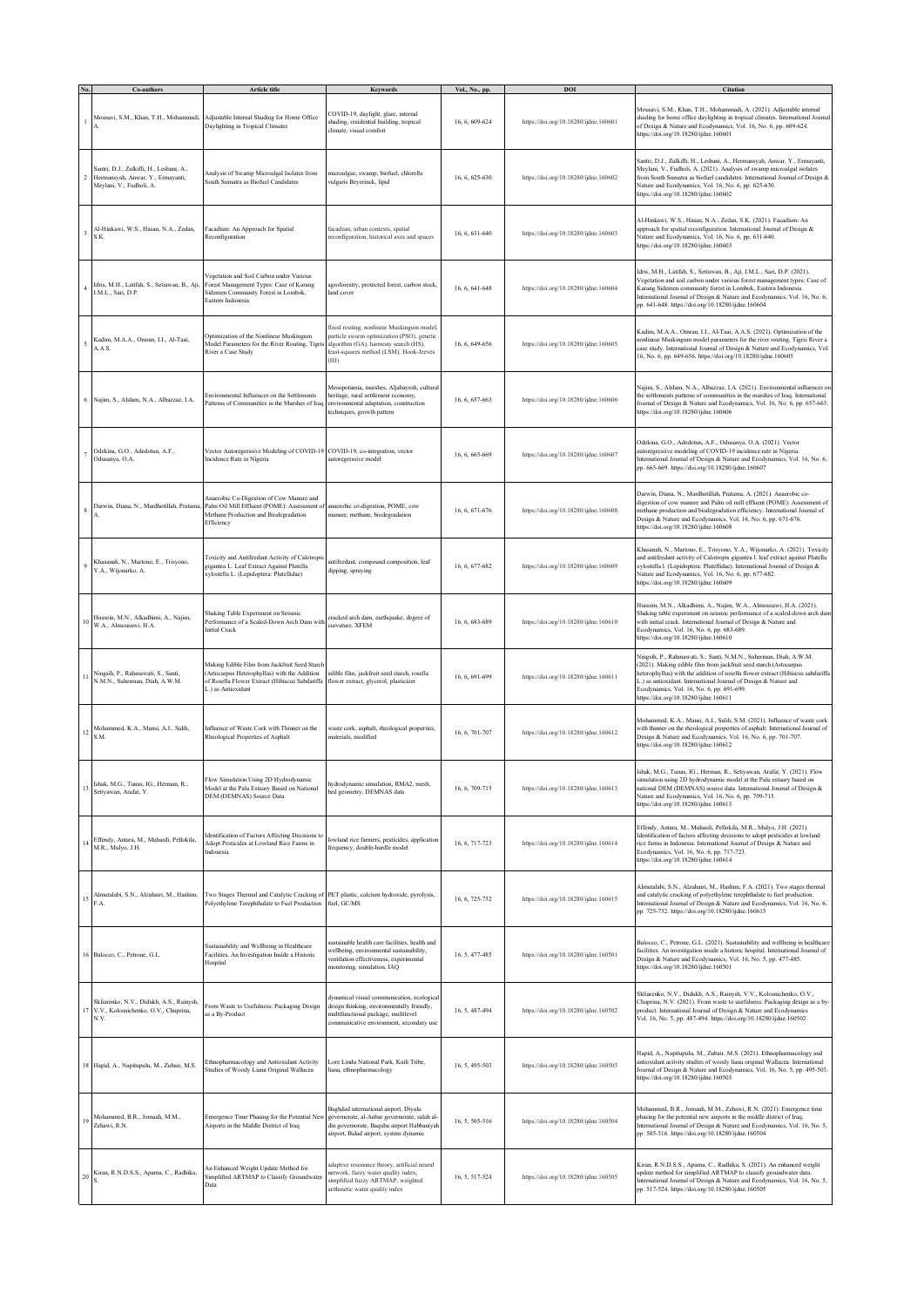| 21  | Taharin, M.R., Roslee, R.                                                                                                                                                    | The Application of Semi Variogram and<br>Ordinary Kriging in Determining the Cohesion<br>and Clay Percentage Distribution in Hilly Area<br>of Sabah, Malaysia | Ordinary Kriging, semi variogram, cohesive<br>soil, Sabah                                                                                                                                     | 16, 5, 525-530 | https://doi.org/10.18280/ijdne.160506 | Taharin, M.R., Roslee, R. (2021). The application of semi variogram and<br>ordinary kriging in determining the cohesion and clay percentage distribution<br>in hilly area of Sabah, Malaysia. International Journal of Design & Nature<br>and Ecodynamics, Vol. 16, No. 5, pp. 525-530.<br>https://doi.org/10.18280/ijdne.160506                                                                |
|-----|------------------------------------------------------------------------------------------------------------------------------------------------------------------------------|---------------------------------------------------------------------------------------------------------------------------------------------------------------|-----------------------------------------------------------------------------------------------------------------------------------------------------------------------------------------------|----------------|---------------------------------------|-------------------------------------------------------------------------------------------------------------------------------------------------------------------------------------------------------------------------------------------------------------------------------------------------------------------------------------------------------------------------------------------------|
| 22  | Qamar, A.M., Khan, R.U., Alsuhibany,<br>S.A.                                                                                                                                 | Large-Scale Bibliometric Analysis of<br>Coronavirus                                                                                                           | bibliometrics, coronavirus, COVID-19,<br>cientometrics                                                                                                                                        | 16, 5, 531-541 | https://doi.org/10.18280/ijdne.160507 | Qamar, A.M., Khan, R.U., Alsuhibany, S.A. (2021). Large-scale<br>bibliometric analysis of coronavirus. International Journal of Design &<br>Nature and Ecodynamics, Vol. 16, No. 5, pp. 531-541.<br>https://doi.org/10.18280/ijdne.160507                                                                                                                                                       |
|     | Herwanti, S., Febryano, I.G., Yuwono,<br>S.B., Khotimah, K., Banuwa, I.S.,<br>Harianto, S.P., Tsani, M.K., Surnayanti,<br>Damayanti, Prasetia, H., Rusita, Fitriana,<br>Y.R. | Tourism Economic Value of Bukit Pangonan<br>Urban Forest, Lampung, Indonesia                                                                                  | consumer surplus, tourism, travel costs,<br><b>urban</b> communities                                                                                                                          | 16, 5, 543-549 | https://doi.org/10.18280/ijdne.160508 | Herwanti, S., Febryano, I.G., Yuwono, S.B., Khotimah, K., Banuwa, I.S.,<br>Harianto, S.P., Tsani, M.K., Surnayanti, Damayanti, Prasetia, H., Rusita,<br>Fitriana, Y.R. (2021). Tourism economic value of Bukit Pangonan urban<br>forest, Lampung, Indonesia. International Journal of Design & Nature and<br>Ecodynamics, Vol. 16, No. 5, pp. 543-549.<br>https://doi.org/10.18280/ijdne.160508 |
|     | Afolalu, S.A., Ikumapayi, O.M., Abioye,<br>A.A., Yusuf, O.O., Emetere, M.E.                                                                                                  | Evaluation of Starch-Biopolymer Synthesized<br>from Chaffs of Common Beans (Phaseolus<br>Vulgaris)                                                            | LDPE, biodegradation, biocomposite,<br>starch, potato, cassava, nanoparticles                                                                                                                 | 16, 5, 551-556 | https://doi.org/10.18280/ijdne.160509 | Afolalu, S.A., Ikumapayi, O.M., Abioye, A.A., Yusuf, O.O., Emetere, M.E.<br>(2021). Evaluation of starch-biopolymer synthesized from chaffs of common<br>beans (Phaseolus Vulgaris). International Journal of Design & Nature and<br>Ecodynamics, Vol. 16, No. 5, pp. 551-556.<br>https://doi.org/10.18280/ijdne.160509                                                                         |
| 2.5 | Naser, A.K., Al-Shamkhee, D.M.H.,<br>Abed, Q.A.                                                                                                                              | Enhanced Electrical Properties of Crystalline<br>Silicon Solar Cells via Nano-Composite<br>Polyvinyl-Alcohol/Titanium Dioxide                                 | TiO2/PVA nanocomposite, solar cell,<br>thermal regulation thin film, UV- mask,<br>anti-reflection coating                                                                                     | 16, 5, 557-564 | https://doi.org/10.18280/ijdne.160510 | Naser, A.K., Al-Shamkhee, D.M.H., Abed, Q.A. (2021). Enhanced<br>electrical properties of crystalline silicon solar cells via nano-composite<br>polyvinyl-alcohol/titanium dioxide. International Journal of Design & Nature<br>and Ecodynamics, Vol. 16, No. 5, pp. 557-564.<br>https://doi.org/10.18280/ijdne.160510                                                                          |
|     | Golar, G., Muis, H., Massiri, S.D.,<br>Rahman, A., Maiwa, A., Pratama, F.,<br>Baharuddin, R.F., Simorangkir, W.S.                                                            | Can Forest Management Units Improve<br>Community Access to the Forest?                                                                                        | deforestation, forest management unit, forest<br>access, forest partnership                                                                                                                   | 16, 5, 565-571 | https://doi.org/10.18280/ijdne.160511 | Golar, G., Muis, H., Massiri, S.D., Rahman, A., Maiwa, A., Pratama, F.,<br>Baharuddin, R.F., Simorangkir, W.S. (2021). Can forest management units<br>improve community access to the forest? International Journal of Design &<br>Nature and Ecodynamics, Vol. 16, No. 5, pp. 565-571.<br>https://doi.org/10.18280/ijdne.160511                                                                |
| 27  | Karbol, H.A., Al-Saadi, S.M., Almajidi,<br>B.H.                                                                                                                              | Bias in the Critique of Arab Architecture                                                                                                                     | pias, criticism, local identity, contemporary<br>Arab architecture                                                                                                                            | 16, 5, 573-581 | https://doi.org/10.18280/ijdne.160512 | Karbol, H.A., Al-Saadi, S.M., Almajidi, B.H. (2021). Bias in the critique of<br>Arab architecture. International Journal of Design & Nature and<br>Ecodynamics, Vol. 16, No. 5, pp. 573-581.<br>https://doi.org/10.18280/ijdne.160512                                                                                                                                                           |
| 28  | Isrun, Hasanah, U., Laude, S., Basir-Cyio,<br>M., Fadhliah, Effendy.                                                                                                         | Reduction in the Emission Rate of Greenhouse<br>Gases and the Increase in Crop Production by<br>Using Compost on Marginal Land                                | greenhouse gases, emission, agricultural<br>production, straw rice compost, cocoa pod<br>iusk                                                                                                 | 16, 5, 583-591 | https://doi.org/10.18280/ijdne.160513 | Isrun, Hasanah, U., Laude, S., Basir-Cyio, M., Fadhliah, Effendy. (2021).<br>Reduction in the emission rate of greenhouse gases and the increase in crop<br>production by using compost on marginal land. International Journal of<br>Design & Nature and Ecodynamics, Vol. 16, No. 5, pp. 583-591.<br>https://doi.org/10.18280/ijdne.160513                                                    |
| 29  | Taha, M.A., Ali, O.M., Weis, M.M.                                                                                                                                            | Implementation of Fusel Oil as an Octane<br>Enhancer with Commercial Gasoline to<br>Operate Gasoline Engine                                                   | fusel oil, gasoline, SI engine, fuel additive,<br>engine performance                                                                                                                          | 16, 5, 593-599 | https://doi.org/10.18280/ijdne.160514 | Taha, M.A., Ali, O.M., Weis, M.M. (2021). Implementation of fusel oil as<br>an octane enhancer with commercial gasoline to operate gasoline engine.<br>International Journal of Design & Nature and Ecodynamics, Vol. 16, No. 5,<br>pp. 593-599. https://doi.org/10.18280/ijdne.160514                                                                                                          |
| 30  | Pramono, R., Hidayat, J., Dharmawan, C.<br>Juliana.                                                                                                                          | Hybrid Bamboo and Batik Handicraft<br>Development as Creative Tourism Product                                                                                 | xamboo batik handicraft, prototype, creative<br>ourism product                                                                                                                                | 16, 5, 601-607 | https://doi.org/10.18280/ijdne.160515 | Pramono, R., Hidayat, J., Dharmawan, C., Juliana. (2021). Hybrid bamboo<br>and batik handicraft development as creative tourism product. International<br>Journal of Design & Nature and Ecodynamics, Vol. 16, No. 5, pp. 601-607.<br>https://doi.org/10.18280/ijdne.160515                                                                                                                     |
|     | Faris, M.R., Ibrahim, H.M., Abdulrahman<br>K.Z., Othman, L.S., Marc, K.D.                                                                                                    | Fuzzy Logic Model for Optimal Operation of<br>Darbandikhan Reservoir, Iraq                                                                                    | dynamic programming, fuzzy logic<br>controller, hydropower generation, reservoir<br>operation, simulation model                                                                               | 16, 4, 335-343 | https://doi.org/10.18280/ijdne.160401 | Faris, M.R., Ibrahim, H.M., Abdulrahman, K.Z., Othman, L.S., Marc, K.D.<br>(2021). Fuzzy logic model for optimal operation of Darbandikhan reservoir,<br>Iraq. International Journal of Design & Nature and Ecodynamics, Vol. 16,<br>No. 4, pp. 335-343. https://doi.org/10.18280/ijdne.160401                                                                                                  |
| 32  | Jamel, A.A.J., Irzooki, R.H., Al-Obaidi,                                                                                                                                     | Overall Review of Seismic Wave Affected on<br>Gravity Dam                                                                                                     | seismic, gravity dam, damage,<br>hydrodynamic, stress                                                                                                                                         | 16, 4, 345-357 | https://doi.org/10.18280/ijdne.160402 | Jamel, A.A.J., Irzooki, R.H., Al-Obaidi, A. (2021). Overall review of<br>seismic wave affected on gravity dam. International Journal of Design &<br>Nature and Ecodynamics, Vol. 16, No. 4, pp. 345-357.<br>https://doi.org/10.18280/ijdne.160402                                                                                                                                               |
|     | Wang, L.S.                                                                                                                                                                   | Progress in Entropy Principle, as Disclosed by<br>ine Schools of Thermodynamics and Its<br><b>Ecological Implication</b>                                      | the mechanical theory of heat, Poincare<br>range and causal necessity, engineering<br>odynamics, the entropy principle as<br>causal principle, maximum entropy<br>production principle (MEPP) | 16, 4, 359-372 | https://doi.org/10.18280/jidne.160403 | Wang, L.S. (2021). Progress in entropy principle, as disclosed by nine<br>schools of thermodynamics, and its ecological implication. International<br>Journal of Design & Nature and Ecodynamics, Vol. 16, No. 4, pp. 359-372.<br>https://doi.org/10.18280/ijdne.160403                                                                                                                         |
| 34  | Almawla, A.S., Kamel, A.H., Lateef,<br>A.M.                                                                                                                                  | Modelling of Flow Patterns over Spillway with<br>CFD (Case Study: Haditha Dam in Iraq)                                                                        | Ansys fluent, CFD numerical model,<br>cavitation, k-e turbulence model, physical<br>nodel, VOF model, vibration                                                                               | 16, 4, 373-385 | https://doi.org/10.18280/ijdne.160404 | Almawla, A.S., Kamel, A.H., Lateef, A.M. (2021). Modelling of flow<br>patterns over spillway with CFD (Case study: Haditha dam in Iraq).<br>International Journal of Design & Nature and Ecodynamics, Vol. 16, No. 4,<br>pp. 373-385. https://doi.org/10.18280/ijdne.160404                                                                                                                     |
| 35  | Sukardi, L., Ichsan, A.C., Febryano, I.G.,<br>Idris, M.H., Dipokusumo, B.                                                                                                    | Analysis of Community Self-Assistance Level<br>in Water Resources Conservation in the Upper<br>Areas of Renggung Watershed Lombok Island                      | elf-assistance, conservation, water,<br>watershed                                                                                                                                             | 16, 4, 387-392 | https://doi.org/10.18280/ijdne.160405 | Sukardi, L., Ichsan, A.C., Febryano, I.G., Idris, M.H., Dipokusumo, B.<br>(2021). Analysis of community self-assistance level in water resources<br>conservation in the upper areas of Renggung watershed Lombok island.<br>International Journal of Design & Nature and Ecodynamics, Vol. 16, No. 4,<br>pp. 387-392. https://doi.org/10.18280/ijdne.160405                                     |
| 36  | Malrianti, Y., Kasim, A., Asben, A.,<br>Syafri, E., Yeni, G., Fudholi, A.                                                                                                    | Catechin Extracted from Uncaria gambier Roxb<br>for Nanocatechin Production: Physical and<br><b>Chemical Properties</b>                                       | nanomaterials, nanocatechin, antioxidant<br>activity                                                                                                                                          | 16, 4, 393-399 | https://doi.org/10.18280/ijdne.160406 | Malrianti, Y., Kasim, A., Asben, A., Syafri, E., Yeni, G., Fudholi, A.<br>(2021). Catechin extracted from Uncaria gambier Roxb for Nanocatechin<br>production: Physical and chemical properties. International Journal of Design<br>& Nature and Ecodynamics, Vol. 16, No. 4, pp. 393-399.<br>https://doi.org/10.18280/ijdne.160406                                                             |
| 37  | Abdullah, S., Sumarno, Leksono, A.S.,<br>Sudarto, Syam, S.                                                                                                                   | Modeling of SO2 and CH4 Emission<br>Distribution in the Area Mataloko Geothermal<br>Power Plant, East Nusa Tenggara, Indonesia                                | sulfur dioxide, methane gas, emissions,<br>enewable energy, geothermal wells                                                                                                                  | 16, 4, 401-410 | https://doi.org/10.18280/ijdne.160407 | Abdullah, S., Sumarno, Leksono, A.S., Sudarto, Syam, S. (2021). Modeling<br>of SO2 and CH4 emission distribution in the area Mataloko geothermal<br>power plant, East Nusa Tenggara, Indonesia. International Journal of Design<br>& Nature and Ecodynamics, Vol. 16, No. 4, pp. 401-410.<br>https://doi.org/10.18280/ijdne.160407                                                              |
| 38  | Herianto.                                                                                                                                                                    | Utilization Waste Brine Water Separator for<br>Binary Electric Energy Conversion in<br>Geothermal Wells                                                       | binary cycle, working fluid type, brine<br>temperature, optimization, environmentally<br>friendly                                                                                             | 16, 4, 411-420 | https://doi.org/10.18280/ijdne.160408 | Herianto. (2021). Utilization waste brine water separator for binary electric<br>energy conversion in geothermal wells. International Journal of Design &<br>Nature and Ecodynamics, Vol. 16, No. 4, pp. 411-420.<br>https://doi.org/10.18280/ijdne.160408                                                                                                                                      |
| 39  | Khalaf, W.K., Kim, Y.T.                                                                                                                                                      | Design of the Humidity and Temperature<br>Controller Using the Moistures of Leaf and Soil                                                                     | leaf moisture, soil moisture, humidity and<br>temperature, greenhouse, arduino Uno                                                                                                            | 16, 4, 421-433 | https://doi.org/10.18280/ijdne.160409 | Khalaf, W.K., Kim, Y.T. (2021). Design of the humidity and temperature<br>controller using the moistures of leaf and soil. International Journal of Design<br>& Nature and Ecodynamics, Vol. 16, No. 4, pp. 421-433.<br>https://doi.org/10.18280/ijdne.160409                                                                                                                                   |
| 40  | Khalaf, A.M., Mushref, Z.J., Khaleefah,<br>I.M., Abed, S.O.                                                                                                                  | Relational Modelling of the Earth's Surface<br>Topography Impact on Vegetation Density<br>Using RS and GIS: Rawnduz as a Model                                | topography, vegetation, slope, slope<br>direction                                                                                                                                             | 16, 4, 435-444 | https://doi.org/10.18280/ijdne.160410 | Khalaf, A.M., Mushref, Z.J., Khaleefah, I.M., Abed, S.O. (2021). Relational<br>modelling of the earth's surface topography impact on vegetation density<br>using RS and GIS: Rawnduz as a model. International Journal of Design &<br>Nature and Ecodynamics, Vol. 16, No. 4, pp. 435-444.<br>https://doi.org/10.18280/ijdne.160410                                                             |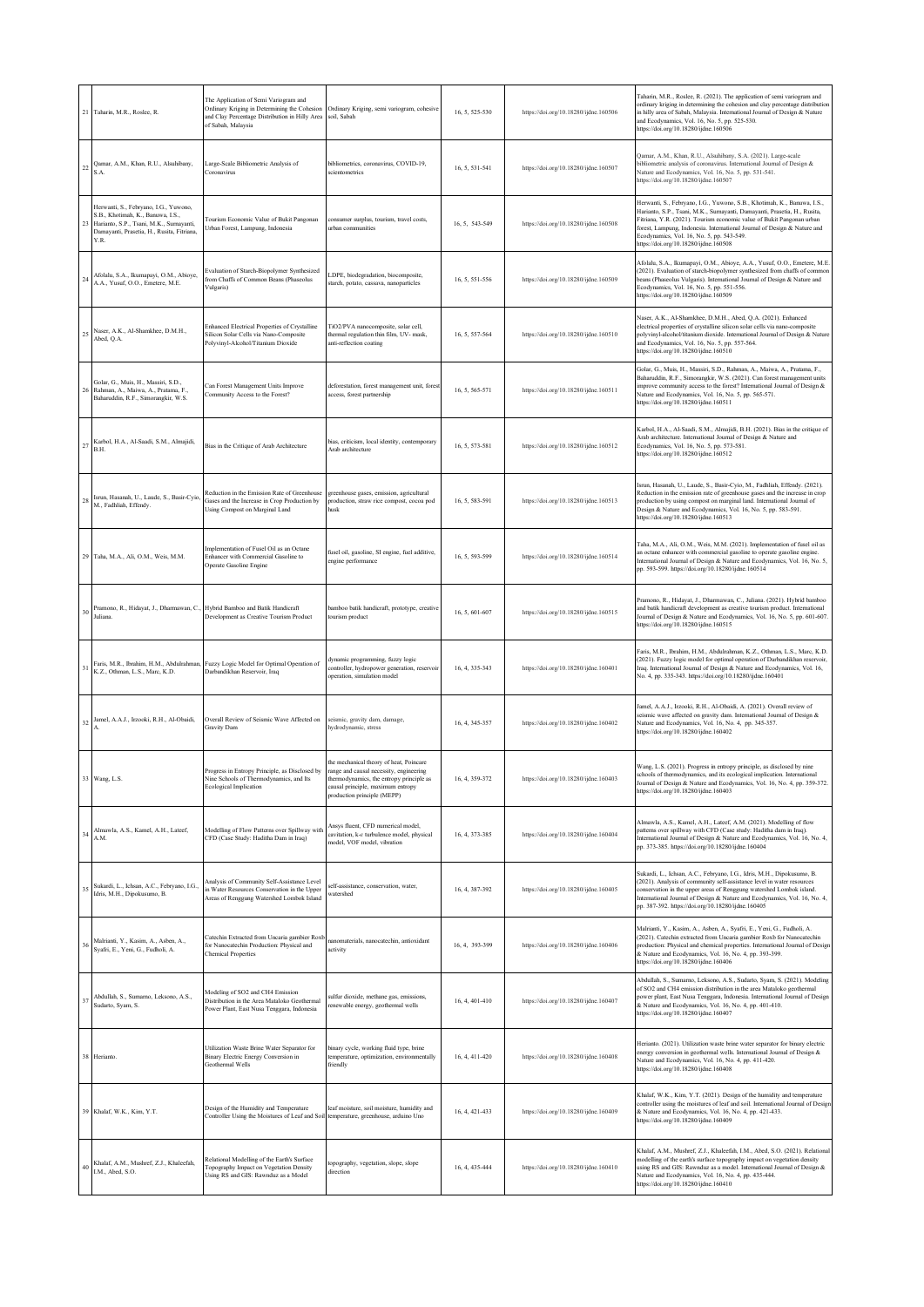| 41  | Puspawati, N.M., Wahjuni, S., Ayu,<br>N.K.I.K., Fudholi, A.                                                                  | Effect of Different Papain Concentrations on<br>the Properties of Chicken Skin Protein<br>Hydrolysates                                                                                                         | ntioxidant, amino acid, FRAP, protein<br>hydrolysate, chicken skin                                                                                                 | 16, 4, 445-450 | https://doi.org/10.18280/ijdne.160411 | Puspawati, N.M., Wahjuni, S., Ayu, N.K.I.K., Fudholi, A. (2021). Effect of<br>different papain concentrations on the properties of chicken skin protein<br>hydrolysates. International Journal of Design & Nature and Ecodynamics,<br>Vol. 16, No. 4, pp. 445-450. https://doi.org/10.18280/ijdne.160411                                                                                        |
|-----|------------------------------------------------------------------------------------------------------------------------------|----------------------------------------------------------------------------------------------------------------------------------------------------------------------------------------------------------------|--------------------------------------------------------------------------------------------------------------------------------------------------------------------|----------------|---------------------------------------|-------------------------------------------------------------------------------------------------------------------------------------------------------------------------------------------------------------------------------------------------------------------------------------------------------------------------------------------------------------------------------------------------|
|     | 42 Pirah, J.A., Roslee, R.                                                                                                   | Positive Changes in Flood Mitigation Through<br>Sand Dredging Works at Padas River and<br>Tributary Based on HEC-RAS Hydrological<br>Modelling                                                                 | and dredging, HEC-RAS, hydrological<br>modelling, Beaufort                                                                                                         | 16, 4, 451-458 | https://doi.org/10.18280/ijdne.160412 | Pirah, J.A., Roslee, R. (2021). Positive changes in flood mitigation through<br>sand dredging works at Padas River and tributary based on HEC-RAS<br>hydrological modelling. International Journal of Design & Nature and<br>Ecodynamics, Vol. 16, No. 4, pp. 451-458.<br>https://doi.org/10.18280/ijdne.160412                                                                                 |
| 43  | Rabi, R., Oufni, L., Youssoufi, E.H.,<br>Satif, C., Cheikh, K., Errami, Y.                                                   | Numerical and Experimental Investigation of<br>Radon Dispersion in Typical Ventilation<br>Schemes of Bathroom                                                                                                  | radon, ventilation, bathroom, computational<br>fluid dynamics (CFD), effective dose                                                                                | 16, 4, 459-465 | https://doi.org/10.18280/ijdne.160413 | Rabi, R., Oufni, L., Youssoufi, E.H., Satif, C., Cheikh, K., Errami, Y.<br>(2021). Numerical and experimental investigation of radon dispersion in<br>typical ventilation schemes of bathroom. International Journal of Design &<br>Nature and Ecodynamics, Vol. 16, No. 4, pp. 459-465.<br>https://doi.org/10.18280/ijdne.160413                                                               |
| 44  | Ghalib, H.S., Ramal, M.M.                                                                                                    | Spatial and Temporal Water Quality Evaluation<br>of Heavy Metals of Habbaniyah Lake, Iraq                                                                                                                      | vater quality, pollution assessment, heavy<br>metal, heavy metal pollution index (HMPI),<br>heavy metal evaluation index (HMEI),<br>ontamination degree (CD)       | 16, 4, 467-475 | https://doi.org/10.18280/ijdne.160414 | Ghalib, H.S., Ramal, M.M. (2021). Spatial and temporal water quality<br>valuation of heavy metals of Habbaniyah Lake, Iraq. International Journal<br>of Design & Nature and Ecodynamics, Vol. 16, No. 4, pp. 467-475.<br>https://doi.org/10.18280/ijdne.160414                                                                                                                                  |
| 4.5 | Lorenzini, G., Kamarposhti, M.A.,<br>Solyman, A.A.A.                                                                         | A Voltage Stability-Based Approach to<br>Determining the Maximum Size of Wind<br>Farms in Power Systems                                                                                                        | various loads, wind turbine, voltage stability<br>margin, voltage collapse, Q-V curve                                                                              | 16, 3, 245-250 | https://doi.org/10.18280/ijdne.160301 | orenzini, G., Kamarposhti, M.A., Solyman, A.A.A. (2021). A voltage<br>stability-based approach to determining the maximum size of wind farms in<br>power systems. International Journal of Design & Nature and Ecodynamics,<br>Vol. 16, No. 3, pp. 245-250. https://doi.org/10.18280/ijdne.160301                                                                                               |
|     | Tashtoush, B., Megdouli, K., Gholizadeh,<br>T., Dekam, E.                                                                    | Exergoeconomic Analyses of a Cement Plant<br>Waste Heat Recovery in a Novel Combined<br>Power and Refrigeration Cycle                                                                                          | nergy, exergy, exergoeconomic, triple-<br>evaporator, waste recovery systems                                                                                       | 16, 3, 251-260 | https://doi.org/10.18280/ijdne.160302 | Tashtoush, B., Megdouli, K., Gholizadeh, T., Dekam, E. (2021).<br>Exergoeconomic analyses of a cement plant waste heat recovery in a novel<br>combined power and refrigeration cycle. International Journal of Design &<br>Nature and Ecodynamics, Vol. 16, No. 3, pp. 251-260.<br>https://doi.org/10.18280/ijdne.160302                                                                        |
| 41  | Khatibi, M., Khaidzir, K.A.M., Rashid,<br>A.M.                                                                               | Defining Sustainability in Afghanistan's Built<br>Environment: A Case Study of World Bank<br>Building in Kabul and Comparative Analysis of LEED-certified building, Afghanistan<br><b>Prominent Literature</b> | sustainable design, sustainable building,                                                                                                                          | 16, 3, 261-268 | https://doi.org/10.18280/ijdne.160303 | Khatibi, M., Khaidzir, K.A.M., Rashid, A.M. (2021). Defining sustainability<br>in Afghanistan's built environment: A case study of World Bank Building in<br>Kabul and comparative analysis of prominent literature. International Journal<br>of Design & Nature and Ecodynamics, Vol. 16, No. 3, pp. 261-268.<br>https://doi.org/10.18280/ijdne.160303                                         |
| 48  | Sabariyah, S., Rusdi, Damry, Hasanuddin                                                                                      | The Nutritional Value Enhancement of Oil<br>Palm Empty Fruit Bunches as Animal Feed<br>Using the Fungus Coprinus Comatus, with<br>Different Numbers of Inoculums and<br>ncubation Times                        | white-rot fungi, oil palm empty fruit<br>bunches, lignin, cellulose                                                                                                | 16, 3, 269-274 | https://doi.org/10.18280/ijdne.160304 | Sabariyah, S., Rusdi, Damry, Hasanuddin, A. (2021). The nutritional value<br>enhancement of oil palm empty fruit bunches as animal feed using the fungus<br>Coprinus comatus, with different numbers of inoculums and incubation<br>imes. International Journal of Design & Nature and Ecodynamics, Vol. 16,<br>No. 3, pp. 269-274. https://doi.org/10.18280/ijdne.160304                       |
|     | Decina, A., D'Orazio, A., Barni, R.,<br>Polissi, A., Riccardi, C.                                                            | A Plasma Reactor for Experimental<br>Investigation of Sterilization Processes:<br>Preliminary Results on Escherichia Coli                                                                                      | plasma sterilization process, hydrogen<br>peroxide plasma, argon plasma, Escherichia<br>coli, precursor gas, emission spectra,<br>survival curves, risk assessment | 16, 3, 275-284 | https://doi.org/10.18280/ijdne.160305 | Decina, A., D'Orazio, A., Barni, R., Polissi, A., Riccardi, C. (2021). A<br>plasma reactor for experimental investigation of sterilization processes:<br>Preliminary results on Escherichia coli. International Journal of Design &<br>Vature and Ecodynamics, Vol. 16, No. 3, pp. 275-284.<br>https://doi.org/10.18280/ijdne.160305                                                            |
|     | Tirono, M., Hananto, F.S., Suhariningsih,<br>Aini, V.Q.                                                                      | An Effective Dose of Magnetic Field to<br>Increase Sesame Plant Growth and Its<br>Resistance to Fusarium oxysporum Wilt                                                                                        | chlorophyll, emergence times, fruit,<br>magnetic field, stem                                                                                                       | 16, 3, 285-291 | https://doi.org/10.18280/ijdne.160306 | Tirono, M., Hananto, F.S., Suhariningsih, Aini, V.Q. (2021). An effective<br>dose of magnetic field to increase sesame plant growth and its resistance to<br>fusarium oxysporum wilt. International Journal of Design & Nature and<br>Ecodynamics, Vol. 16, No. 3, pp. 285-291.<br>https://doi.org/10.18280/ijdne.160306                                                                        |
|     | Adda, A., Bezari, S., Salmi, M.,<br>Lorenzini, G., Laidi, M., Hanini, S.,<br>Maouedj, R., Menni, Y., Ameur, H.,<br>Ahmad, H. | Investigation of the Efficiency of Small-Scale<br>NF/RO Seawater Desalination by Using<br>Artificial Neural Network Modeling                                                                                   | NF/RO process, permeate water recovery,<br>artificial neural network (ANN)                                                                                         | 16, 3, 293-299 | https://doi.org/10.18280/ijdne.160307 | Adda, A., Bezari, S., Salmi, M., Lorenzini, G., Laidi, M., Hanini, S.,<br>Maouedj, R., Menni, Y., Ameur, H., Ahmad, H. (2021). Investigation of the<br>efficiency of small-scale NF/RO seawater desalination by using artificial<br>teural network modeling. International Journal of Design & Nature and<br>Ecodynamics, Vol. 16, No. 3, pp. 293-299.<br>https://doi.org/10.18280/ijdne.160307 |
| 52  | Sulaiman, S.O., Abdullah, H.H., Al-<br>Ansari, N., Laue, J., Yaseen, Z.M.                                                    | Simulation Model for Optimal Operation of<br>Dokan Dam Reservoir Northern of Iraq                                                                                                                              | HEC-ResSim 3.0, Dokan Dam, reservoir<br>simulation, optimal operation model, Iraq                                                                                  | 16, 3, 301-306 | https://doi.org/10.18280/ijdne.160308 | Sulaiman, S.O., Abdullah, H.H., Al-Ansari, N., Laue, J., Yaseen, Z.M.<br>(2021). Simulation model for optimal operation of Dokan Dam reservoir<br>northern of Iraq. International Journal of Design & Nature and Ecodynamics,<br>Vol. 16, No. 3, pp. 301-306. https://doi.org/10.18280/ijdne.160308                                                                                             |
|     | M.A., Nioku, R.E., Igbokwe, E.C.                                                                                             | Geospatial Interpretation of Onshore<br>Hydrocarbon Micro-Seepage Induced<br>Alterations in Soils and Sediments by Spectral<br><b>Enhancement Techniques</b>                                                   | alterations, anomalies, band ratio,<br>hydrocarbon micro - seepage. Landsat 7<br>ETM+ data, principal component and<br>spectral enhancement                        | 16, 3, 307-313 | https://doi.org/10.18280/jidne.160309 | Enoh, M.A., Njoku, R.E., Igbokwe, E.C. (2021). Geospatial interpretation of<br>onshore hydrocarbon micro-seepage induced alterations in soils and<br>diments by spectral enhancement techniques. International Journal of<br>Design & Nature and Ecodynamics, Vol. 16, No. 3, pp. 307-313.<br>https://doi.org/10.18280/ijdne.160309                                                             |
| 54  | Devianti, Satriyo, P., Bulan, R., Thamren,<br>D.S., Sitorus, A.                                                              | Characteristics of the Macronutrient Content of<br>Compost and Liquid Organic Fertilizer from<br><b>Agricultural Wastes</b>                                                                                    | agricultural wastes, appropriate technology,<br>compost, liquid organic fertilizer                                                                                 | 16, 3, 315-320 | https://doi.org/10.18280/ijdne.160310 | Devianti, Satriyo, P., Bulan, R., Thamren, D.S., Sitorus, A. (2021).<br>Characteristics of the macronutrient content of compost and liquid organic<br>fertilizer from agricultural wastes. International Journal of Design & Nature<br>and Ecodynamics, Vol. 16, No. 3, pp. 315-320.<br>https://doi.org/10.18280/ijdne.160310                                                                   |
| 55  | Tishaninov, N.P., Anashkin, A.V.,<br>Alshinayyin, H.J., Tishaninov, K.N.                                                     | Study of the Quality of Barley Cleaning with<br>Indented Cylinder from Grain Impurities                                                                                                                        | grain mixture, impurity, indented cylinder,<br>trier, separation degree                                                                                            | 16, 3, 321-325 | https://doi.org/10.18280/ijdne.160311 | Tishaninov, N.P., Anashkin, A.V., Alshinayyin, H.J., Tishaninov, K.N.<br>(2021). Study of the quality of barley cleaning with indented cylinder from<br>grain impurities. International Journal of Design & Nature and Ecodynamics,<br>Vol. 16, No. 3, pp. 321-325. https://doi.org/10.18280/ijdne.160311                                                                                       |
| 56  | Arifah, S.M., Budiastuti, M.T.S., Dewi,<br>W.S., Supriyadi.                                                                  | Vermicompost Formulation Based on Soybean<br>Husk and Cow Manure on Shallots                                                                                                                                   | organic matter, fertilizer, growth, yield,<br>Randomized Complete Block Design<br>(RCBD)                                                                           | 16, 3, 327-333 | https://doi.org/10.18280/ijdne.160312 | Arifah, S.M., Budiastuti, M.T.S., Dewi, W.S., Supriyadi. (2021).<br>Vermicompost formulation based on soybean husk and cow manure on<br>shallots. International Journal of Design & Nature and Ecodynamics, Vol.<br>16, No. 3, pp. 327-333. https://doi.org/10.18280/ijdne.160312                                                                                                               |
| 57  | Chekchek, B., Salmi, M., Boursas, A.,<br>Lorenzini, G., Ahmad, H., Menni, Y.,<br>Ameur, H., Merrah, M., Fridja, D.           | Experimental Study of the Efficiency of a Solar<br>Water Heater Construction from Recycled<br><b>Plastic Bottles</b>                                                                                           | plastic water bottles, solar heat exchangers,<br>solar water heater, energetic performance,<br>water flow                                                          | 16, 2, 121-126 | https://doi.org/10.18280/ijdne.160201 | Chekchek, B., Salmi, M., Boursas, A., Lorenzini, G., Ahmad, H., Menni,<br>Y., Ameur, H., Merrah, M., Fridja, D. (2021). Experimental study of the<br>efficiency of a solar water heater construction from recycled plastic bottles.<br>International Journal of Design & Nature and Ecodynamics, Vol. 16, No. 2,<br>pp. 121-126. https://doi.org/10.18280/ijdne.160201                          |
| 58  | Al-Saadi, R.J.M., Mutasher, A.K.A., Al-<br>Awadi, A.T.                                                                       | New Regression Model for Estimating<br>Irrigation Water Quality Index                                                                                                                                          | irrigation water quality index, groundwater,<br>quality parameters, non-linear regression                                                                          | 16, 2, 127-134 | https://doi.org/10.18280/ijdne.160202 | Al-Saadi, R.J.M., Mutasher, A.K.A., Al-Awadi, A.T. (2021). New<br>regression model for estimating irrigation water quality index. International<br>Journal of Design & Nature and Ecodynamics, Vol. 16, No. 2, pp. 127-134.<br>https://doi.org/10.18280/ijdne.160202                                                                                                                            |
| 59  | Belkebir, S.M., Khelidj, B., Abbes, M.T.                                                                                     | Effects of EGR and Alternative Fuels on<br>Homogeneous Charge Compression Ignition<br>(HCCI) Combustion Mode                                                                                                   | pollutant emissions, direct injection diesel<br>engine, HCCI engine, EGR, alternative fuel,<br>chemical kinetics                                                   | 16, 2, 135-144 | https://doi.org/10.18280/ijdne.160203 | Belkebir, S.M., Khelidj, B., Abbes, M.T. (2021). Effects of EGR and<br>alternative fuels on homogeneous charge compression ignition (HCCI)<br>combustion mode. International Journal of Design & Nature and<br>Ecodynamics, Vol. 16, No. 2, pp. 135-144.<br>https://doi.org/10.18280/ijdne.160203                                                                                               |
|     | Sánchez-Rivera, G., Frausto-Martínez, O.,<br>Gómez-Mendoza, L., Terán-Cuevas, Á.R.<br>Hernández, J.C.M.                      | Tropical Cyclones in the North Atlantic Basin<br>and Yucatan Peninsula, Mexico: Identification<br>of Extreme Events                                                                                            | extreme events, hurricanes, percentiles,<br>North Atlantic, Yucatan Peninsula                                                                                      | 16, 2, 145-160 | https://doi.org/10.18280/ijdne.160204 | Sánchez-Rivera, G., Frausto-Martínez, O., Gómez-Mendoza, L., Terán-<br>Cuevas, Á.R., Hernández, J.C.M. (2021). Tropical cyclones in the north<br>Atlantic basin and Yucatan Peninsula, Mexico: Identification of extreme<br>events. International Journal of Design & Nature and Ecodynamics, Vol. 16,<br>No. 2, pp. 145-160. https://doi.org/10.18280/ijdne.160204                             |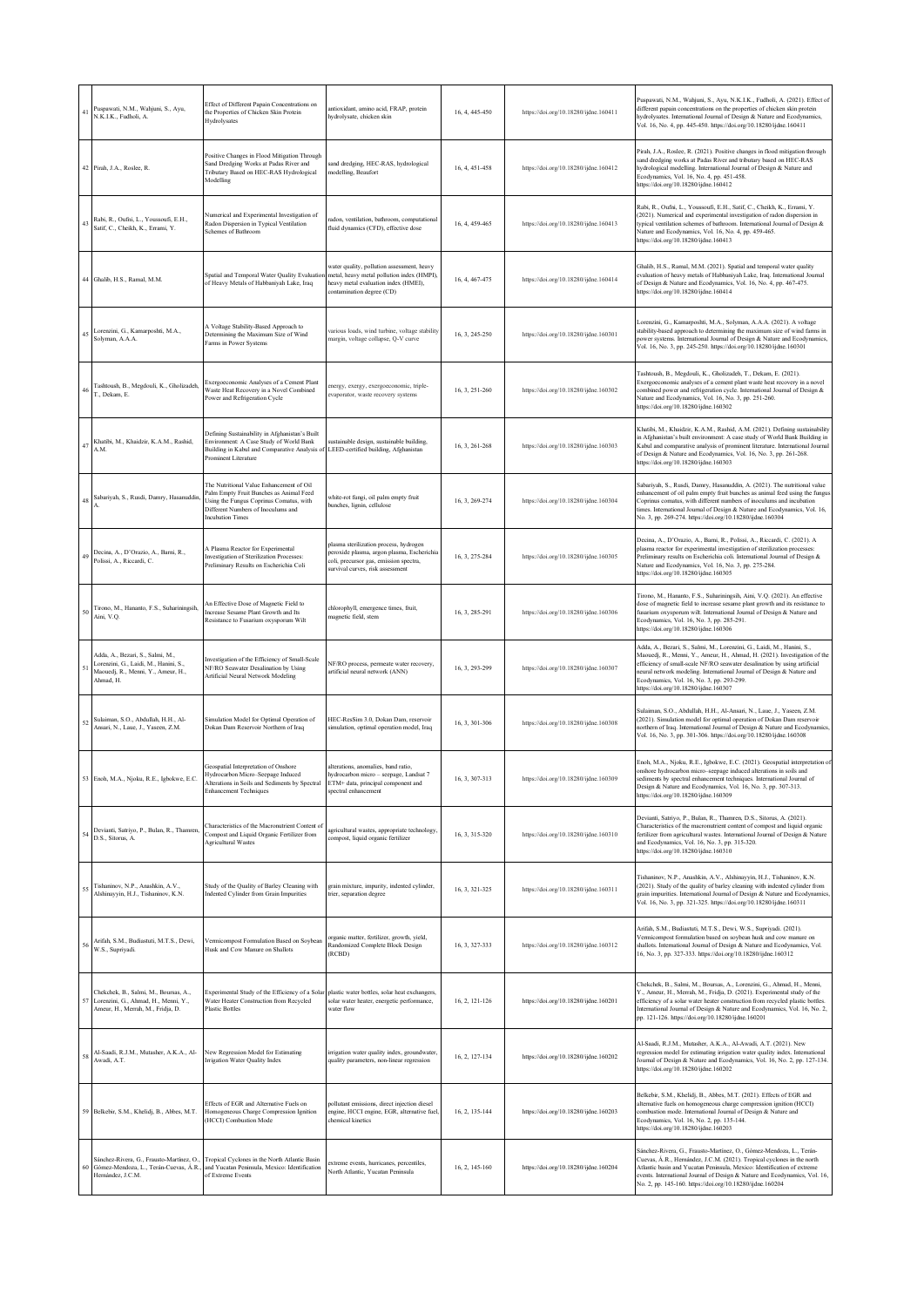| 61 | Birima, A.H.                                                                                           | The Effect of the Operational Parameters on<br>Turbidity Removal Using Peanut Cake as<br>Primary Coagulant                                                                         | eanut cake, coagulation, turbidity, rapid<br>mixing time, slow mixing time                                                                                                                       | 16, 2, 161-165 | https://doi.org/10.18280/ijdne.160205 | Birima, A.H. (2021). The effect of the operational parameters on turbidity<br>emoval using peanut cake as primary coagulant. International Journal of<br>Design & Nature and Ecodynamics, Vol. 16, No. 2, pp. 161-165.<br>https://doi.org/10.18280/ijdne.160205                                                                                                                                                     |
|----|--------------------------------------------------------------------------------------------------------|------------------------------------------------------------------------------------------------------------------------------------------------------------------------------------|--------------------------------------------------------------------------------------------------------------------------------------------------------------------------------------------------|----------------|---------------------------------------|---------------------------------------------------------------------------------------------------------------------------------------------------------------------------------------------------------------------------------------------------------------------------------------------------------------------------------------------------------------------------------------------------------------------|
|    | Kiran, R.N.D.S.S., Aparna, C., Radhika,                                                                | Classification of Groundwater by Applying<br>Simplified Fuzzy Adaptive Resonance Theory                                                                                            | adaptive resonance theory, artificial neural<br>networks, back propagation, fuzzy water<br>quality index, random forests, simplified<br>fuzzy ARTMAP, weighted arithmetic water<br>quality index | 16, 2, 167-176 | https://doi.org/10.18280/ijdne.160206 | Kiran, R.N.D.S.S., Aparna, C., Radhika, S. (2021). Classification of<br>groundwater by applying simplified fuzzy adaptive resonance theory.<br>International Journal of Design & Nature and Ecodynamics, Vol. 16, No. 2,<br>pp. 167-176. https://doi.org/10.18280/ijdne.160206                                                                                                                                      |
|    | Golar, G., Basir-Cyio, M., Isrun, I., Bakri,<br>R., Rusydi, M., Bohari, B., Pratama, M.F               | Recovery of Agricultural Areas Affected by<br>Traditional Gold Mining: Sustainable Food<br><b>Supply Stability</b>                                                                 | recovery model, an agricultural area,<br>goldmine, land reclamation, rehabilitation                                                                                                              | 16, 2, 177-184 | https://doi.org/10.18280/ijdne.160207 | Golar, G., Basir-Cyio, M., Isrun, I., Bakri, R., Rusydi, M., Bohari, B.,<br>Pratama, M.F. (2021). Recovery of agricultural areas affected by traditional<br>gold mining: Sustainable food supply stability. International Journal of<br>Design & Nature and Ecodynamics, Vol. 16, No. 2, pp. 177-184.<br>https://doi.org/10.18280/ijdne.160207                                                                      |
|    | Hommadi, A.H., Abidalla, W.A., Naser,<br>A.S.                                                          | Increasing the Productivity and Efficiency of<br>Water Use by Reserving Water                                                                                                      | water use, reserving sheet, surface<br>irrigation, water productivity                                                                                                                            | 16, 2, 185-189 | https://doi.org/10.18280/ijdne.160208 | Hommadi, A.H., Abidalla, W.A., Naser, A.S. (2021). Increasing the<br>productivity and efficiency of water use by reserving water. International<br>lournal of Design & Nature and Ecodynamics, Vol. 16, No. 2, pp. 185-189.<br>https://doi.org/10.18280/ijdne.160208                                                                                                                                                |
|    | Carrión-Mero, P., Montalván-Burbano, N.<br>Herrera-Narváez, G., Morante-Carballo, F                    | Geodiversity and Mining Towards the<br>Development of Geotourism: A Global<br>Perspective                                                                                          | geodiversity, mining, geotourism, cultural<br>heritage, bibliometric                                                                                                                             | 16, 2, 191-201 | https://doi.org/10.18280/ijdne.160209 | Carrión-Mero, P., Montalván-Burbano, N., Herrera-Narváez, G., Morante-<br>Carballo, F. (2021). Geodiversity and mining towards the development of<br>Geotourism: A global perspective. International Journal of Design & Nature<br>and Ecodynamics, Vol. 16, No. 2, pp. 191-201.<br>https://doi.org/10.18280/ijdne.160209                                                                                           |
|    | Sameer, S.M., Mustafa, A.S., Al-<br>Somaydaii, J.A.                                                    | Study of the Sustainable Water Resources<br>Management at the Upper Euphrates Basin,<br>Iraq                                                                                       | WEAP model, management of water, upper<br>Euphrates, sustainability                                                                                                                              | 16, 2, 203-210 | https://doi.org/10.18280/ijdne.160210 | Sameer, S.M., Mustafa, A.S., Al-Somaydaii, J.A. (2021). Study of the<br>sustainable water resources management at the upper Euphrates Basin, Iraq.<br>International Journal of Design & Nature and Ecodynamics, Vol. 16, No. 2,<br>pp. 203-210. https://doi.org/10.18280/ijdne.160210                                                                                                                               |
| 67 | Nurdin, M., Tellu, A.T., Zaenal, S.                                                                    | Diversity of Rattan Species in Production<br>Forest in Central Sulawesi, Indonesia                                                                                                 | rattan, diversity, production forest                                                                                                                                                             | 16, 2, 211-218 | https://doi.org/10.18280/ijdne.160211 | Nurdin, M., Tellu, A.T., Zaenal, S. (2021). Diversity of rattan species in<br>production forest in Central Sulawesi, Indonesia. International Journal of<br>Design & Nature and Ecodynamics, Vol. 16, No. 2, pp. 211-218.<br>https://doi.org/10.18280/ijdne.160211                                                                                                                                                  |
|    | Adnan, S.A., Hassan, H.A., Alchalaby, A.<br>Kadhim, A.C.                                               | Experimental Study of Underwater Wireless<br>Optical Communication from Clean Water to<br>Turbid Harbor under Various Conditions                                                   | UWOC, slope angle, line of sight<br>transmission (LOS), extinction coefficient,<br>signal to noise ratio (S/N)                                                                                   | 16, 2, 219-226 | https://doi.org/10.18280/ijdne.160212 | Adnan, S.A., Hassan, H.A., Alchalaby, A., Kadhim, A.C. (2021).<br>Experimental study of underwater wireless optical communication from<br>lean water to turbid harbor under various conditions. International Journal of<br>Design & Nature and Ecodynamics, Vol. 16, No. 2, pp. 219-226.<br>https://doi.org/10.18280/ijdne.160212                                                                                  |
| 69 | Amaliyah, N., Putra, A.E.E.                                                                            | Microwave-Assisted Pyrolysis of Cashew Nut<br>Shell                                                                                                                                | cashew nutshell, microwave, pyrolysis                                                                                                                                                            | 16, 2, 227-232 | https://doi.org/10.18280/ijdne.160213 | Amaliyah, N., Putra, A.E.E. (2021). Microwave-assisted pyrolysis of<br>cashew nut shell. International Journal of Design & Nature and<br>Ecodynamics, Vol. 16, No. 2, pp. 227-232.<br>https://doi.org/10.18280/ijdne.160213                                                                                                                                                                                         |
|    | Dreshaj, A., Millaku, B., Elezaj, E., Kuqi,                                                            | Concentration of Heavy Metals in the Biot of<br>Lake Radoniqi and Badovci, Food Safety:<br>Study of the Natural Environment in the<br>Republic of Kosovo                           | heavy metals, fish and biotic pollution                                                                                                                                                          | 16, 2, 233-238 | https://doi.org/10.18280/ijdne.160214 | Dreshaj, A., Millaku, B., Elezaj, E., Kuqi, B. (2021). Concentration of heavy<br>metals in the Biot of lake Radoniqi and Badovci, food Safety: Study of the<br>natural environment in the republic of Kosovo. International Journal of<br>Design & Nature and Ecodynamics, Vol. 16, No. 2, pp. 233-238.<br>https://doi.org/10.18280/ijdne.160214                                                                    |
|    | Rachman, I., Malik, A., Naharuddin, N.,<br>Alam, A.S.                                                  | The Diversity of Rattan Types at Various<br>Height of Growing Areas in Rompo Village<br>Lore Lindu National Park Area, Central<br>Sulawesi Province, Indonesia                     | rattan species, diversity, Lore Lindu<br><b>National Park</b>                                                                                                                                    | 16, 2, 239-244 | https://doi.org/10.18280/ijdne.160215 | Rachman, I., Malik, A., Naharuddin, N., Alam, A.S. (2021). The diversity of<br>rattan types at various height of growing areas in Rompo Village Lore Lindu<br>Vational Park area, Central Sulawesi Province, Indonesia. International<br>Journal of Design & Nature and Ecodynamics, Vol. 16, No. 2, pp. 239-244.<br>https://doi.org/10.18280/ijdne.160215                                                          |
| 72 | Morselli, N., Puglia, M., Pedrazzi, S.,<br>Tartarini, P., Allesina, G.                                 | Domestic Heating: Can Hemp-Hurd Derived<br>Pellet Be an Alternative?                                                                                                               | hemp-hurd, pellet, stove, combustion,<br>efficiency                                                                                                                                              | $16, 1, 1-8$   | https://doi.org/10.18280/ijdne.160101 | Morselli, N., Puglia, M., Pedrazzi, S., Tartarini, P., Allesina, G. (2021).<br>Domestic heating: Can hemp-hurd derived pellet be an alternative?<br>International Journal of Design & Nature and Ecodynamics, Vol. 16, No. 1,<br>pp. 1-8. https://doi.org/10.18280/ijdne.160101                                                                                                                                     |
|    | Panno, S., Caruso, A.G., Davino, S.,<br>Lorenzini, E.                                                  | Experimental Analysis of the Potential Validity<br>of Lorenzini's Hypothesis to Treat COVID-19<br>Patients                                                                         | virus, SARS-CoV-2, Covid-19, TSWV,<br>UV-C rays, experimental activity                                                                                                                           | $16, 1, 9-12$  | https://doi.org/10.18280/iidne.160102 | Panno, S., Caruso, A.G., Davino, S., Lorenzini, E. (2021). Experimental<br>analysis of the potential validity of Lorenzini's Hypothesis to treat COVID-<br>19 patients. International Journal of Design & Nature and Ecodynamics, Vol.<br>16, No. 1, pp. 9-12. https://doi.org/10.18280/ijdne.160102                                                                                                                |
|    | Hachemi, K., Grecu, F., Ioana-Toroimac,<br>G., Grigorie-Omrani, S., Ozer, A.,<br>Kuzucuoglu, C.        | The Utility of Morphometric Parameters<br>Extracted from SAR Radar Images in the<br>Monitoring of the Dynamics of the Danube<br>Island System, Giurgiu-Călărași Sector,<br>Romania | morphometric, SAR radar, Danube, islands,<br>Giurgiu-Călărași sector, Romania                                                                                                                    | 16, 1, 13-19   | https://doi.org/10.18280/ijdne.160103 | Hachemi, K., Grecu, F., Ioana-Toroimac, G., Grigorie-Omrani, S., Ozer, A.,<br>Kuzucuoglu, C. (2021). The utility of morphometric parameters extracted<br>from SAR radar images in the monitoring of the dynamics of the Danube<br>Island System, Giurgiu-Călărași sector, Romania. International Journal of<br>Design & Nature and Ecodynamics, Vol. 16, No. 1, pp. 13-19.<br>https://doi.org/10.18280/ijdne.160103 |
| 75 | Sánchez-Escalona, A.A., Camaraza-<br>Medina, Y., Retirado-Mediaceja, Y., Gó<br>ngora-Leyva, E.         | Application of the 'Nusselt-Equation Simulated<br>Evolution Method' in Forced Convective Heat<br><b>Transfer Modeling</b>                                                          | analogy, artificial intelligence, convection,<br>correlation, genetic algorithms, heat<br>exchanger, heat transfer                                                                               | 16, 1, 21-32   | https://doi.org/10.18280/ijdne.160104 | Sánchez-Escalona, A.A., Camaraza-Medina, Y., Retirado-Mediaceja, Y., Gó<br>ngora-Leyva, E. (2021). Application of the 'Nusselt-equation simulated<br>evolution method' in forced convective heat transfer modeling. International<br>Journal of Design & Nature and Ecodynamics, Vol. 16, No. 1, pp. 21-32.<br>https://doi.org/10.18280/ijdne.160104                                                                |
|    | 76 Salih, M.M.                                                                                         | Developing Spectral Reflectance Measurement<br>System for Environmental Remote Sensing<br>Applications                                                                             | spectral reflectance, remote sensing, lux<br>meter                                                                                                                                               | 16, 1, 33-39   | https://doi.org/10.18280/ijdne.160105 | Salih, M.M. (2021). Developing spectral reflectance measurement system for<br>environmental remote sensing applications. International Journal of Design &<br>Nature and Ecodynamics, Vol. 16, No. 1, pp. 33-39.<br>https://doi.org/10.18280/ijdne.160105                                                                                                                                                           |
| 77 | Prasanga, W.C., Nawarathna, A.,<br>Rathnasiri, P.                                                      | Use of Cotton Apparel Waste as an Energy<br>Source for Biomass Boilers: A Feasibility<br>Study                                                                                     | apparel manufacturing industry, apparel<br>waste, biomass boilers, feasibility                                                                                                                   | 16, 1, 41-51   | https://doi.org/10.18280/ijdne.160106 | Prasanga, W.C., Nawarathna, A., Rathnasiri, P. (2021). Use of cotton<br>apparel waste as an energy source for biomass boilers: A feasibility study.<br>International Journal of Design & Nature and Ecodynamics, Vol. 16, No. 1,<br>pp. 41-51. https://doi.org/10.18280/ijdne.160106                                                                                                                                |
| 78 | Mansor, A.A., Abdullah, S., Dom, N.C.,<br>Napi, N.N.L.M., Ahmed, A.N., Ismail,<br>M., Zulkifli, M.F.R. | Three-Hour-Ahead of Multiple Linear<br>Regression (MLR) Models for Particulate<br>Matter (PM10) Forecasting                                                                        | air pollution, multiple linear regression,<br>accuracy, forecasting, industrial                                                                                                                  | 16, 1, 53-59   | https://doi.org/10.18280/ijdne.160107 | Mansor, A.A., Abdullah, S., Dom, N.C., Napi, N.N.L.M., Ahmed, A.N.,<br>Ismail, M., Zulkifli, M.F.R. (2021). Three-hour-ahead of multiple linear<br>regression (MLR) models for particulate matter (PM10) forecasting.<br>International Journal of Design & Nature and Ecodynamics, Vol. 16, No. 1,<br>pp. 53-59. https://doi.org/10.18280/ijdne.160107                                                              |
| 79 | Idham, I., Pagiu, S., Lasmini, S.A., Nasir,<br>B.H.                                                    | Effect of Doses of Green Manure from<br>Different Sources on Growth and Yield of<br>Maize in Dryland                                                                               | leguminoceae, organic fertilizer, Zea mays                                                                                                                                                       | 16, 1, 61-67   | https://doi.org/10.18280/ijdne.160108 | Idham, I., Pagiu, S., Lasmini, S.A., Nasir, B.H. (2021). Effect of doses of<br>green manure from different sources on growth and yield of maize in<br>dryland. International Journal of Design & Nature and Ecodynamics, Vol.<br>16, No. 1, pp. 61-67. https://doi.org/10.18280/ijdne.160108                                                                                                                        |
| 80 | Zeroual, A., Rabab, B., Louiza, H.,<br>Sihem. T.                                                       | New Blade Profile of VAWT: Experimental<br>and Analysis to Introduce It in Urban Cites                                                                                             | experimental analysis, Savonius rotor,<br>vibration isolation                                                                                                                                    | 16, 1, 69-76   | https://doi.org/10.18280/ijdne.160109 | Zeroual, A., Rabab, B., Louiza, H., Sihem, T. (2021). New blade profile of<br>VAWT: Experimental and analysis to introduce it in urban cites. International<br>Journal of Design & Nature and Ecodynamics, Vol. 16, No. 1, pp. 69-76.<br>https://doi.org/10.18280/ijdne.160109                                                                                                                                      |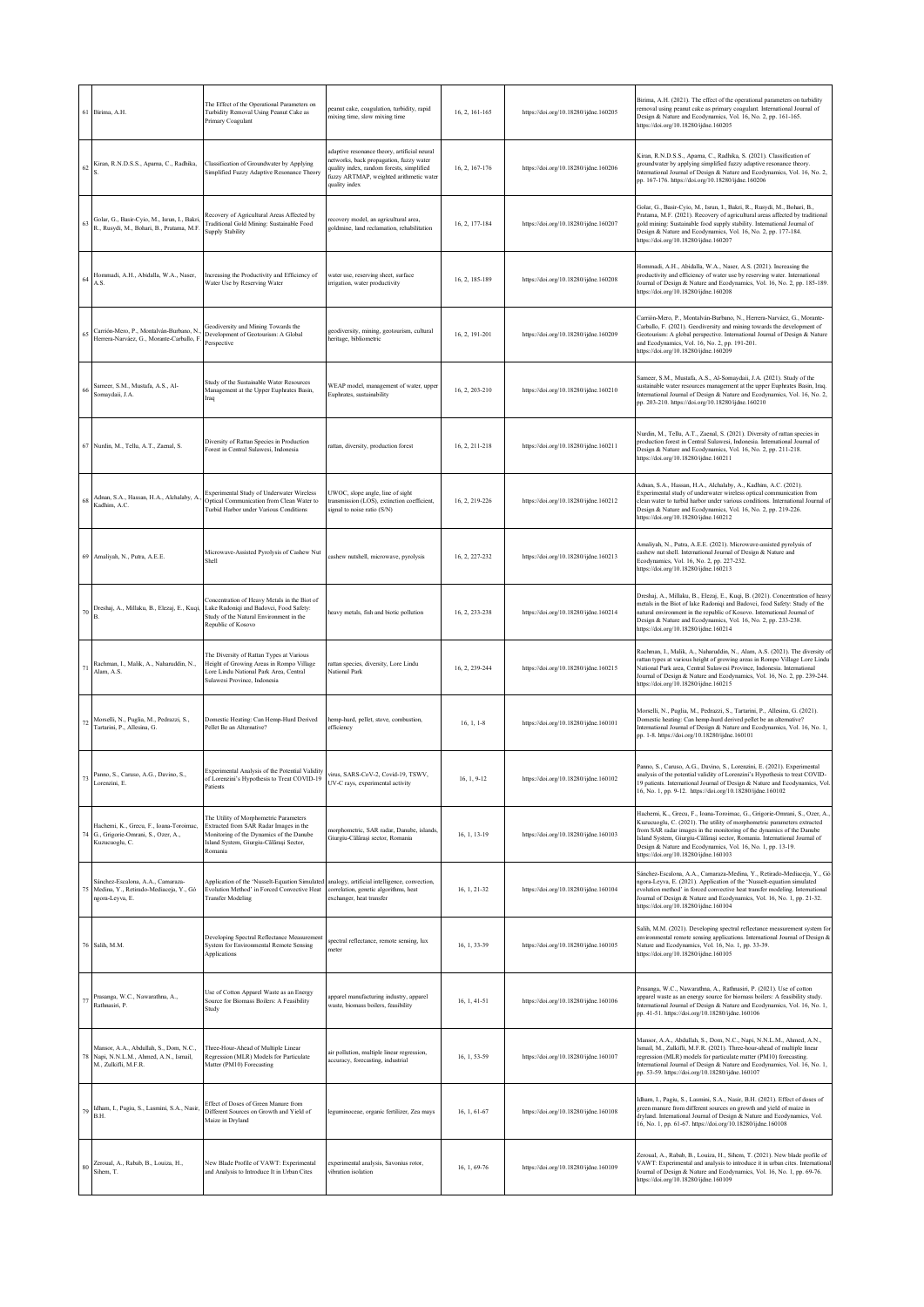| 81       | Rahmawati, S., Aulia, A., Hasfah, N.,<br>Nuryanti, S., Abram, P.H., Ningsih, P.                                                 | The Utilization of Durian Seeds (Durio<br>Zibethinus Murr) as a Base for Making Edible<br>Film                                                   | edible film, glycerol, sorbitol, plasticizer                                                                                                     | 16, 1, 77-84   | https://doi.org/10.18280/ijdne.160110 | Rahmawati, S., Aulia, A., Hasfah, N., Nuryanti, S., Abram, P.H., Ningsih,<br>P. (2021). The utilization of durian seeds (Durio Zibethinus Murr) as a base<br>for making edible film. International Journal of Design & Nature and<br>Ecodynamics, Vol. 16, No. 1, pp. 77-84.<br>https://doi.org/10.18280/ijdne.160110                                                                                            |
|----------|---------------------------------------------------------------------------------------------------------------------------------|--------------------------------------------------------------------------------------------------------------------------------------------------|--------------------------------------------------------------------------------------------------------------------------------------------------|----------------|---------------------------------------|------------------------------------------------------------------------------------------------------------------------------------------------------------------------------------------------------------------------------------------------------------------------------------------------------------------------------------------------------------------------------------------------------------------|
|          | Manjunath, P., Devaprakasam, D., Paul,                                                                                          | Estimation of Global Solar Radiation and<br>Optimal Tilt Angles of Solar Panels for Pune,<br>India                                               | efficiency, optimal tilt, solar radiation                                                                                                        | 16, 1, 85-90   | https://doi.org/10.18280/ijdne.160111 | Manjunath, P., Devaprakasam, D., Paul, D. (2021). Estimation of global<br>solar radiation and optimal tilt angles of solar panels for Pune, India.<br>International Journal of Design & Nature and Ecodynamics, Vol. 16, No. 1,<br>pp. 85-90. https://doi.org/10.18280/ijdne.160111                                                                                                                              |
|          | Al-Mohammed, F.M., Al-Saadi, R.J.M.,<br>Al-Fawzy, A.M., Mohammed-Ali, S.H.,<br>Mutasher, A.A., Hommadi, A.H.                    | The Analysis of Water Quality Using Canadian<br>Water Quality Index: Green Belt<br>Project/Kerbala-Iraq                                          | green belt, groundwater, irrigation,<br>sustainability, water quality index                                                                      | 16, 1, 91-98   | https://doi.org/10.18280/ijdne.160112 | Al-Mohammed, F.M., Al-Saadi, R.J.M., Al-Fawzy, A.M., Mohammed-Ali,<br>S.H., Mutasher, A.A., Hommadi, A.H. (2021). The analysis of water quality<br>using Canadian water quality index: Green belt Project/Kerbala-Iraq.<br>International Journal of Design & Nature and Ecodynamics, Vol. 16, No. 1,<br>pp. 91-98. https://doi.org/10.18280/ijdne.160112                                                         |
| 84       | Feliciano, Y.A., Varela, C.A.T., Guativas,<br>ñez. D.H.                                                                         | Evaluation of Working Temperature in Wind<br>J.A.V., Lorente-Leyva, L.L., Peluffo-Ordó Turbine Bearings by Simulation of Lubricant<br>Level      | vind turbines, working temperature, CFD,<br>heat, bearing, lubricant, simulation                                                                 | 16, 1, 99-104  | https://doi.org/10.18280/ijdne.160113 | Feliciano, Y.A., Varela, C.A.T., Guativas, J.A.V., Lorente-Leyva, L.L.,<br>Peluffo-Ordóñez, D.H. (2021). Evaluation of working temperature in wind<br>urbine bearings by simulation of lubricant level. International Journal of<br>Design & Nature and Ecodynamics, Vol. 16, No. 1, pp. 99-104.<br>https://doi.org/10.18280/ijdne.160113                                                                        |
|          | Lasmini, S.A., Rosmini, R., Lakani, I.,<br>Hayati, N., Nasir, B.H.                                                              | Increasing Shallot Production in Marginal Land<br>Using Mulches and Coconut Husk Fertilizer                                                      | Allium cepa L., cocopeat, dryland, mulch,<br>organic fertilizer, rice straw                                                                      | 16, 1, 105-110 | https://doi.org/10.18280/ijdne.160114 | Lasmini, S.A., Rosmini, R., Lakani, I., Hayati, N., Nasir, B.H. (2021).<br>Increasing shallot production in marginal land using mulches and coconut<br>husk fertilizer. International Journal of Design & Nature and Ecodynamics,<br>Vol. 16, No. 1, pp. 105-110. https://doi.org/10.18280/ijdne.160114                                                                                                          |
|          | Sauti, N.S., Daud, M.E., Kaamin, M.,<br>Sahat, S.                                                                               | Development of an Exposure Vulnerability<br>Index Map Using GIS Modeling for<br>Preliminary Seismic Risk Assessment in Sabah,<br>Malaysia        | exposure, vulnerability, GIS modeling,<br>seismic risk, indicators                                                                               | 16, 1, 111-119 | https://doi.org/10.18280/ijdne.160115 | Sauti, N.S., Daud, M.E., Kaamin, M., Sahat, S. (2021). Development of an<br>exposure vulnerability index map using GIS modeling for preliminary<br>seismic risk assessment in Sabah, Malaysia. International Journal of Design<br>& Nature and Ecodynamics, Vol. 16, No. 1, pp. 111-119.<br>https://doi.org/10.18280/ijdne.160115                                                                                |
| 87       | Rathnasiri, P., Jayasena, S., Siriwardena,                                                                                      | Assessing the applicability of green building<br>information modelling for existing green<br>puildings                                           | green building information modeling,<br>existing green buildings, energy simulation                                                              | 15, 6, 763-776 | https://doi.org/10.18280/ijdne.150601 | Rathnasiri, P., Jayasena, S., Siriwardena, M. (2020). Assessing the<br>applicability of green building information modelling for existing green<br>buildings. International Journal of Design & Nature and Ecodynamics, Vol.<br>15, No. 6, pp. 763-776. https://doi.org/10.18280/ijdne.150601                                                                                                                    |
|          | Telli, G.D., Altafini, C.R., Costa, C.A.,<br>Rosa, J.S., Rocha, L.A.O., Lorenzini, G.                                           | Experimental study of a dual-fuel generator set<br>operating on diesel fuel direct injected and<br>hydrous ethanol fumigation at different loads | dual-fuel combustion, fumigation, ethanol,<br>diesel fuel, compression ignition engine,<br>internal combustion engine, emissions                 | 15, 6, 777-784 | https://doi.org/10.18280/ijdne.150602 | Telli, G.D., Altafini, C.R., Costa, C.A., Rosa, J.S., Rocha, L.A.O.,<br>Lorenzini, G. (2020). Experimental study of a dual-fuel generator set<br>operating on diesel fuel direct injected and hydrous ethanol fumigation at<br>lifferent loads. International Journal of Design & Nature and Ecodynamics,<br>Vol. 15, No. 6, pp. 777-784. https://doi.org/10.18280/ijdne.150602                                  |
|          | Ramírez-Guerrero, G., García-Onetti, J.,<br>Chica-Ruiz, J.A., Arcila-Garrido, M.                                                | Concrete as heritage: The social perception<br>from heritage criteria perspective                                                                | oncrete-based heritage, cultural tourism,<br>Eduardo Torroja, Eduardo Torroja Institute<br>tourist potential, Zarzuela hippodrome                | 15, 6, 785-791 | https://doi.org/10.18280/ijdne.150603 | Ramírez-Guerrero, G., García-Onetti, J., Chica-Ruiz, J.A., Arcila-Garrido,<br>M. (2020). Concrete as heritage: The social perception from heritage criteria<br>perspective. The Eduardo Torroja's work. International Journal of Design &<br>Nature and Ecodynamics, Vol. 15, No. 6, pp. 785-791.<br>https://doi.org/10.18280/ijdne.150603                                                                       |
|          | Vahdatpour, S., Ariaei, A.R.                                                                                                    | Effect of air-shaft partition walls' arrangement<br>on structural behaviour and construction<br>echnology of wind catchers in Iran               | construction technology, four-sided wind<br>catchers, main air-shaft partition walls, wind<br>catcher's structural behaviour. Yazd, Iran         | 15, 6, 793-803 | https://doi.org/10.18280/ijdne.150604 | Vahdatpour, S., Ariaei, A.R. (2020). Effect of air-shaft partition walls'<br>arrangement on structural behaviour and construction technology of wind<br>catchers in Iran. International Journal of Design & Nature and Ecodynamics,<br>Vol. 15, No. 6, pp. 793-803. https://doi.org/10.18280/ijdne.150604                                                                                                        |
|          | Jin, X.H., Zhang, L.B., Gong, J.K., Zhu,<br>C.X., Wang, H., Li, X.Y.                                                            | Smoke prevention and exhaust system for<br>buildings based on performance-oriented design                                                        | emerging buildings, smoke prevention and<br>exhaust (SPE) system, performance-oriented<br>design, water curtain system, optimization<br>strategy | 15, 6, 805-812 | https://doi.org/10.18280/ijdne.150605 | Jin, X.H., Zhang, L.B., Gong, J.K., Zhu, C.X., Wang, H., Li, X.Y. (2020).<br>Smoke prevention and exhaust system for buildings based on performance-<br>oriented design. International Journal of Design & Nature and Ecodynamics,<br>Vol. 15, No. 6, pp. 805-812. https://doi.org/10.18280/ijdne.150605                                                                                                         |
| $\rm 92$ | Zhou, Q.S., Qu, K.G., Zhang, Y.Z., Deng,<br>J., Wang, W.J.                                                                      | Demand-supply balance of the nitrogen<br>nutrients converted from regional agricultural<br>organic wastes for agricultural utilization           | agricultural organic wastes (AOWs).<br>livestock and poultry (LP) manures, crop<br>straws, nitrogen nutrients, demand-supply<br>balance          | 15, 6, 813-819 | https://doi.org/10.18280/ijdne.150606 | Zhou, Q.S., Qu, K.G., Zhang, Y.Z., Deng, J., Wang, W.J. (2020). Demand-<br>supply balance of the nitrogen nutrients converted from regional agricultural<br>rganic wastes for agricultural utilization. International Journal of Design &<br>Nature and Ecodynamics, Vol. 15, No. 6, pp. 813-819.<br>https://doi.org/10.18280/ijdne.150606                                                                       |
|          | Cardinale, T., Sposato, C., Alba, M.B.,<br>Feo, A., Leter, G., De Fazio, P.                                                     | The BIOCEM project: The industrial<br>dorization of a natent through the "Proof of<br>Concept" program                                           | AAC, thermal performance, lightweight<br>material, eco-friendly, porosity, energy<br>optimization, sustainability                                | 15, 6, 821-827 | https://doi.org/10.18280/iidne.150607 | Cardinale, T., Sposato, C., Alba, M.B., Feo, A., Leter, G., De Fazio, P.<br>(2020). The BIOCEM project: The industrial valorization of a patent through<br>e "Proof of Concent" program. International Journal of Design & Nature<br>and Ecodynamics, Vol. 15, No. 6, pp. 821-827.<br>https://doi.org/10.18280/ijdne.150607                                                                                      |
| 94       | Tavarov, S.S., Sidorov, A.I.                                                                                                    | Improving energy efficiency by household<br>consumers in the Republic of Tajikistan based<br>on the developed forecasting method                 | energy efficiency, urban electrical networks,<br>household consumer, forecasting method                                                          | 15, 6, 829-834 | https://doi.org/10.18280/ijdne.150608 | Tavarov, S.S., Sidorov, A.I. (2020). Improving energy efficiency by<br>household consumers in the Republic of Tajikistan based on the developed<br>forecasting method. International Journal of Design & Nature and<br>Ecodynamics, Vol. 15, No. 6, pp. 829-834.<br>https://doi.org/10.18280/ijdne.150608                                                                                                        |
|          | 95 Wang, H.Q., Cheng, S.                                                                                                        | Spatiotemporal variation in land use of<br>Northeast China Tiger and Leopard National<br>Park                                                    | land use, spatiotemporal variation, eco-<br>environment, Northeast China Tiger and<br>Leopard National Park (NCTLNP)                             | 15, 6, 835-842 | https://doi.org/10.18280/ijdne.150609 | Wang, H.Q., Cheng, S. (2020). Spatiotemporal variation in land use of<br>Northeast China Tiger and Leopard National Park. International Journal of<br>Design & Nature and Ecodynamics, Vol. 15, No. 6, pp. 835-842.<br>https://doi.org/10.18280/ijdne.150609                                                                                                                                                     |
|          | Adda, A., Hanini, S., Bezari, S., Ameur,<br>H., Maouedj, R.                                                                     | Managing and control of nanofiltration /<br>reverse osmosis desalination system:<br>Application of artificial neural network                     | semiconductors, solar materials, PV cells,<br>artificial neural network, nano-filtration,<br>NF/SWRO, seawater                                   | 15, 6, 843-853 | https://doi.org/10.18280/ijdne.150610 | Adda, A., Hanini, S., Bezari, S., Ameur, H., Maouedj, R. (2020). Managing<br>and control of nanofiltration / reverse osmosis desalination system:<br>Application of artificial neural network. International Journal of Design &<br>Nature and Ecodynamics, Vol. 15, No. 6, pp. 843-853.<br>https://doi.org/10.18280/ijdne.150610                                                                                |
| 97       | Naim, M.Y., Pramoedyo, H., Harahab,<br>N., Nodjeng, S., Syam, S.                                                                | Effect of hybrid resources on management<br>outcomes micro-hydro power plants in remote<br>areas                                                 | administration, solar energy, water energy,<br>hybrid system, power generation, Common-<br>Pool-Resources                                        | 15, 6, 855-864 | https://doi.org/10.18280/ijdne.150611 | Naim, M.Y., Pramoedyo, H., Harahab, N., Nodjeng, S., Syam, S. (2020).<br>Effect of hybrid resources on management outcomes micro-hydro power<br>plants in remote areas. International Journal of Design & Nature and<br>Ecodynamics, Vol. 15, No. 6, pp. 855-864.<br>https://doi.org/10.18280/ijdne.150611                                                                                                       |
| 98       | Liu, L.L., Liu, J., He, Z.Q., Liu, H.L.,<br>Zhou, C., Yan, X.G., Sun, X.J.                                                      | Multi-objective optimization of structural<br>parameters for rotary flow jetting tool based on<br>orthogonal experiment                          | orthogonal experiment, jet flow, vortex flow<br>jetting tool, drainage gas recovery                                                              | 15, 6, 865-871 | https://doi.org/10.18280/ijdne.150612 | Liu, L.L., Liu, J., He, Z.Q., Liu, H.L., Zhou, C., Yan, X.G., Sun, X.J.<br>(2020). Multi-objective optimization of structural parameters for rotary flow<br>jetting tool based on orthogonal experiment. International Journal of Design<br>& Nature and Ecodynamics, Vol. 15, No. 6, pp. 865-871.<br>https://doi.org/10.18280/ijdne.150612                                                                      |
|          | Letzow, M., Lorenzini, G., Barbosa,<br>D.V.E., Hübner, R.G., Rocha, L.A.O.,<br>Gomes, M.D.N., Isoldi, L.A., dos Santos,<br>E.D. | Numerical analysis of the influence of<br>geometry on a large scale onshore oscillating<br>water column device with associated seabed<br>ramp    | available power, Constructal Design,<br>numerical simulation, OWC, wave energy                                                                   | 15, 6, 873-884 | https://doi.org/10.18280/ijdne.150613 | Letzow, M., Lorenzini, G., Barbosa, D.V.E., Hübner, R.G., Rocha, L.A.O.,<br>Gomes, M.D.N., Isoldi, L.A., dos Santos, E.D. (2020). Numerical analysis<br>of the influence of geometry on a large scale onshore oscillating water<br>column device with associated seabed ramp. International Journal of Design<br>& Nature and Ecodynamics, Vol. 15, No. 6, pp. 873-884.<br>https://doi.org/10.18280/ijdne.150613 |
| 10       | Ding, Y.C., Xiang, Z.F., Li, Y.Y., Zhang,<br>X.S., Zhou, Y.                                                                     | Mechanical system evolution and reasonable<br>structural design parameters of long-span deck-<br>type beam-arch composite rigid frame bridge     | beam-arch composite rigid frame (BACRF)<br>bridge, mechanical system evolution, rise-<br>span ratio, torsion-span ratio, reasonable<br>structure | 15, 6, 885-893 | https://doi.org/10.18280/ijdne.150614 | Ding, Y.C., Xiang, Z.F., Li, Y.Y., Zhang, X.S., Zhou, Y. (2020).<br>Mechanical system evolution and reasonable structural design parameters of<br>long-span deck-type beam-arch composite rigid frame bridge. International<br>lournal of Design & Nature and Ecodynamics, Vol. 15, No. 6, pp. 885-893.<br>https://doi.org/10.18280/ijdne.150614                                                                 |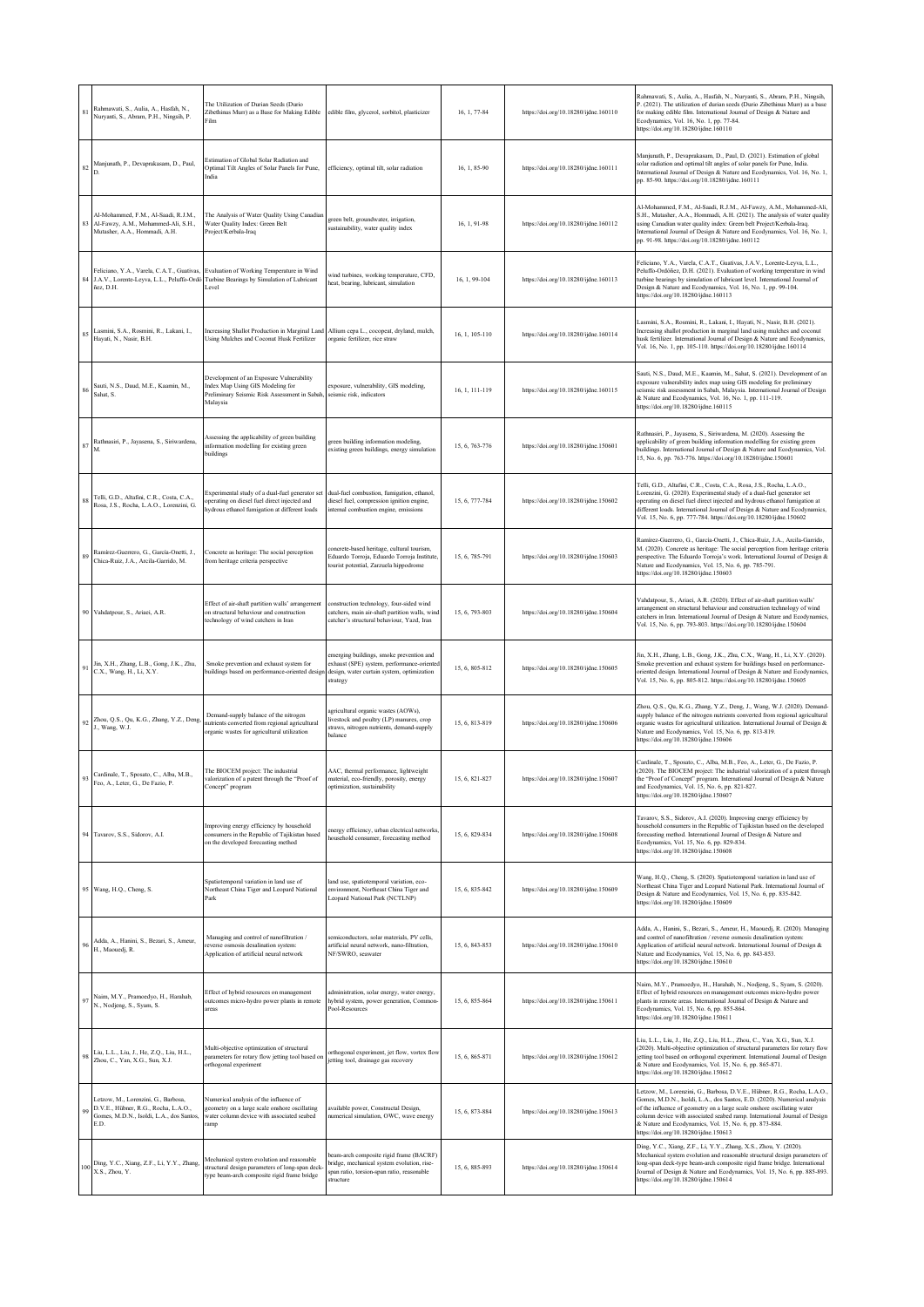| 101             | Elguerri, M., Belfodil, F., El Guerri, Y.,<br>Bouragba, A.                                                                                    | 3D transient spray cooling heat transfer<br>simulation for metallic slabs of various alloys                                                                    | alloy, heat transfer, simulation, slabs, spray<br>cooling, transient, tree-dimension,<br>simulation                                                                                                       | 15, 6, 895-904 | https://doi.org/10.18280/ijdne.150615 | Elguerri, M., Belfodil, F., El Guerri, Y., Bouragba, A. (2020). 3D transient<br>spray cooling heat transfer simulation for metallic slabs of various alloys.<br>International Journal of Design & Nature and Ecodynamics, Vol. 15, No. 6,<br>pp. 895-904. https://doi.org/10.18280/ijdne.150615                                                                                                                          |
|-----------------|-----------------------------------------------------------------------------------------------------------------------------------------------|----------------------------------------------------------------------------------------------------------------------------------------------------------------|-----------------------------------------------------------------------------------------------------------------------------------------------------------------------------------------------------------|----------------|---------------------------------------|--------------------------------------------------------------------------------------------------------------------------------------------------------------------------------------------------------------------------------------------------------------------------------------------------------------------------------------------------------------------------------------------------------------------------|
|                 | $102\begin{array}{l} \mathrm{Yu}, \mathrm{J.,~Gu}, \mathrm{H.B.,~Chi}, \mathrm{B.M.,~Shan,~W.F.,}\\ \mathrm{Wang}, \mathrm{M.Y.} \end{array}$ | Visibility graph complex network analysis on<br>eismic-induced variation in groundwater level<br>of Nanxi Well, China                                          | groundwater, earthquake, visibility graph<br>(VG), time series, state space                                                                                                                               | 15, 6, 905-911 | https://doi.org/10.18280/ijdne.150616 | Yu, J., Gu, H.B., Chi, B.M., Shan, W.F., Wang, M.Y. (2020). Visibility<br>graph complex network analysis on seismic-induced variation in groundwater<br>level of Nanxi Well, China. International Journal of Design & Nature and<br>Ecodynamics, Vol. 15, No. 6, pp. 905-911.<br>https://doi.org/10.18280/ijdne.150616                                                                                                   |
| $10^{\circ}$    | Abdurrahman, R., Syafitri, R.M.A.,<br>Ridwan, A., Utami, L.P.                                                                                 | Bio-pellets manufacture from palm fruit skin as<br>renewable alternative fuels in updraft type<br>asification furnaces                                         | Indragiri Hilir, biomass, Nipah fruit skin,<br>gasification furnaces, bio-pellet                                                                                                                          | 15, 6, 913-920 | https://doi.org/10.18280/ijdne.150617 | Abdurrahman, R., Syafitri, R.M.A., Ridwan, A., Utami, L.P. (2020). Bio-<br>pellets manufacture from palm fruit skin as renewable alternative fuels in<br>updraft type gasification furnaces. International Journal of Design & Nature<br>and Ecodynamics, Vol. 15, No. 6, pp. 913-920.<br>https://doi.org/10.18280/ijdne.150617                                                                                          |
|                 | 104 Huang, J.                                                                                                                                 | An evaluation model for green manufacturing<br>quality of children's furniture based on artificia<br>intelligence                                              | artificial intelligence (AI), children's<br>furniture, green manufacturing, quality<br>evaluation                                                                                                         | 15, 6, 921-930 | https://doi.org/10.18280/ijdne.150618 | Huang, J. (2020). An evaluation model for green manufacturing quality of<br>children's furniture based on artificial intelligence. International Journal of<br>Design & Nature and Ecodynamics, Vol. 15, No. 6, pp. 921-930.<br>https://doi.org/10.18280/ijdne.150618                                                                                                                                                    |
| 10 <sup>4</sup> | de Oliveira, A.P., Lorenzini, G., Shah, Z.,<br>Klunk, M.A., de Carvalho Lima, J.E.,<br>Rocha, L.A.O., Caetano, N.R.                           | Hierarchical criticality analysis of clean<br>technologies applied to a coal-fired power plan                                                                  | mineral coal, combustion, clean<br>technologies, thermoelectric power                                                                                                                                     | 15, 5, 609-619 | https://doi.org/10.18280/ijdne.150501 | de Oliveira, A.P., Lorenzini, G., Shah, Z., Klunk, M.A., de Carvalho Lima,<br>J.E., Rocha, L.A.O., Caetano, N.R. (2020). Hierarchical criticality analysis<br>of clean technologies applied to a coal-fired power plant. International<br>Journal of Design & Nature and Ecodynamics, Vol. 15, No. 5, pp. 609-619.<br>https://doi.org/10.18280/ijdne.150501                                                              |
|                 | Poch, E.S.S., Castresana, U.L., de la<br>Fuente Arana, A.                                                                                     | Traditional cultural heritage vs. film sceneries:<br>Evaluating the degree of sustainability of<br>cultural landscapes                                         | cultural heritage, cultural landscape, film<br>sceneries, film tourism, indicators of<br>sustainable development, degree of<br>conciliation                                                               | 15, 5, 621-630 | https://doi.org/10.18280/ijdne.150502 | Poch, E.S.S., Castresana, U.L., de la Fuente Arana, A. (2020). Traditional<br>cultural heritage vs. film sceneries: Evaluating the degree of sustainability of<br>cultural landscapes. International Journal of Design & Nature and<br>Ecodynamics, Vol. 15, No. 5, pp. 621-630.<br>https://doi.org/10.18280/ijdne.150502                                                                                                |
| 107             | S.L., Zeng, Z.Q., Fang, Y.                                                                                                                    | Yan, S.Q., Wang, Q.K., Wang, H.F., Qiu, Strength control factors of chlorite schist under<br>schistose structure                                               | rock mechanics, chlorite schist, bedding<br>angle, moisture condition, weathering state                                                                                                                   | 15, 5, 631-637 | https://doi.org/10.18280/ijdne.150503 | Yan, S.Q., Wang, Q.K., Wang, H.F., Qiu, S.L., Zeng, Z.Q., Fang, Y.<br>(2020). Strength control factors of chlorite schist under schistose structure.<br>International Journal of Design & Nature and Ecodynamics, Vol. 15, No. 5,<br>pp. 631-637. https://doi.org/10.18280/ijdne.150503                                                                                                                                  |
| 108             | Luciani, S., Coccia, G., Tomassetti, S.,<br>Pierantozzi, M., Di Nicola, G.                                                                    | Use of an indoor solar flash test device to<br>evaluate production loss associated to specific<br>defects on photovoltaic modules                              | flash test, I-V curve, infrared thermography.<br>bypass diode, hot-spot, crack                                                                                                                            | 15, 5, 639-646 | https://doi.org/10.18280/ijdne.150504 | Luciani, S., Coccia, G., Tomassetti, S., Pierantozzi, M., Di Nicola, G.<br>(2020). Use of an indoor solar flash test device to evaluate production loss<br>associated to specific defects on photovoltaic modules. International Journal<br>of Design & Nature and Ecodynamics, Vol. 15, No. 5, pp. 639-646.<br>https://doi.org/10.18280/ijdne.150504                                                                    |
| 109             | Latif, S.D., Azmi, M.S.B.N., Ahmed,<br>A.N., Fai, C.M., El-Shafie, A.                                                                         | Application of artificial neural network for<br>forecasting nitrate concentration as a water<br>quality parameter: A case study of Feitsui<br>eservoir, Taiwan | water quality parameter, artificial neural<br>network (ANN), nitrate concentration,<br>Feitsui reservoir                                                                                                  | 15, 5, 647-652 | https://doi.org/10.18280/ijdne.150505 | Latif, S.D., Azmi, M.S.B.N., Ahmed, A.N., Fai, C.M., El-Shafie, A. (2020).<br>Application of artificial neural network for forecasting nitrate concentration<br>as a water quality parameter: A case study of Feitsui reservoir, Taiwan.<br>International Journal of Design & Nature and Ecodynamics, Vol. 15, No. 5,<br>pp. 647-652. https://doi.org/10.18280/ijdne.150505                                              |
|                 | 110 Qi, Q., Song, S.B.                                                                                                                        | Measurement and influencing factors of<br>industrial water resource utilization efficiency<br>in Yangtze River Economic Belt                                   | Yangtze River Economic Belt (YREB),<br>industrial water resource utilization<br>efficiency (IWRUE), influencing factors,<br>stochastic block model (SBM), Tobit model                                     | 15, 5, 653-658 | https://doi.org/10.18280/ijdne.150506 | Qi, Q., Song, S.B. (2020). Measurement and influencing factors of industrial<br>water resource utilization efficiency in Yangtze River Economic Belt.<br>International Journal of Design & Nature and Ecodynamics, Vol. 15, No. 5,<br>pp. 653-658. https://doi.org/10.18280/ijdne.150506                                                                                                                                 |
|                 | 111 Louiza, H., Zeroual, A.                                                                                                                   | Management and valorization of urban solid<br>waste: Landfills of the Batna city case                                                                          | urban solid waste, recovery, management<br>principles, recycling, landfills, energy<br>valorisation                                                                                                       | 15, 5, 659-665 | https://doi.org/10.18280/ijdne.150507 | Louiza, H., Zeroual, A. (2020). Management and valorization of urban solid<br>waste: Landfills of the Batna city case. International Journal of Design &<br>Nature and Ecodynamics, Vol. 15, No. 5, pp. 659-665.<br>https://doi.org/10.18280/ijdne.150507                                                                                                                                                                |
|                 | Shi, T.T., Chen, Z.H., Wang, Q., Zhang, W., Luo, M.M., Wang, N.T.                                                                             | Features of oxygen and hydrogen isotopes in<br>waters from the karst mountains, Xiangxi River<br>Basin                                                         | environmental isotopes, karst mountains,<br>hydrologic cycle, spatiotemporal variation,<br>Xiangxi River Basin                                                                                            | 15, 5, 667-675 | https://doi.org/10.18280/ijdne.150508 | Shi, T.T., Chen, Z.H., Wang, Q., Zhang, W., Luo, M.M., Wang, N.T.<br>(2020). Features of oxygen and hydrogen isotopes in waters from the karst<br>mountains, Xiangxi River Basin. International Journal of Design & Nature<br>and Ecodynamics, Vol. 15, No. 5, pp. 667-675.<br>https://doi.org/10.18280/ijdne.150508                                                                                                     |
|                 | Vaidyanathan, R., Fattepur, G., Guttal,<br>R.C.                                                                                               | Method to retrieve bionic morphologies by<br>spectral matching for the design space                                                                            | bionic design, eigen modes, computational<br>cometry, conceptual design, design<br>optimisation, nature-inspired design                                                                                   | 15.5.677-684   | https://doi.org/10.18280/ijdne.150509 | Vaidyanathan, R., Fattepur, G., Guttal, R.C. (2020). Method to retrieve<br>bionic morphologies by spectral matching for the design space. International<br>Journal of Design & Nature and Ecodynamics, Vol. 15, No. 5, pp. 677-684.<br>https://doi.org/10.18280/ijdne.150509                                                                                                                                             |
|                 | 114 Ding, D., Zhang, L., Liu, J.L., Chen, F.,<br>Si, X.R.                                                                                     | Design and implementation of a comprehensive<br>evaluation model for shallow groundwater<br>based on matter element extension                                  | water quality evaluation, groundwater,<br>matter element extension, comprehensive<br>evaluation method                                                                                                    | 15, 5, 685-689 | https://doi.org/10.18280/ijdne.150510 | Ding, D., Zhang, L., Liu, J.L., Chen, F., Si, X.R. (2020). Design and<br>implementation of a comprehensive evaluation model for shallow<br>groundwater based on matter element extension. International Journal of<br>Design & Nature and Ecodynamics, Vol. 15, No. 5, pp. 685-689.<br>https://doi.org/10.18280/ijdne.150510                                                                                             |
|                 | 115 Muneer, A.S., Sayl, K.N., Kamel, A.H.                                                                                                     | Modeling of runoff in the arid regions using<br>remote sensing and geographic information<br>system (GIS)                                                      | runoff, infiltration, Geographic Information<br>System (GIS), Remote Sensing (RS),<br>Artificial Neural Network (ANN), Soil<br>Conservation Service-Curve Number (SCS-<br>CN), water resources management | 15, 5, 691-700 | https://doi.org/10.18280/ijdne.150511 | Muneer, A.S., Sayl, K.N., Kamel, A.H. (2020). Modeling of runoff in the<br>arid regions using remote sensing and geographic information system (GIS).<br>International Journal of Design & Nature and Ecodynamics, Vol. 15, No. 5,<br>pp. 691-700. https://doi.org/10.18280/ijdne.150511                                                                                                                                 |
|                 | 116 Wang, P.S., Ding, H.Y., Zhang, P.Y.                                                                                                       | Shaking table tests and numerical analysis on<br>the seismic response of karst-crossing socketed<br>piles in dry sandy soil foundation                         | dry sandy soil foundation, pile-soil<br>interaction, karst cave, shaking table test                                                                                                                       | 15, 5, 701-709 | https://doi.org/10.18280/ijdne.150512 | Wang, P.S., Ding, H.Y., Zhang, P.Y. (2020). Shaking table tests and<br>numerical analysis on the seismic response of karst-crossing socketed piles in<br>dry sandy soil foundation. International Journal of Design & Nature and<br>Ecodynamics, Vol. 15, No. 5, pp. 701-709.<br>https://doi.org/10.18280/ijdne.150512                                                                                                   |
|                 | 117 Ansar, M., Bahrudin, Darman, S., Paiman.                                                                                                  | Application of bokashi fertilizer and duration<br>of water supply to increase growth, yields, and<br>quality of shallot in dryland                             | shallot, organic fertilizer bokashi, watering,<br>dryland                                                                                                                                                 | 15, 5, 711-719 | https://doi.org/10.18280/ijdne.150513 | Ansar, M., Bahrudin, Darman, S., Paiman. (2020). Application of bokashi<br>fertilizer and duration of water supply to increase growth, yields, and quality<br>of shallot in dryland. International Journal of Design & Nature and<br>Ecodynamics, Vol. 15, No. 5, pp. 711-719.<br>https://doi.org/10.18280/ijdne.150513                                                                                                  |
|                 | Loumani, A., Larbi, A.A., Mediani, A.,<br>118 Chaouch, W.B., Moungar, H., Tigani, C.,<br>Meriama, F., Djaber, A., Bekada, A.M.A.              | Experimental measurement of isothermal<br>sorption, microbiological and physicochemical<br>analysis of dried tomatoes cultivated in Adrar,<br>Algeria          | hygienic quality, product, conservation,<br>drying solar, gravimetric method, isosteric<br>heats, tomato, GAB and bet models                                                                              | 15, 5, 721-728 | https://doi.org/10.18280/ijdne.150514 | Loumani, A., Larbi, A.A., Mediani, A., Chaouch, W.B., Moungar, H.,<br>Tigani, C., Meriama, F., Djaber, A., Bekada, A.M.A. (2020). Experimental<br>measurement of isothermal sorption, microbiological and physicochemical<br>analysis of dried tomatoes cultivated in Adrar, Algeria. International Journal<br>of Design & Nature and Ecodynamics, Vol. 15, No. 5, pp. 721-728.<br>https://doi.org/10.18280/ijdne.150514 |
| 119             | Chen, G., Cai, L., Zong, L., Wang, Y.,<br>Yuan, X.                                                                                            | Survey of marine organisms based on passive<br>acoustic technology                                                                                             | marine organisms, passive acoustic<br>technology (PAT), digital signal processing,<br>feature extraction                                                                                                  | 15, 5, 729-737 | https://doi.org/10.18280/ijdne.150515 | Chen, G., Cai, L., Zong, L., Wang, Y., Yuan, X. (2020). Survey of marine<br>organisms based on passive acoustic technology. International Journal of<br>Design & Nature and Ecodynamics, Vol. 15, No. 5, pp. 729-737.<br>https://doi.org/10.18280/ijdne.150515                                                                                                                                                           |
| 120             | Najm, A.B.A., Abdulhameed, I.M.,<br>Sulaiman, S.O.                                                                                            | Water requirements of crops under various Kc<br>oefficient approaches by using Water<br>Evaluation and Planning (WEAP)                                         | WEAP-Model, Dual-Kc approach, Single-<br>Kc approach, water requirements of crops,<br>effect of soil texture on irrigation intervals                                                                      | 15, 5, 739-748 | https://doi.org/10.18280/ijdne.150516 | Najm, A.B.A., Abdulhameed, I.M., Sulaiman, S.O. (2020). Water<br>requirements of crops under various Kc coefficient approaches by using<br>Water Evaluation and Planning (WEAP). International Journal of Design &<br>Nature and Ecodynamics, Vol. 15, No. 5, pp. 739-748.<br>https://doi.org/10.18280/ijdne.150516                                                                                                      |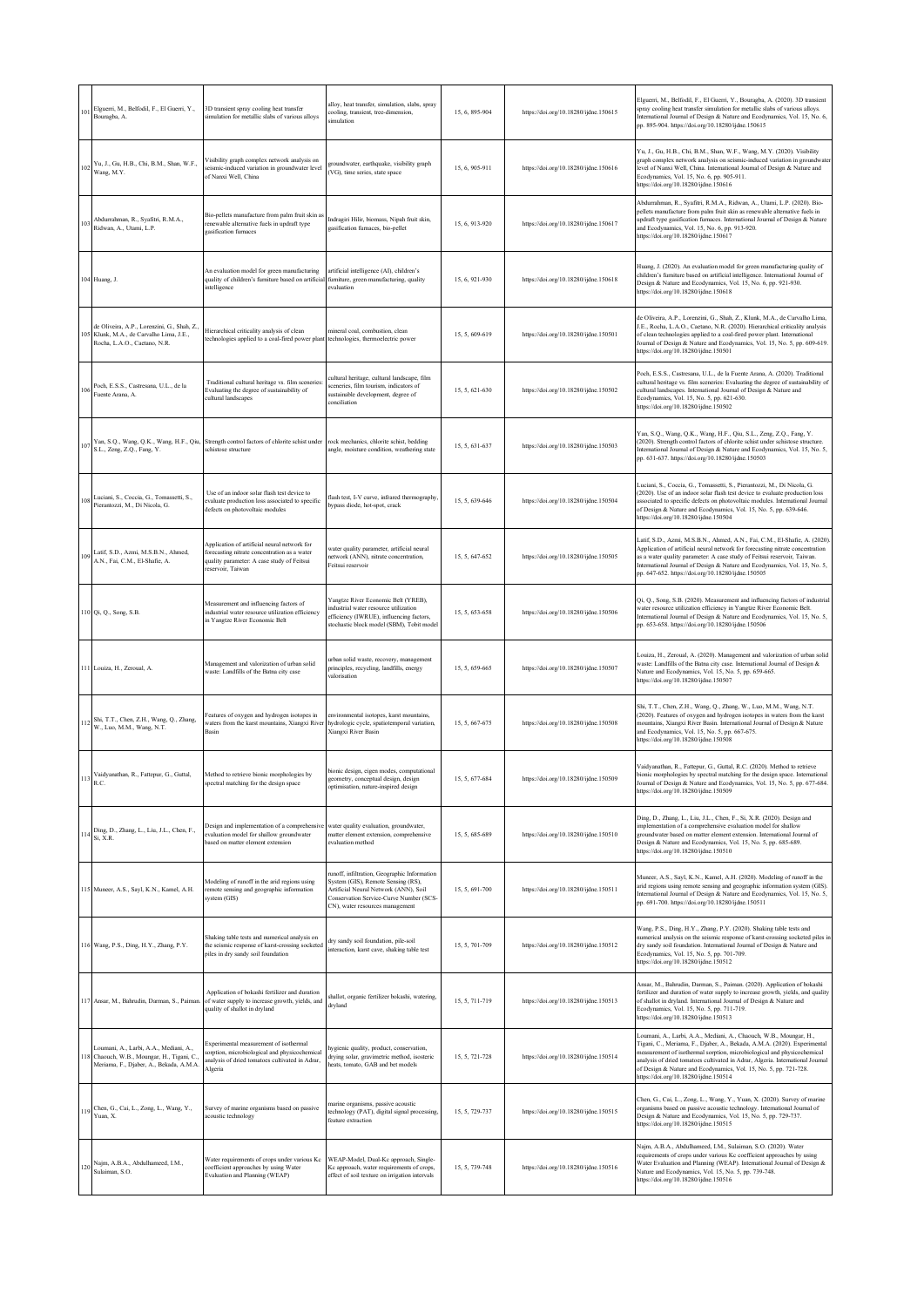|     | 121 Huang, H.Y., Wu, G.Y., Rong, Y.                                                             | Distribution law of water pressure on the lining<br>in tunnels with water blocking and drainage<br>control design                                         | unnel, water pressure on the lining<br>WPOL), distribution law, permeability                                                                                                  | 15, 5, 749-755 | https://doi.org/10.18280/ijdne.150517 | Huang, H.Y., Wu, G.Y., Rong, Y. (2020). Distribution law of water<br>pressure on the lining in tunnels with water blocking and drainage control<br>design. International Journal of Design & Nature and Ecodynamics, Vol. 15,<br>No. 5, pp. 749-755. https://doi.org/10.18280/ijdne.150517                                                                     |
|-----|-------------------------------------------------------------------------------------------------|-----------------------------------------------------------------------------------------------------------------------------------------------------------|-------------------------------------------------------------------------------------------------------------------------------------------------------------------------------|----------------|---------------------------------------|----------------------------------------------------------------------------------------------------------------------------------------------------------------------------------------------------------------------------------------------------------------------------------------------------------------------------------------------------------------|
|     | Abdulqader, O.Q., Ahmed, J.A.                                                                   | Relationships between interior and exterior<br>spaces as a factor of efficient university<br>buildings                                                    | interior design, university buildings,<br>educational buildings comfortable space,<br>green design, users' needs                                                              | 15, 5, 757-762 | https://doi.org/10.18280/ijdne.150518 | Abdulqader, O.Q., Ahmed, J.A. (2020). Relationships between interior and<br>exterior spaces as a factor of efficient university buildings. International<br>Journal of Design & Nature and Ecodynamics, Vol. 15, No. 5, pp. 757-762.<br>https://doi.org/10.18280/ijdne.150518                                                                                  |
|     | Borsos, Á., Hendrix, T., Lovig, D.,<br>Sadoud, N., Zoltán, E.S., Medvegy, G.,<br>Bachmann, E.   | Lounge designs for the Budapest office of a<br>multinational company                                                                                      | ounges, office-space architecture, open-<br>blan design, reducing office stress, work<br>tealth, workplace recreation areas                                                   | 15, 4, 455-463 | https://doi.org/10.18280/ijdne.150401 | Borsos, A., Hendrix, T., Lovig, D., Sadoud, N., Zoltán, E.S., Medvegy, G.<br>Bachmann, E. (2020). Lounge designs for the Budapest office of a<br>multinational company. International Journal of Design & Nature and<br>Ecodynamics, Vol. 15, No. 4, pp. 455-463.<br>https://doi.org/10.18280/ijdne.150401                                                     |
|     | Okhrimenko, V., Glebova, M.                                                                     | Methodology calculation for reactive power<br>compensation in industrial enterprises                                                                      | compensation, loss of electrical energy,<br>reactive power, reduced costs                                                                                                     | 15, 4, 465-471 | https://doi.org/10.18280/ijdne.150402 | Okhrimenko, V., Glebova, M. (2020). Methodology calculation for reactive<br>power compensation in industrial enterprises. International Journal of Design<br>& Nature and Ecodynamics, Vol. 15, No. 4, pp. 465-471.<br>https://doi.org/10.18280/ijdne.150402                                                                                                   |
|     | Burggräf, P., Dannapfel, M., Esfahani,<br>M.E., Schwamborn, N.                                  | How to improve collaboration efficiency in the<br>built environment of factories by using an<br>integrated factory modelling concept - An<br>expert study | BIM, collaboration, design, expert study,<br>factory, factory design, design                                                                                                  | 15, 4, 473-481 | https://doi.org/10.18280/ijdne.150403 | Burggräf, P., Dannapfel, M., Esfahani, M.E., Schwamborn, N. (2020). How<br>to improve collaboration efficiency in the built environment of factories by<br>using an integrated factory modelling concept - An expert study.<br>International Journal of Design & Nature and Ecodynamics, Vol. 15, No. 4,<br>pp. 473-481. https://doi.org/10.18280/ijdne.150403 |
|     | 126 Li, C., Cai, Y.                                                                             | Effect of soil strength degradation on slope<br>stability                                                                                                 | bank slope, strength degradation, long-term<br>aturation, slope stability                                                                                                     | 15, 4, 483-489 | https://doi.org/10.18280/ijdne.150404 | Li, C., Cai, Y. (2020). Effect of soil strength degradation on slope stability.<br>International Journal of Design & Nature and Ecodynamics, Vol. 15, No. 4,<br>pp. 483-489. https://doi.org/10.18280/ijdne.150404                                                                                                                                             |
|     | 127 Prihatini, R., Saleh, N.M.                                                                  | The stimulated growth of tissue cultured<br>banana and slipper orchid as exposed to<br>extremely low frequency electromagnetic field                      | intioxidant activity, catalase, ELF-EMF,<br>glutathione reductase, in vitro plant,<br>auperoxide dismutase                                                                    | 15, 4, 491-497 | https://doi.org/10.18280/ijdne.150405 | Prihatini, R., Saleh, N.M. (2020). The stimulated growth of tissue cultured<br>banana and slipper orchid as exposed to extremely low frequency<br>electromagnetic field. International Journal of Design & Nature and<br>Ecodynamics, Vol. 15, No. 4, pp. 491-497.<br>https://doi.org/10.18280/ijdne.150405                                                    |
|     | Benabderrahmane, F., Draoui, B., Douha,<br>M., Kaid, N., Merabti, A., Sahli, A.,<br>Moungar, H. | The lattice Boltzmann method use to simulate<br>tatural convection in a single-chapel<br>zreenhouse                                                       | greenhouse, natural convection. heat<br>ransfer, modeling, lattice Boltzmann<br>nethod                                                                                        | 15, 4, 499-505 | https://doi.org/10.18280/ijdne.150406 | Benabderrahmane, F., Draoui, B., Douha, M., Kaid, N., Merabti, A., Sahli,<br>A., Moungar, H. (2020). The lattice Boltzmann method use to simulate<br>natural convection in a single-chapel greenhouse. International Journal of<br>Design & Nature and Ecodynamics, Vol. 15, No. 4, pp. 499-505.<br>https://doi.org/10.18280/ijdne.150406                      |
|     | Wang, L., Xue, R., Cai, N., Wu, W., Niu,<br>M.M., Zhang, D.L.                                   | Application of least squares meshless method<br>n multi-component high-speed non-equilibriun<br>reaction iet                                              | east squares (LS), meshless method, multi-<br>component chemical reaction, artificially<br>apstream flux vector splitting (AUFS)<br>cheme                                     | 15, 4, 507-514 | https://doi.org/10.18280/ijdne.150407 | Wang, L., Xue, R., Cai, N., Wu, W., Niu, M.M., Zhang, D.L. (2020).<br>Application of least squares meshless method in multi-component high-speed<br>non-equilibrium reaction jet. International Journal of Design & Nature and<br>Ecodynamics, Vol. 15, No. 4, pp. 507-514.<br>https://doi.org/10.18280/ijdne.150407                                           |
|     | 130 Tarrad, M., Sqour, S.                                                                       | Applications of green architecture in vernacular<br>dwelling architecture-a case study from Jordan                                                        | dwelling building, environmental<br>rchitecture, vernacular architecture, green<br>architecture, society community, Jordan                                                    | 15, 4, 515-522 | https://doi.org/10.18280/ijdne.150408 | Tarrad, M., Sqour, S. (2020). Applications of green architecture in<br>vernacular dwelling architecture-a case study from Jordan. International<br>Journal of Design & Nature and Ecodynamics, Vol. 15, No. 4, pp. 515-522.<br>https://doi.org/10.18280/ijdne.150408                                                                                           |
|     | 131 Naser, A.S., Abidalla, W.A.                                                                 | Using of best plane method (B.P.M.) to<br>estimate the optimum number with value and<br>direction of slopes for farm units in irrigation<br>project       | farm unit, irrigation project, cut - fill ratio,<br>watercourse, optimum slope                                                                                                | 15, 4, 523-531 | https://doi.org/10.18280/ijdne.150409 | Naser, A.S., Abidalla, W.A. (2020). Using of best plane method (B.P.M.) to<br>estimate the optimum number with value and direction of slopes for farm<br>units in irrigation project. International Journal of Design & Nature and<br>Ecodynamics, Vol. 15, No. 4, pp. 523-531.<br>https://doi.org/10.18280/ijdne.150409                                       |
|     | 132 Ma, F.R., Luo. H., Liao, Y., Zhang, X.G.                                                    | Simulation tests on load bearing features of<br>mudstone foundation in project lifecycle                                                                  | mudstone, load bearing features, project<br>lifecycle, soft rock                                                                                                              | 15, 4, 533-538 | https://doi.org/10.18280/ijdne.150410 | Ma, F.R., Luo. H., Liao, Y., Zhang, X.G. (2020). Simulation tests on load<br>bearing features of mudstone foundation in project lifecycle. International<br>Journal of Design & Nature and Ecodynamics, Vol. 15, No. 4, pp. 533-538.<br>https://doi.org/10.18280/ijdne.150410                                                                                  |
|     | Ma, F.R., Luo. H., Liao, Y., Zhang, X.G. Impacts of temperature, precipitation and              | population growth on energy demands of Delhi electricity demand, energy demand                                                                            | climate change, decadal population growth,                                                                                                                                    | 15, 4, 539-544 | https://doi.org/10.18280/ijdne.150411 | Ma, F.R., Luo. H., Liao, Y., Zhang, X.G. (2020). Impacts of temperature,<br>precipitation and population growth on energy demands of Delhi.<br>International Journal of Design & Nature and Ecodynamics, Vol. 15, No. 4,<br>pp. 539-544. https://doi.org/10.18280/ijdne.150411                                                                                 |
| 134 | Duan, L.S., Xiang, M.S., Yang, J., Wei,<br>X.H., Wang, C.J.                                     | Eco-environmental assessment of earthquake-<br>stricken area based on Pressure-State-Response<br>(P-S-R) model                                            | co-environment state, remote sensing (RS),<br>earthquake, geological disaster, analytic<br>tetwork process (ANP)                                                              | 15, 4, 545-553 | https://doi.org/10.18280/ijdne.150412 | Duan, L.S., Xiang, M.S., Yang, J., Wei, X.H., Wang, C.J. (2020). Eco-<br>environmental assessment of earthquake-stricken area based on Pressure-<br>State-Response (P-S-R) model. International Journal of Design & Nature and<br>Ecodynamics, Vol. 15, No. 4, pp. 545-553.<br>https://doi.org/10.18280/ijdne.150412                                           |
|     | El Ouardi, E.M., Zeroual, A., Khallouq,<br>K., Darfi, S., Jedaa, A.                             | Impact of washing followed by calcination on<br>the quality of Bouchane phosphate of Morocco                                                              | enrichment, Bouchane phosphate,<br>calcination, washing, quality                                                                                                              | 15, 4, 555-563 | https://doi.org/10.18280/ijdne.150413 | El Ouardi, E.M., Zeroual, A., Khallouq, K., Darfi, S., Jedaa, A. (2020).<br>Impact of washing followed by calcination on the quality of Bouchane<br>phosphate of Morocco. International Journal of Design & Nature and<br>Ecodynamics, Vol. 15, No. 4, pp. 555-563.<br>https://doi.org/10.18280/ijdne.150413                                                   |
| 136 | Al-kaabi, M.M., Al-Zuhairy, M.S., Balla,<br>H.H.                                                | Effect of a new design electronic control<br>system on the emissions improve for diesel<br>engine operation by (diesel + LPG)'                            | diesel engine, diesel fuel, dual-fuel, LPG,<br>emission, NOx, HC, CO2                                                                                                         | 15, 4, 565-572 | https://doi.org/10.18280/ijdne.150414 | Al-kaabi, M.M., Al-Zuhairy, M.S., Balla, H.H. (2020). Effect of a new<br>design electronic control system on the emissions improve for diesel engine<br>operation by (diesel + [LPG)]. International Journal of Design & Nature and<br>Ecodynamics, Vol. 15, No. 4, pp. 565-572.<br>https://doi.org/10.18280/ijdne.150414                                      |
| 13  | Naharuddin, N., Malik, A., Rachman, I.,<br>Muis, H., Hamzari, H., Wahid, A.                     | Land use planning for post-disaster soil<br>liquefaction area based on erosion hazard index                                                               | Watershed, erosion hazard, land use, GIS,<br>USLE, tsunami                                                                                                                    | 15, 4, 573-578 | https://doi.org/10.18280/ijdne.150415 | Naharuddin, N., Malik, A., Rachman, I., Muis, H., Hamzari, H., Wahid, A.<br>(2020). Land use planning for post-disaster soil liquefaction area based on<br>erosion hazard index. International Journal of Design & Nature and<br>Ecodynamics, Vol. 15, No. 4, pp. 573-578.<br>https://doi.org/10.18280/ijdne.150415                                            |
|     | 138 Liu, P.L., Fang, Z., Lv, C.Y., Ruan, A.M.                                                   | China's agricultural water-use efficiency and its<br>influencing factors under the constraint of<br>pollution emission                                    | agricultural water-use efficiency (AWE),<br>minimum distance to strong efficient frontier<br>(MinDS) model, panel Tobit model,<br>pollution emission, sustainable development | 15, 4, 579-585 | https://doi.org/10.18280/ijdne.150416 | Liu, P.L., Fang, Z., Lv, C.Y., Ruan, A.M. (2020). China's agricultural<br>water-use efficiency and its influencing factors under the constraint of<br>pollution emission. International Journal of Design & Nature and<br>Ecodynamics, Vol. 15, No. 4, pp. 579-585.<br>https://doi.org/10.18280/ijdne.150416                                                   |
| 139 | Pagiu, S., Ramlan, Belo, T.I., Patadungan<br>Y.S.                                               | Land index and production of Arabica coffee<br>(Coffea arabica L.) in smallholding plantation<br>of Tana Toraja District, Indonesia                       | land suitability class, land index, Arabica<br>coffee, production, income                                                                                                     | 15, 4, 587-592 | https://doi.org/10.18280/ijdne.150417 | Pagiu, S., Ramlan, Belo, T.I., Patadungan, Y.S. (2020). Land index and<br>production of Arabica coffee (Coffea arabica L.) in smallholding plantation<br>of Tana Toraja District, Indonesia. International Journal of Design & Nature<br>and Ecodynamics, Vol. 15, No. 4, pp. 587-592.<br>https://doi.org/10.18280/ijdne.150417                                |
|     | 140 Chang, Y.Z., Zhang, Q.                                                                      | Industrial transfer and spatial structure<br>optimization of Beijing, Tianjin and Hebei<br>province                                                       | oordinated development, spatial pattern,<br>narket potential model, location quotient,<br>ndustrial transfer                                                                  | 15, 4, 593-602 | https://doi.org/10.18280/ijdne.150418 | Chang, Y.Z., Zhang, Q. (2020). Industrial transfer and spatial structure<br>optimization of Beijing, Tianjin and Hebei province. International Journal of<br>Design & Nature and Ecodynamics, Vol. 15, No. 4, pp. 593-602.<br>https://doi.org/10.18280/ijdne.150418                                                                                            |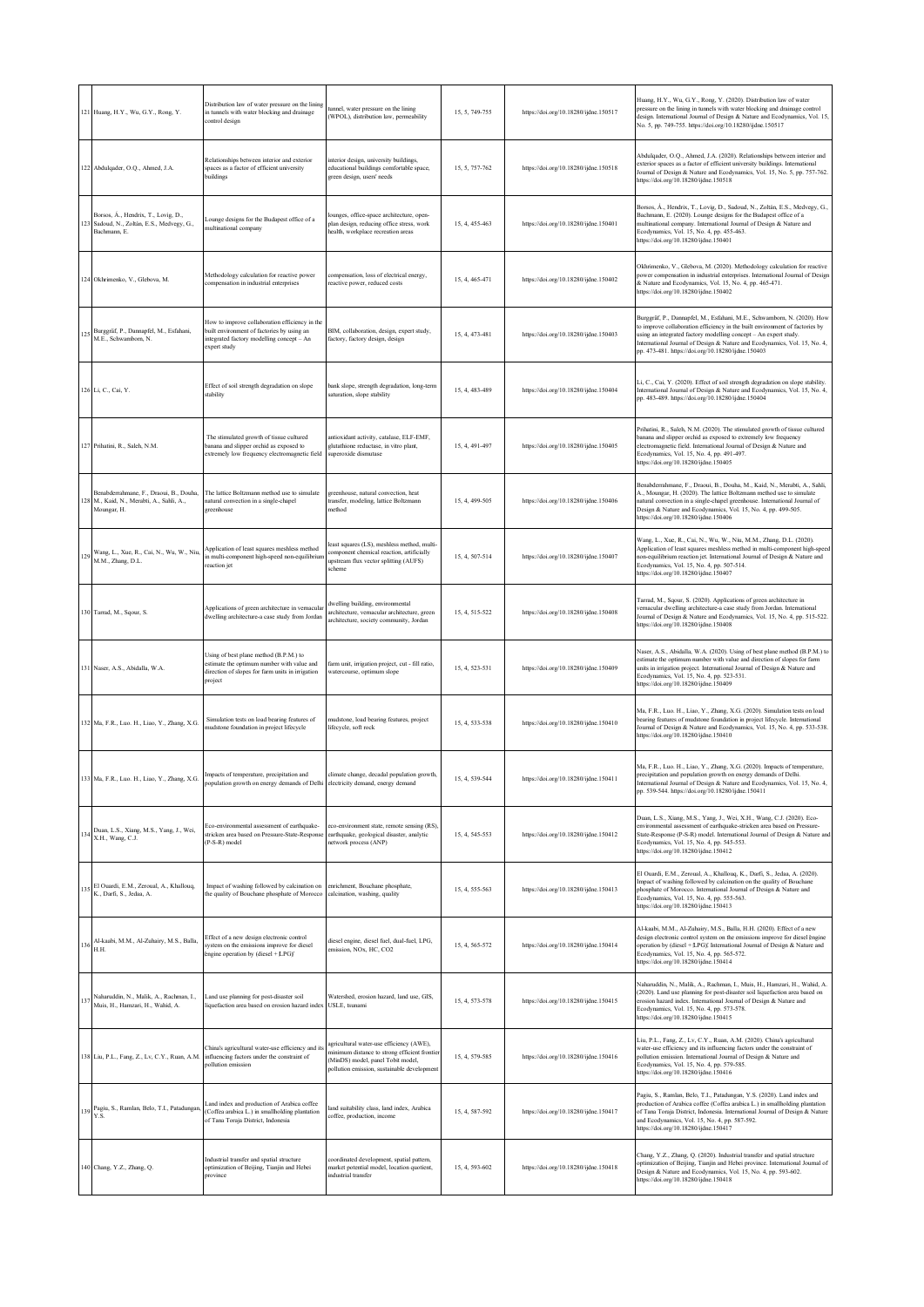|     | 141 Gao, F., Qiao, Y., Wang, W.H., Lv, S.J.                                                                                                        | dentification and evaluation of factors.<br>affecting the eutrophication of Wuxing Lake                                                                                       | eutrophication, Wuxing Lake, evaluation,<br>influencing factors                                                                                                                           | 15, 4, 603-608 | https://doi.org/10.18280/ijdne.150419 | Gao, F., Qiao, Y., Wang, W.H., Lv, S.J. (2020). Identification and<br>evaluation of factors affecting the eutrophication of Wuxing Lake.<br>International Journal of Design & Nature and Ecodynamics, Vol. 15, No. 4,<br>pp. 603-608. https://doi.org/10.18280/ijdne.150419                                                                                                           |
|-----|----------------------------------------------------------------------------------------------------------------------------------------------------|-------------------------------------------------------------------------------------------------------------------------------------------------------------------------------|-------------------------------------------------------------------------------------------------------------------------------------------------------------------------------------------|----------------|---------------------------------------|---------------------------------------------------------------------------------------------------------------------------------------------------------------------------------------------------------------------------------------------------------------------------------------------------------------------------------------------------------------------------------------|
|     | 142 Lorenzini, G.                                                                                                                                  | Short communication: A hypothesis for a<br>physical therapy to avoid Covid-19 patients'<br>death                                                                              | Covid-19, SARSCOV-2, physical therapy,<br>death prevention                                                                                                                                | 15.3.289-290   | https://doi.org/10.18280/ijdne.150301 | Lorenzini, G. (2020). Short communication: A hypothesis for a physical<br>therapy to avoid Covid-19 patients' death. International Journal of Design &<br>Nature and Ecodynamics, Vol. 15, No. 3, pp. 289-290.<br>https://doi.org/10.18280/ijdne.150301                                                                                                                               |
| (4) | Retirado-Mediaceja, Y., Camaraza-<br>Medina, Y., Sánchez-Escalona, A.A.,<br>Laurencio-Alfonso, H.L., Salazar-<br>Corrales, M.F., Zalazar-Oliva, C. | Thermo-exergetic assessment of the steam<br>boilers used in a Cuban thermoelectric facility                                                                                   | performance, thermal, exergetic, efficiency,<br>boilers                                                                                                                                   | 15, 3, 291-298 | https://doi.org/10.18280/ijdne.150302 | Retirado-Mediaceja, Y., Camaraza-Medina, Y., Sánchez-Escalona, A.A.,<br>Laurencio-Alfonso, H.L., Salazar-Corrales, M.F., Zalazar-Oliva, C. (2020).<br>Thermo-exergetic assessment of the steam boilers used in a Cuban<br>thermoelectric facility. International Journal of Design & Nature and<br>Ecodynamics, Vol. 15, No. 3, pp. 291-298.<br>https://doi.org/10.18280/ijdne.150302 |
|     | 144 He, F., Wang, J., Chen, X.J.                                                                                                                   | Comprehensive ecological management of<br>black and smelly open channels: Evidence from<br>Wuhan, China                                                                       | black and smelly open channels, aeration,<br>biological floating islands, comprehensive<br>ecological management                                                                          | 15, 3, 299-307 | https://doi.org/10.18280/ijdne.150303 | He, F., Wang, J., Chen, X.J. (2020). Comprehensive ecological management<br>of black and smelly open channels: Evidence from Wuhan, China.<br>International Journal of Design & Nature and Ecodynamics, Vol. 15, No. 3,<br>pp. 299-307. https://doi.org/10.18280/ijdne.150303                                                                                                         |
|     | 145 Fayyadh, S.N., Tahrim, N.A.                                                                                                                    | Green nanoparticles investigation to remove<br>water pollutants by Fenton reaction using<br>celery leaves extract                                                             | environmental pollutants, water treatment,<br>Fenton process, C-nZVFe, green chemistry,<br>dyes                                                                                           | 15, 3, 309-314 | https://doi.org/10.18280/ijdne.150304 | Fayyadh, S.N., Tahrim, N.A. (2020). Green nanoparticles investigation to<br>remove water pollutants by Fenton reaction using celery leaves extract.<br>International Journal of Design & Nature and Ecodynamics, Vol. 15, No. 3,<br>pp. 309-314. https://doi.org/10.18280/ijdne.150304                                                                                                |
| 146 | Liang, D., Fu, Q., Xu, Y., Shao, X., Qi,                                                                                                           | Modelling and dynamic analysis of water<br>resource-ecology-economy system in water<br>onservation areas                                                                      | water conservation areas (WCAs), water<br>resources, ecology, economy, system<br>dynamics model (SDM), dynamic evolution                                                                  | 15, 3, 315-323 | https://doi.org/10.18280/ijdne.150305 | Liang, D., Fu, Q., Xu, Y., Shao, X., Qi, Y. (2020). Modelling and dynamic<br>analysis of water resource-ecology-economy system in water conservation<br>areas. International Journal of Design & Nature and Ecodynamics, Vol. 15,<br>No. 3, pp. 315-323. https://doi.org/10.18280/ijdne.150305                                                                                        |
|     | Laktionov, I.S., Vovna, O.V., Kabanets,<br>M.M., Derzhevetska, M.A., Zori, A.A.                                                                    | Aathematical model of measuring monitoring<br>and temperature control of growing vegetables<br>n greenhouses                                                                  | nergy balance, functional diagram, heat<br>energy, greenhouse complex, microclimate,<br>emperature                                                                                        | 15, 3, 325-336 | https://doi.org/10.18280/ijdne.150306 | Laktionov, I.S., Vovna, O.V., Kabanets, M.M., Derzhevetska, M.A., Zori,<br>A.A. (2020). Mathematical model of measuring monitoring and temperature<br>control of growing vegetables in greenhouses. International Journal of Design<br>& Nature and Ecodynamics, Vol. 15, No. 3, pp. 325-336.<br>https://doi.org/10.18280/ijdne.150306                                                |
|     | 148 Alayi, R., Rouhi, H.                                                                                                                           | l'echno-economic analysis of electrical energy<br>generation from urban waste in Hamadan, Iran                                                                                | energy analysis, biomass, urban waste,<br>electricity                                                                                                                                     | 15, 3, 337-341 | https://doi.org/10.18280/ijdne.150307 | Alayi, R., Rouhi, H. (2020). Techno-economic analysis of electrical energy<br>generation from urban waste in Hamadan, Iran. International Journal of<br>Design & Nature and Ecodynamics, Vol. 15, No. 3, pp. 337-341.<br>https://doi.org/10.18280/ijdne.150307                                                                                                                        |
|     | 149 Mutani, G., Beltramino, S., Forte, A.                                                                                                          | A clean energy atlas for energy communities in<br>Piedmont Region (Italy)                                                                                                     | sustainable development, atlases and<br>models, energy efficiency measures,<br>renewable energy sources technologies,<br>smart grids                                                      | 15, 3, 343-353 | https://doi.org/10.18280/ijdne.150308 | Mutani, G., Beltramino, S., Forte, A. (2020). A clean energy atlas for energy<br>communities in Piedmont Region (Italy). International Journal of Design &<br>Nature and Ecodynamics, Vol. 15, No. 3, pp. 343-353.<br>https://doi.org/10.18280/ijdne.150308                                                                                                                           |
|     | $150\begin{array}{l} \text{Lin, G.R., Feng, J.W., Miao, Z.Y., Yu,}\\ \text{X.H.} \end{array}$                                                      | Green circular development of the Qingba<br>Mountain Area                                                                                                                     | green circular (GC) development, the Qinba<br>Mountain Area (QMA), green development,<br>circular economy                                                                                 | 15, 3, 355-363 | https://doi.org/10.18280/ijdne.150309 | Lin, G.R., Feng, J.W., Miao, Z.Y., Yu, X.H. (2020). Green circular<br>development of the Qingba Mountain Area. International Journal of Design<br>& Nature and Ecodynamics, Vol. 15, No. 3, pp. 355-363.<br>https://doi.org/10.18280/ijdne.150309                                                                                                                                     |
|     | 151 Sauti, N.S., Daud, M.E., Kaamin, M.                                                                                                            | Construction of an integrated social<br>ulnerability index to identify spatial variability<br>of exposure to seismic hazard in Pahang,<br>Malaysia                            | GIS, index, multivariate analysis, Pahang,<br>seismic hazard, social vulnerability                                                                                                        | 15, 3, 365-372 | https://doi.org/10.18280/ijdne.150310 | Sauti, N.S., Daud, M.E., Kaamin, M. (2020). Construction of an integrated<br>social vulnerability index to identify spatial variability of exposure to seismi-<br>hazard in Pahang, Malaysia. International Journal of Design & Nature and<br>Ecodynamics, Vol. 15, No. 3, pp. 365-372.<br>https://doi.org/10.18280/ijdne.150310                                                      |
| 152 | Rabani, M., Kalantar, V., Rabani, M.,<br>Rabani, R.                                                                                                | Cooling performance of a new designed<br>Trombe wall integrated with solar chimney,<br>water spraying system, and rectangular thermal<br>fin arrays: An experimental approach | Trombe wall, solar chimney, water spraying<br>system, thermal fin                                                                                                                         | 15, 3, 373-391 | https://doi.org/10.18280/ijdne.150311 | Rabani, M., Kalantar, V., Rabani, M., Rabani, R. (2020). Cooling<br>performance of a new designed Trombe wall integrated with solar chimney,<br>water spraying system, and rectangular thermal fin arrays: An experimental<br>approach. International Journal of Design & Nature and Ecodynamics, Vol.<br>15, No. 3, pp. 373-391. https://doi.org/10.18280/ijdne.150311               |
|     | 153 Li, X.Y., Ning, S.Q., Zhang, P., Yang, W.L.                                                                                                    | Environmental pollution and health risks of<br>heavy metals in the soil around a construction<br>waste landfill                                                               | onstruction waste, heavy metals in soil,<br>health risk, cumulative pollution                                                                                                             | 15, 3, 393-399 | https://doi.org/10.18280/ijdne.150312 | Li, X.Y., Ning, S.Q., Zhang, P., Yang, W.L. (2020). Environmental<br>pollution and health risks of heavy metals in the soil around a construction<br>waste landfill. International Journal of Design & Nature and Ecodynamics,<br>Vol. 15, No. 3, pp. 393-399. https://doi.org/10.18280/ijdne.150312                                                                                  |
|     | 154 Tiyaningsih, T., Suyitno, Saddhono, K.                                                                                                         | Sustainable technology in marine fisheries in<br>Cilacap Regency, Central Java, Indonesia                                                                                     | sustainable technology, marine fisheries,<br>fishing gear, production, fishermen, ships,<br>Cilacap Ocean Port                                                                            | 15, 3, 401-407 | https://doi.org/10.18280/ijdne.150313 | Tiyaningsih, T., Suyitno, Saddhono, K. (2020). Sustainable technology in<br>marine fisheries in Cilacap Regency, Central Java, Indonesia. International<br>Journal of Design & Nature and Ecodynamics, Vol. 15, No. 3, pp. 401-407.<br>https://doi.org/10.18280/ijdne.150313                                                                                                          |
|     | Lai, V., Malek, M.A., Abdullah, S., Latif,<br>$155$ S.D., Ahmed, A.N.                                                                              | Time-series prediction of sea level change in<br>the east coast of Peninsular Malaysia from the<br>supervised learning approach                                               | sea level rise, machine learning, time series,<br>meteorological, prediction                                                                                                              | 15, 3, 409-415 | https://doi.org/10.18280/ijdne.150314 | Lai, V., Malek, M.A., Abdullah, S., Latif, S.D., Ahmed, A.N. (2020). Time-<br>series prediction of sea level change in the east coast of Peninsular Malaysia<br>from the supervised learning approach. International Journal of Design &<br>Nature and Ecodynamics, Vol. 15, No. 3, pp. 409-415.<br>https://doi.org/10.18280/ijdne.150314                                             |
|     | 156 Li, A., Zhao, T.Y.                                                                                                                             | Research on the spatial pattern of forest<br>undergrowth industries based on the evaluation<br>of forest ecosystem services in Langxiang town                                 | forest ecosystem, evaluation of ecosystem<br>services, forest undergrowth industries,<br>spatial pattern, Langxiang town                                                                  | 15, 3, 417-424 | https://doi.org/10.18280/ijdne.150315 | Li, A., Zhao, T.Y. (2020). Research on the spatial pattern of forest<br>undergrowth industries based on the evaluation of forest ecosystem services<br>in Langxiang town. International Journal of Design & Nature and<br>Ecodynamics, Vol. 15, No. 3, pp. 417-424.<br>https://doi.org/10.18280/ijdne.150315                                                                          |
| 157 | Fadzil, F., Fadzil, F., Sulaiman, S.M.,<br>Shaharoshaha, A.M., Seswoya, R.                                                                         | Mild thermal pre-treatment as a method for<br>increasing the methane potential of food waste                                                                                  | anaerobic, food waste, Gompertz,<br>mesophilic, thermal                                                                                                                                   | 15, 3, 425-430 | https://doi.org/10.18280/ijdne.150316 | Fadzil, F., Fadzil, F., Sulaiman, S.M., Shaharoshaha, A.M., Seswoya, R.<br>(2020). Mild thermal pre-treatment as a method for increasing the methane<br>potential of food waste. International Journal of Design & Nature and<br>Ecodynamics, Vol. 15, No. 3, pp. 425-430.<br>https://doi.org/10.18280/ijdne.150316                                                                   |
|     | 158 Li, P.H., Tian, Q.L., Peng, Z.S., Fang, Z.R., Qing, Y., Zhao, H.                                                                               | Main agronomic traits and photosynthetic<br>pathways of potatoes                                                                                                              | potato, agronomic traits, physiological<br>indices, regression analysis, path analysis                                                                                                    | 15, 3, 431-439 | https://doi.org/10.18280/ijdne.150317 | Li, P.H., Tian, Q.L., Peng, Z.S., Fang, Z.R., Qing, Y., Zhao, H. (2020).<br>Main agronomic traits and photosynthetic pathways of potatoes. International<br>Journal of Design & Nature and Ecodynamics, Vol. 15, No. 3, pp. 431-439.<br>https://doi.org/10.18280/ijdne.150317                                                                                                         |
|     | 159 Hashim, H.Q., Sayl, K.N.                                                                                                                       | The application of radial basis network model,<br>GIS, and spectral reflectance band recognition<br>for runoff calculation                                                    | artificial neural network, hydrological soil<br>group, Remote Sensing (RS), Geographic<br>Information System (GIS), runoff depth,<br>Soil Conservation Service-Curve Number<br>$(SCS-CN)$ | 15, 3, 441-447 | https://doi.org/10.18280/ijdne.150318 | Hashim, H.Q., Sayl, K.N. (2020). The application of radial basis network<br>model, GIS, and spectral reflectance band recognition for runoff calculation.<br>International Journal of Design & Nature and Ecodynamics, Vol. 15, No. 3,<br>pp. 441-447. https://doi.org/10.18280/ijdne.150318                                                                                          |
|     | 160 Wang, S.Y., Wei, W.                                                                                                                            | Comprehensive evaluation on environmental<br>mpact of green buildings considering<br>ustainable development                                                                   | green buildings, sustainable development,<br>environmental benefit, building energy<br>consumption, carbon emissions                                                                      | 15, 3, 449-453 | https://doi.org/10.18280/ijdne.150319 | Wang, S.Y., Wei, W. (2020). Comprehensive evaluation on environmental<br>impact of green buildings considering sustainable development. International<br>Journal of Design & Nature and Ecodynamics, Vol. 15, No. 3, pp. 449-453.<br>https://doi.org/10.18280/ijdne.150319                                                                                                            |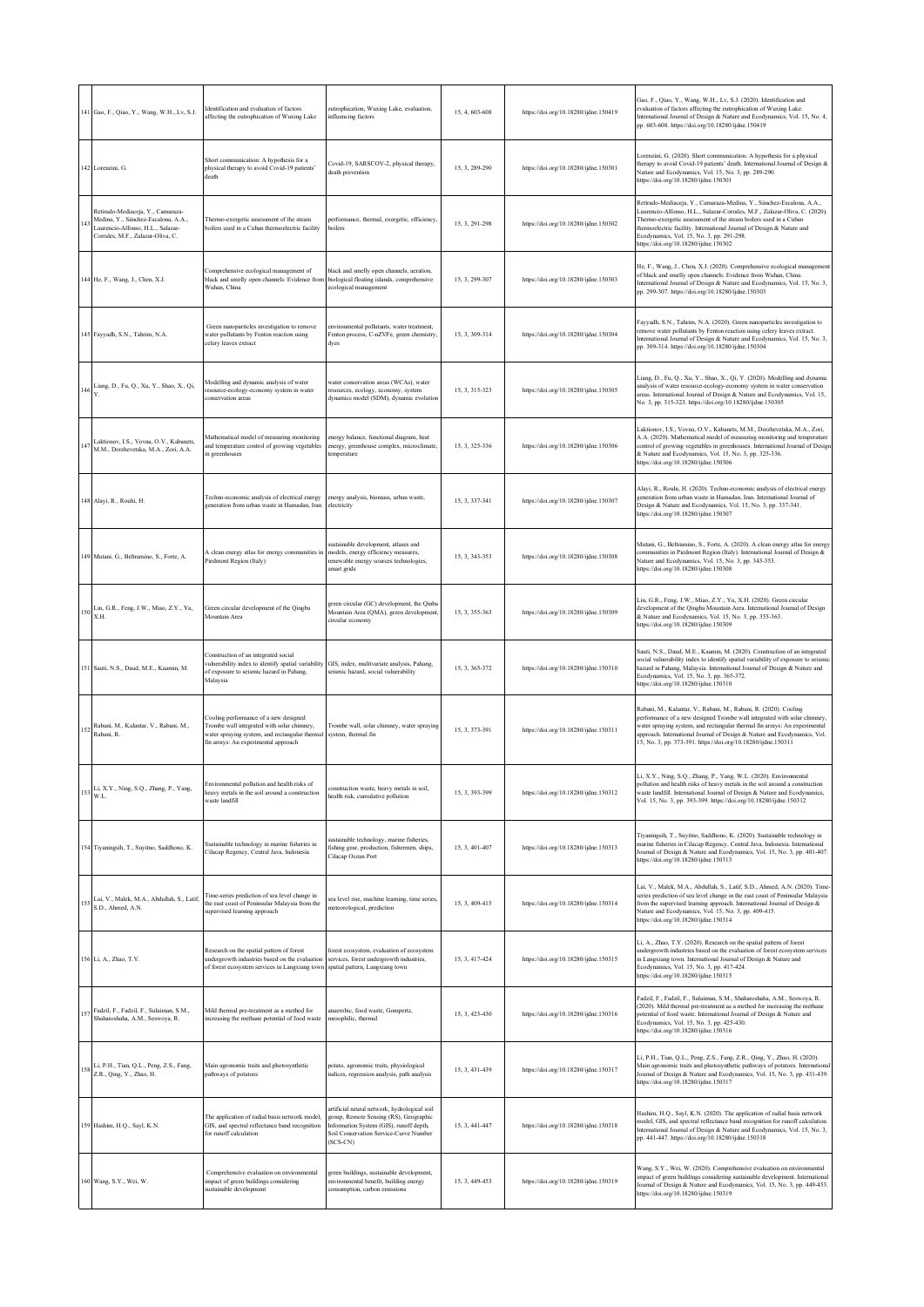|     | 161 Boothroyd, R.G.                                                                              | Fundamental energy-physics and planet earth's<br>platform for life                                                                        | nuclear fusion, nuclear stability, 2nd law of<br>thermodynamics, forward arrow of time,<br>symmetry breaking                                                        | 15, 2, 135-143 | https://doi.org/10.18280/ijdne.150201 | Boothroyd, R.G. (2020). Fundamental energy-physics and planet earth's<br>platform for life. International Journal of Design & Nature and Ecodynamics,<br>Vol. 15, No. 2, pp. 135-143. https://doi.org/10.18280/ijdne.150201                                                                                                                                                                          |
|-----|--------------------------------------------------------------------------------------------------|-------------------------------------------------------------------------------------------------------------------------------------------|---------------------------------------------------------------------------------------------------------------------------------------------------------------------|----------------|---------------------------------------|------------------------------------------------------------------------------------------------------------------------------------------------------------------------------------------------------------------------------------------------------------------------------------------------------------------------------------------------------------------------------------------------------|
| 16. | Cao, X.F., Tang, H.G., Liu, Z.K., Li,<br>H.L.                                                    | Dissolution features of karst foundations at<br>different depth sections                                                                  | karst foundations, rock surface dissolution,<br>hole dissolution, dissolution features                                                                              | 15, 2, 145-153 | https://doi.org/10.18280/ijdne.150202 | Cao, X.F., Tang, H.G., Liu, Z.K., Li, H.L. (2020). Dissolution features of<br>karst foundations at different depth sections. International Journal of Design<br>& Nature and Ecodynamics, Vol. 15, No. 2, pp. 145-153.<br>https://doi.org/10.18280/ijdne.150202                                                                                                                                      |
|     | 163 Kawamura, S., Wang, Q.Y.                                                                     | Wood-based epoxy resin's synthesis using<br>decayed woody material from mushroom<br>cultivation                                           | liquefaction, decayed woody samples,<br>epoxy resin                                                                                                                 | 15, 2, 155-160 | https://doi.org/10.18280/ijdne.150203 | Kawamura, S., Wang, Q.Y. (2020). Wood-based epoxy resin's synthesis<br>using decayed woody material from mushroom cultivation. International<br>Journal of Design & Nature and Ecodynamics, Vol. 15, No. 2, pp. 155-160.<br>https://doi.org/10.18280/ijdne.150203                                                                                                                                    |
|     | Kokas, B., Balogh, J., Borsos, A.,<br>Medvegy, G., Bachmann, B.                                  | Harmonization of structural and functional<br>lifespans of prefabricated residential buildings                                            | structural lifespan, functional lifespan,<br>prefabrication, sustainable building                                                                                   | 15.2.161-165   | https://doi.org/10.18280/ijdne.150204 | Kokas, B., Balogh, J., Borsos, A., Medvegy, G., Bachmann, B. (2020).<br>Harmonization of structural and functional lifespans of prefabricated<br>residential buildings. International Journal of Design & Nature and<br>Ecodynamics, Vol. 15, No. 2, pp. 161-165.<br>https://doi.org/10.18280/ijdne.150204                                                                                           |
| 165 | Li, H., Wu, T., Ran, J., Zhan, J.J., Zhu,<br>Y.T.                                                | Spatial coupling between specialized<br>production of fruits and vegetables and front-<br>end cold-chain logistics                        | specialized production of fruits and<br>vegetables (F&V), front-end cold-chain<br>(FECC) logistics, dynamic factor analysis,<br>spatial coupling                    | 15, 2, 167-176 | https://doi.org/10.18280/ijdne.150205 | Li, H., Wu, T., Ran, J., Zhan, J.J., Zhu, Y.T. (2020). Spatial coupling<br>between specialized production of fruits and vegetables and front-end cold-<br>chain logistics. International Journal of Design & Nature and Ecodynamics,<br>Vol. 15, No. 2, pp. 167-176. https://doi.org/10.18280/ijdne.150205                                                                                           |
|     | 166 Aita, R.                                                                                     | Which complexity characteristics do<br>economical industries present?                                                                     | complexity, economic industry, chaos                                                                                                                                | 15, 2, 177-182 | https://doi.org/10.18280/ijdne.150206 | Aita, R. (2020). Which complexity characteristics do economical industries<br>present? International Journal of Design & Nature and Ecodynamics, Vol.<br>15, No. 2, pp. 177-182. https://doi.org/10.18280/ijdne.150206                                                                                                                                                                               |
|     | Herrera-Franco, G.A., Carrión-Mero,<br>P.C., Mora-Frank, C.V., Caicedo-Potosí,<br>J.K.           | Comparative analysis of methodologies for the<br>evaluation of geosites in the context of the<br>Santa Elena-Ancón geopark project        | geodiversity, geosite evaluation, Santa Elena<br>geopark project                                                                                                    | 15, 2, 183-188 | https://doi.org/10.18280/ijdne.150207 | Herrera-Franco, G.A., Carrión-Mero, P.C., Mora-Frank, C.V., Caicedo-<br>Potosí, J.K. (2020). Comparative analysis of methodologies for the<br>evaluation of geosites in the context of the Santa Elena-Ancón geopark<br>project. International Journal of Design & Nature and Ecodynamics, Vol. 15,<br>No. 2, pp. 183-188. https://doi.org/10.18280/ijdne.150207                                     |
|     | 168 Geng, X.Y.                                                                                   | On the regional differences in agricultural<br>water use efficiency in China and their<br>convergence                                     | agricultural water use efficiency, regional<br>difference, convergence, SBM model                                                                                   | 15, 2, 189-196 | https://doi.org/10.18280/ijdne.150208 | Geng, X.Y. (2020). On the regional differences in agricultural water use<br>efficiency in China and their convergence. International Journal of Design &<br>Nature and Ecodynamics, Vol. 15, No. 2, pp. 189-196.<br>https://doi.org/10.18280/ijdne.150208                                                                                                                                            |
|     | 169 Wanner, A., Pröbstl-Haider, U.                                                               | Protection or prevention - conservation policy<br>and planning instruments for adaptation of<br>istorically built areas in central Europe | sustainable tourism, historically built areas,<br>adaptation strategies, stakeholder<br>involvement, policy                                                         | 15, 2, 197-203 | https://doi.org/10.18280/ijdne.150209 | Wanner, A., Pröbstl-Haider, U. (2020). Protection or prevention -<br>conservation policy and planning instruments for adaptation of historically<br>built areas in central Europe. International Journal of Design & Nature and<br>Ecodynamics, Vol. 15, No. 2, pp. 197-203.<br>https://doi.org/10.18280/ijdne.150209                                                                                |
|     | 170 Aldeek, Z.A.O.                                                                               | Towards efficient green architecture and<br>sustainable facades using novel brick design                                                  | novel brick design, absorption of carbon<br>oxides, green breathing facades, non-<br>irrigated vertical vegetation, micro<br>particulate absorption, climate change | 15.2.205-210   | https://doi.org/10.18280/ijdne.150210 | Aldeek, Z.A.O. (2020). Towards efficient green architecture and sustainable<br>facades using novel brick design. International Journal of Design & Nature<br>and Ecodynamics, Vol. 15, No. 2, pp. 205-210.<br>https://doi.org/10.18280/ijdne.150210                                                                                                                                                  |
|     | 171 Lv, C.M., Zhang, H., Wang, X., Liu, J.L.                                                     | Regional water circulation health evaluation<br>system based on artificial neural network                                                 | BP artificial neural network, healthy<br>regional water circulation, evaluation index                                                                               | 15.2.211-217   | https://doi.org/10.18280/ijdne.150211 | Lv, C.M., Zhang, H., Wang, X., Liu, J.L. (2020). Regional water circulation<br>health evaluation system based on artificial neural network. International<br>Journal of Design & Nature and Ecodynamics, Vol. 15, No. 2, pp. 211-217.<br>https://doi.org/10.18280/ijdne.150211                                                                                                                       |
|     | Camaraza-Medina, Y., Sánchez-Escalona,<br>A.A., Retirado-Mediaceja, Y., García-<br>Morales, O.F. | Heat transfer calculation on viscous-<br>gravitational fluid flow inside vertical and<br>inclined tubes                                   | rayleigh number, heat transfer coefficient,<br>mean deviation, viscous-gravitational                                                                                | 15, 2, 219-225 | https://doi.org/10.18280/ijdne.150212 | Camaraza-Medina, Y., Sánchez-Escalona, A.A., Retirado-Mediaceja, Y.,<br>García-Morales, O.F. (2020). Heat transfer calculation on viscous-<br>gravitational fluid flow inside vertical and inclined tubes. International<br>Journal of Design & Nature and Ecodynamics, Vol. 15, No. 2, pp. 219-225.<br>https://doi.org/10.18280/ijdne.150212                                                        |
|     | 173 Dong, L.L., Cheng, X., Wang, W.                                                              | Modular design of floating surface leisure<br>platforms                                                                                   | water area tourism, water surface leisure<br>olatform, modular design, ecological<br>floating bed                                                                   | 15, 2, 227-237 | https://doi.org/10.18280/ijdne.150213 | Dong, L.L., Cheng, X., Wang, W. (2020). Modular design of floating<br>surface leisure platforms. International Journal of Design & Nature and<br>Ecodynamics, Vol. 15, No. 2, pp. 227-237.<br>https://doi.org/10.18280/ijdne.150213                                                                                                                                                                  |
|     | Mohammed, J., Ridha, A.M., Majeed,<br>M.H.                                                       | Improved of biogas production by anaerobic<br>co-digestion of ziziphus leaves and cow<br>manure wastes                                    | biogas, methane concentration, Ziziphus<br>leave waste, cow manure                                                                                                  | 15, 2, 239-244 | https://doi.org/10.18280/ijdne.150214 | Mohammed, J., Ridha, A.M., Majeed, M.H. (2020). Improved of biogas<br>production by anaerobic co-digestion of ziziphus leaves and cow manure<br>wastes. International Journal of Design & Nature and Ecodynamics, Vol. 15,<br>No. 2, pp. 239-244. https://doi.org/10.18280/ijdne.150214                                                                                                              |
|     | 175 Bhatia, M., Rana, A.                                                                         | A mathematical approach to optimize crop<br>allocation - a linear programming model                                                       | crop allocation, crop combination, crop<br>rotation, decision analysis, linear<br>programming, mathematical model,<br>optimization, WSM                             | 15.2.245-252   | https://doi.org/10.18280/ijdne.150215 | Bhatia, M., Rana, A. (2020). A mathematical approach to optimize crop<br>allocation -- a linear programming model. International Journal of Design &<br>Nature and Ecodynamics, Vol. 15, No. 2, pp. 245-252.<br>https://doi.org/10.18280/ijdne.150215                                                                                                                                                |
|     | 176 Saeed, A.A., Mullahwaish, L.T.                                                               | Effect of green areas density on real estate<br>price in Ramadi city                                                                      | Ramadi city, parks, plaza, orchard, real<br>estate, price                                                                                                           | 15.2.253-259   | https://doi.org/10.18280/ijdne.150216 | Saeed, A.A., Mullahwaish, L.T. (2020). Effect of green areas density on real<br>estate price in Ramadi city. International Journal of Design & Nature and<br>Ecodynamics, Vol. 15, No. 2, pp. 253-259.<br>https://doi.org/10.18280/ijdne.150216                                                                                                                                                      |
| 177 | Zhang, B.H., Xie, Y.H., Li, H.L., Liu,<br>B.C.                                                   | Distribution pattern of rock face dissolution<br>degree with depth in building foundation in the<br>karst terrain of southwest China      | karst, rock face dissolution degree, rock<br>face dissolution rate, karst foundation                                                                                | 15.2.261-268   | https://doi.org/10.18280/ijdne.150217 | Zhang, B.H., Xie, Y.H., Li, H.L., Liu, B.C. (2020). Distribution pattern of<br>rock face dissolution degree with depth in building foundation in the karst<br>terrain of southwest China. International Journal of Design & Nature and<br>Ecodynamics, Vol. 15, No. 2, pp. 261-268.<br>https://doi.org/10.18280/ijdne.150217                                                                         |
|     | 178 Tarrad, M.                                                                                   | A vision to revive mud architecture, a<br>community heritage architecture in Jordan, for<br>low income                                    | mud architecture, housing policies,<br>sustainable development, affordable<br>housing, Jordan, mud brick                                                            | 15, 2, 269-275 | https://doi.org/10.18280/ijdne.150218 | Tarrad, M. (2020). A vision to revive mud architecture, a community<br>heritage architecture in Jordan, for low income. International Journal of<br>Design & Nature and Ecodynamics, Vol. 15, No. 2, pp. 269-275.<br>https://doi.org/10.18280/ijdne.150218                                                                                                                                           |
|     | 179 Zhu, Z., Zheng, Y.F.                                                                         | An empirical analysis on food expenditure of<br>Chinese urban residents considering the<br>changes in population structure                | opulation structure, adult equivalent scales,<br>food consumption, urban residents                                                                                  | 15, 2, 277-287 | https://doi.org/10.18280/ijdne.150219 | Zhu, Z., Zheng, Y.F. (2020). An empirical analysis on food expenditure of<br>Chinese urban residents considering the changes in population structure.<br>International Journal of Design & Nature and Ecodynamics, Vol. 15, No. 2,<br>pp. 277-287. https://doi.org/10.18280/ijdne.150219                                                                                                             |
|     | 180 Jorge-García, D., Estruch-Guitart, V.                                                        | Economic valuation of ecosystem services by<br>using the analytic hierarchy process and the<br>analytic network process                   | environment, RAMSAR, environment<br>policy, economic valuation, agriculture,<br>AMUVAM, Sustainability, SDG                                                         | 15, 1, 1-4     | https://doi.org/10.18280/ijdne.150101 | Jorge-García, D., Estruch-Guitart, V. (2020). Economic valuation of<br>ecosystem services by using the analytic hierarchy process and the analytic<br>network process. comparative analysis between both methods in the Albufera<br>Natural Park of València (Spain). International Journal of Design & Nature<br>and Ecodynamics, Vol. 15, No. 1, pp. 1-4.<br>https://doi.org/10.18280/ijdne.150101 |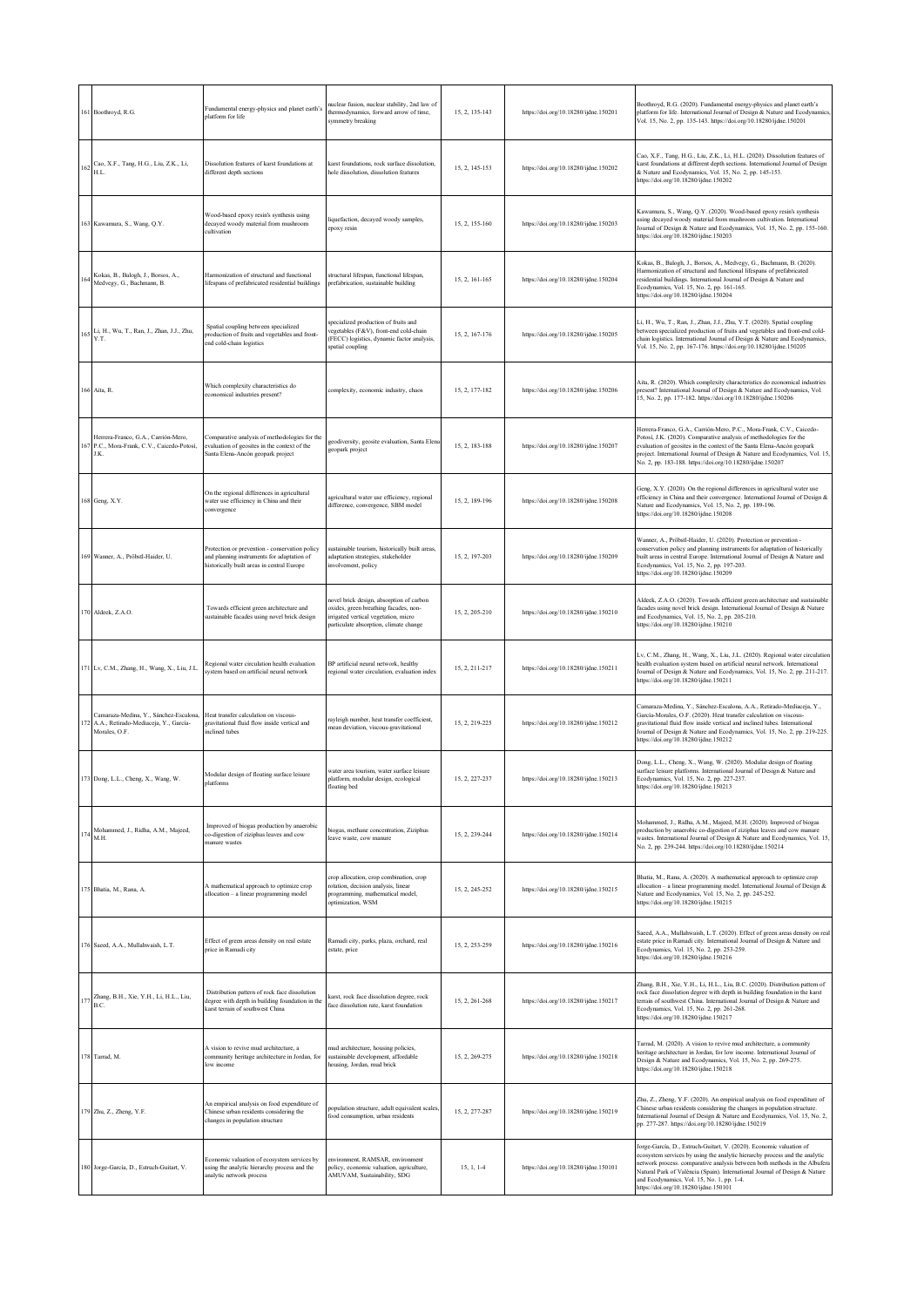| 18  | Gianfrate, V., Djalali, A., Turillazzi, B.,<br>Boulanger, S.O.M., Massari, M.                                    | Research-action-research towards a circular<br>urban system for multi-level regeneration in<br>historical cities: The case of Bologna                                             | o-design, cultural heritage, research-action,<br>ustainability, urban research methodology,<br>urban planning                                                                                                                          | 15, 1, 5-11    | https://doi.org/10.18280/ijdne.150102      | Gianfrate, V., Djalali, A., Turillazzi, B., Boulanger, S.O.M., Massari, M.<br>(2020). Research-action-research towards a circular urban system for multi-<br>level regeneration in historical cities: The case of Bologna. International<br>Journal of Design & Nature and Ecodynamics, Vol. 15, No. 1, pp. 5-11.<br>https://doi.org/10.18280/ijdne.150102                           |
|-----|------------------------------------------------------------------------------------------------------------------|-----------------------------------------------------------------------------------------------------------------------------------------------------------------------------------|----------------------------------------------------------------------------------------------------------------------------------------------------------------------------------------------------------------------------------------|----------------|--------------------------------------------|--------------------------------------------------------------------------------------------------------------------------------------------------------------------------------------------------------------------------------------------------------------------------------------------------------------------------------------------------------------------------------------|
| 182 | Gorbachov, V., Sytnikov, D., Ryabov, O.,<br>Batiaa, A.K., Ponomarenko, O.                                        | Dimension reduction for network systems using<br>structure model aggregation                                                                                                      | aggregation, element connection scheme,<br>large scale system, structure model<br>reduction, UML diagram                                                                                                                               | 15, 1, 13-23   | https://doi.org/10.18280/ijdne.150103      | Gorbachov, V., Sytnikov, D., Ryabov, O., Batiaa, A.K., Ponomarenko, O.<br>(2020). Dimension reduction for network systems using structure model<br>aggregation. International Journal of Design & Nature and Ecodynamics,<br>Vol. 15, No. 1, pp. 13-23. https://doi.org/10.18280/ijdne.150103                                                                                        |
|     | 183 Lu, Y.Q., Li, M.                                                                                             | Industrial carbon emission efficiency in the<br>YANGTZE RIVER ECONOMIC BELT and<br>its influencing factors                                                                        | he Yangtze River Economic Belt (YREB),<br>ndustrial carbon emission efficiency.<br>nfluencing factors, modified slack-based<br>neasure (mSBM)                                                                                          | 15, 1, 25-32   | https://doi.org/10.18280/ijdne.150104      | Lu, Y.Q., Li, M. (2020). Industrial carbon emission efficiency in the<br>YANGTZE RIVER ECONOMIC BELT and its influencing factors.<br>International Journal of Design & Nature and Ecodynamics, Vol. 15, No. 1,<br>pp. 25-32. https://doi.org/10.18280/ijdne.150104                                                                                                                   |
|     | 184 Senosiain, J.L.                                                                                              | Urban regreeneration: Green urban<br>infrastructure as a response to climate change<br>mitigation and adaptation                                                                  | climate change adaptation urban solutions,<br>green urban infrastructure, green streets, low<br>mpact development, nature based urban<br>olutions, stormwater management,<br>sustainable urban drainage system, urban<br>egreeneration | 15, 1, 33-38   | https://doi.org/10.18280/ijdne.150105      | Senosiain, J.L. (2020). Urban regreeneration: Green urban infrastructure as a<br>response to climate change mitigation and adaptation. International Journal of<br>Design & Nature and Ecodynamics, Vol. 15, No. 1, pp. 33-38.<br>https://doi.org/10.18280/ijdne.150105                                                                                                              |
|     | Carrión-Mero, P.C., Morante-Carballo,<br>185 F.E., Herrera-Franco, G.A., Maldonado-<br>Zamora, A., Paz-Salas, N. | The context of Ecuador's world heritage, for<br>sustainable development strategies                                                                                                | Ecuador, Geoparks, global heritage,<br>austainability, SWOT                                                                                                                                                                            | 15, 1, 39-46   | https://doi.org/10.18280/ijdne.150106      | Carrión-Mero, P.C., Morante-Carballo, F.E., Herrera-Franco, G.A.,<br>Maldonado-Zamora, A., Paz-Salas, N. (2020). The context of Ecuador's<br>world heritage, for sustainable development strategies. International Journal<br>of Design & Nature and Ecodynamics, Vol. 15, No. 1, pp. 39-46.<br>https://doi.org/10.18280/ijdne.150106                                                |
|     | 186 Ding, H., Li, X.N., Dai, J.W., Xue, Y.Q.                                                                     | Spatial distribution of UNESCO global<br>geoparks in China and its influencing factors                                                                                            | UNESCO global geoparks (UGGp), history,<br>spatial distribution, influencing factors                                                                                                                                                   | 15.1.47-55     | https://doi.org/10.18280/ijdne.150107      | Ding, H., Li, X.N., Dai, J.W., Xue, Y.Q. (2020). Spatial distribution of<br>UNESCO global geoparks in China and its influencing factors. International<br>Journal of Design & Nature and Ecodynamics, Vol. 15, No. 1, pp. 47-55.<br>https://doi.org/10.18280/ijdne.150107                                                                                                            |
|     | 187 Alwan, N.T., Shcheklein, S.E., Ali, O.M.                                                                     | Experimental investigation of modified solar<br>still productivity under variable climatic<br>conditions                                                                          | nodified solar still, variable climatic<br>onditions, saltwater temperature, single<br>lope, productivity                                                                                                                              | 15, 1, 57-64   | https://doi.org/10.18280/ijdne.150108      | Alwan, N.T., Shcheklein, S.E., Ali, O.M. (2020). Experimental investigation<br>of modified solar still productivity under variable climatic conditions.<br>International Journal of Design & Nature and Ecodynamics, Vol. 15, No. 1,<br>pp. 57-64. https://doi.org/10.18280/ijdne.150108                                                                                             |
|     | Fernandes, A.C.P., Martins, L.M.O.,<br>Fernandes, L.F.S., Cortes, R.M.V.,<br>Pacheco, F.A.L.                     | Exploring the effects of landscape metrics in<br>water quality, Ave River basin case study                                                                                        | spearman's rank correlation coefficient,<br>water quality, ArcGIS, Ave River basin,<br>landscape metrics, ecological status                                                                                                            | 15, 1, 65-72   | https://doi.org/10.18280/ijdne.150109      | Fernandes, A.C.P., Martins, L.M.O., Fernandes, L.F.S., Cortes, R.M.V.,<br>Pacheco, F.A.L. (2020). Exploring the effects of landscape metrics in water<br>quality, Ave River basin case study. International Journal of Design &<br>Nature and Ecodynamics, Vol. 15, No. 1, pp. 65-72.<br>https://doi.org/10.18280/ijdne.150109                                                       |
| 189 | Cao, H., Fan, Y.S., Chen, Z., Huang,<br>X.O.                                                                     | Impacts of different fertigation indices of<br>center pivot sprinkling machine on the yield of<br>maize                                                                           | center pivot sprinkling machine (CPSM),<br>fertigation, micro-sprinkling system (MSS),<br>maize, vield                                                                                                                                 | 15, 1, 73-81   | https://doi.org/10.18280/ijdne.150110      | Cao, H., Fan, Y.S., Chen, Z., Huang, X.Q. (2020). Impacts of different<br>fertigation indices of center pivot sprinkling machine on the yield of maize.<br>International Journal of Design & Nature and Ecodynamics, Vol 15, No. 1,<br>pp. 73-81. https://doi.org/10.18280/ijdne.150110                                                                                              |
|     | 190 Sachanowicz, T.                                                                                              | Sustainability in architecture of Zbigniew<br>Abrahamowicz                                                                                                                        | architecture in Szczecin, continuity, polish<br>architecture, PRL architecture, sustainable<br>architecture, sustainable building,<br>sustainable design, Zbigniew Abrahamowicz                                                        | 15, 1, 83-88   | https://doi.org/10.18280/ijdne.150111      | Sachanowicz, T. (2020). Sustainability in architecture of Zbigniew<br>Abrahamowicz. International Journal of Design & Nature and Ecodynamics,<br>Vol. 15, No. 1, pp. 83-88. https://doi.org/10.18280/ijdne.150111                                                                                                                                                                    |
| 19  | Zhu, L., Zhang, H., Liao, H.P., Peng,<br>R.H.                                                                    | Evaluation of ecological sustainability in<br>Chongqing, China based on 3D ecological<br>footprint model                                                                          | 3D ecological footprint (EF) model,<br>ecological sustainability index (ESI),<br>sustainability, ecological capacity,<br>cological footprint                                                                                           | 15, 1, 89-96   | https://doi.org/10.18280/ijdne.150112      | Zhu, L., Zhang, H., Liao, H.P., Peng, R.H. (2020). Evaluation of ecological<br>sustainability in Chongqing, China based on 3D ecological footprint model.<br>International Journal of Design & Nature and Ecodynamics, Vol 15, No. 1,<br>pp. 89-96. https://doi.org/10.18280/ijdne.150112                                                                                            |
| 192 | Sarong, M.M., Orge, R.F., Eugenio,<br>P.J.G., Monserate, J.J.                                                    | Utilization of rice husks into biochar and<br>nanosilica: For clean energy, soil fertility and<br>green nanotechnology                                                            | ice husks biochar, nanochar, green<br>nanotechnology, SiO2                                                                                                                                                                             | 15, 1, 97-102  | https://doi.org/10.18280/ijdne.150113      | Sarong, M.M., Orge, R.F., Eugenio, P.J.G., Monserate, J.J. (2020).<br>Utilization of rice husks into biochar and nanosilica: For clean energy, soil<br>fertility and green nanotechnology. International Journal of Design & Nature<br>and Ecodynamics, Vol. 15, No. 1, pp. 97-102.<br>https://doi.org/10.18280/ijdne.150113                                                         |
| 193 | Liu, L., Shi, X.D., Zhang, S., Shi, Y.G.,<br>Long, Y.                                                            | Saccharinity test on cherry tomatoes based on<br>hyperspectral imaging                                                                                                            | hyperspectral imaging (HSI), cherry<br>tomatoes, saccharinity test, feature band<br>extraction                                                                                                                                         | 15, 1, 103-111 | https://doi.org/10.18280/ijdne.150114      | Liu, L., Shi, X.D., Zhang, S., Shi, Y.G., Long, Y. (2020). Saccharinity test<br>on cherry tomatoes based on hyperspectral imaging. International Journal of<br>Design & Nature and Ecodynamics, Vol. 15, No. 1, pp. 103-111.<br>https://doi.org/10.18280/ijdne.150114                                                                                                                |
|     | 194 Aldeek, Z.A.O.                                                                                               | Green architecture and sustainability in the<br>complex transformation of the built urban<br>environment in Jordan                                                                | sustainable architecture, underdeveloped<br>cities, affordability in green design, new<br>thinking logarithms, new resources<br>availability, parametric sustainability                                                                | 15, 1, 113-120 | https://doi.org/10.18280/ijdne.150115      | Aldeek, Z.A.O. (2020). Green architecture and sustainability in the complex<br>transformation of the built urban environment in Jordan. International Journal<br>of Design & Nature and Ecodynamics, Vol. 15, No. 1, pp. 113-120.<br>https://doi.org/10.18280/ijdne.150115                                                                                                           |
| 195 | Wang, Q.W., Yan, Q., Song, M., Hou,<br>B.J., Zhang, S.T.                                                         | dentification of kerogen type and recovery of<br>otal organic carbon in prospective survey on<br>shale gas: An empirical analysis on coal-<br>bearing blocks in the Junggar Basin | shale gas, kerogen, organic matter types,<br>ecovery                                                                                                                                                                                   | 15, 1, 121-127 | https://doi.org/10.18280/ijdne.150116      | Wang, Q.W., Yan, Q., Song, M., Hou, B.J., Zhang, S.T. (2020).<br>Identification of kerogen type and recovery of total organic carbon in<br>prospective survey on shale gas: An empirical analysis on coal-bearing<br>blocks in the Junggar Basin. International Journal of Design & Nature and<br>Ecodynamics, Vol. 15, No. 1, pp. 121-127.<br>https://doi.org/10.18280/ijdne.150116 |
|     | 196 Ashour, A.F                                                                                                  | Design responsibility and sustainability in<br>education                                                                                                                          | esponsible design, sustainable design,<br>sustainable design education                                                                                                                                                                 | 15, 1, 129-133 | https://doi.org/10.18280/ijdne.150117      | Ashour, A.F. (2020). Design responsibility and sustainability in education.<br>International Journal of Design & Nature and Ecodynamics, Vol. 15, No. 1,<br>pp. 129-133. https://doi.org/10.18280/ijdne.150117                                                                                                                                                                       |
|     | 197 Rosenhouse, G.                                                                                               | From nature and basic scientific results to<br>modern engineering applications                                                                                                    | BS 4142: 2014, outdoor noise control,<br>physical innovations, primary numbers,<br>quadratic reduced difftusors (QRD),<br>cattering of sound, simplex method, sound<br>parriers, squealing noise, subjective<br>ecoustics              | 14, 4, 249-263 | https://doi.org/10.2495/DNE-V14-N4-249-263 | Rosenhouse, G. (2019). From nature and basic scientific results to modern<br>engineering applications. International Journal of Design & Nature and<br>Ecodynamics, Vol. 14, No. 4, pp. 249-263. https://doi.org/10.2495/DNE-<br>V14-N4-249-263                                                                                                                                      |
| 198 | Randone, M., Bocci, M., Castellani, C.,<br>Laurent, C., Piante, C.                                               | Safeguarding marine protected areas in the<br>growing Mediterranean blue economy-<br>recommendations for the maritime transport<br>sector                                         | piodiversity, blue economy, conservation,<br>ecosystems, environmental impacts, marine<br>protected areas, maritime transport, shipping                                                                                                | 14, 4, 264-274 | https://doi.org/10.2495/DNE-V14-N4-264-274 | Randone, M., Bocci, M., Castellani, C., Laurent, C., Piante, C. (2019).<br>Safeguarding marine protected areas in the growing Mediterranean blue<br>economy-recommendations for the maritime transport sector. International<br>Journal of Design & Nature and Ecodynamics, Vol. 14, No. 4, pp. 264-274.<br>https://doi.org/10.2495/DNE-V14-N4-264-274                               |
|     | 199 Liang, Z.T., Hewitt, R.R., Du, Y.                                                                            | Research on design method for the blue-green<br>ecological network system to deal with urban<br>flooding: A case study of Charleston Peninsula                                    | lue-green ecological network system,<br>tydrological process, landscape<br>architecture, public space system,<br>stormwater management unit                                                                                            | 14, 4, 275-286 | https://doi.org/10.2495/DNE-V14-N4-275-286 | Liang, Z.T., Hewitt, R.R., Du, Y. (2019). Research on design method for the<br>blue-green ecological network system to deal with urban flooding: A case<br>study of Charleston Peninsula. International Journal of Design & Nature and<br>Ecodynamics, Vol. 14, No. 4, pp. 275-286. https://doi.org/10.2495/DNE-<br>V14-N4-275-286                                                   |
|     | 200 Sörensson, A., Bogren, M., Schmudde, U.                                                                      | How do cities of different sizes in Europe work creativity, identity, rural, small city,<br>with sustainable development?                                                         | sustainable, sustainable development                                                                                                                                                                                                   | 14, 4, 287-298 | https://doi.org/10.2495/DNE-V14-N4-287-298 | Sörensson, A., Bogren, M., Schmudde, U. (2019). How do cities of different<br>sizes in Europe work with sustainable development? International Journal of<br>Design & Nature and Ecodynamics, Vol. 14, No. 4, pp. 287-298.<br>https://doi.org/10.2495/DNE-V14-N4-287-298                                                                                                             |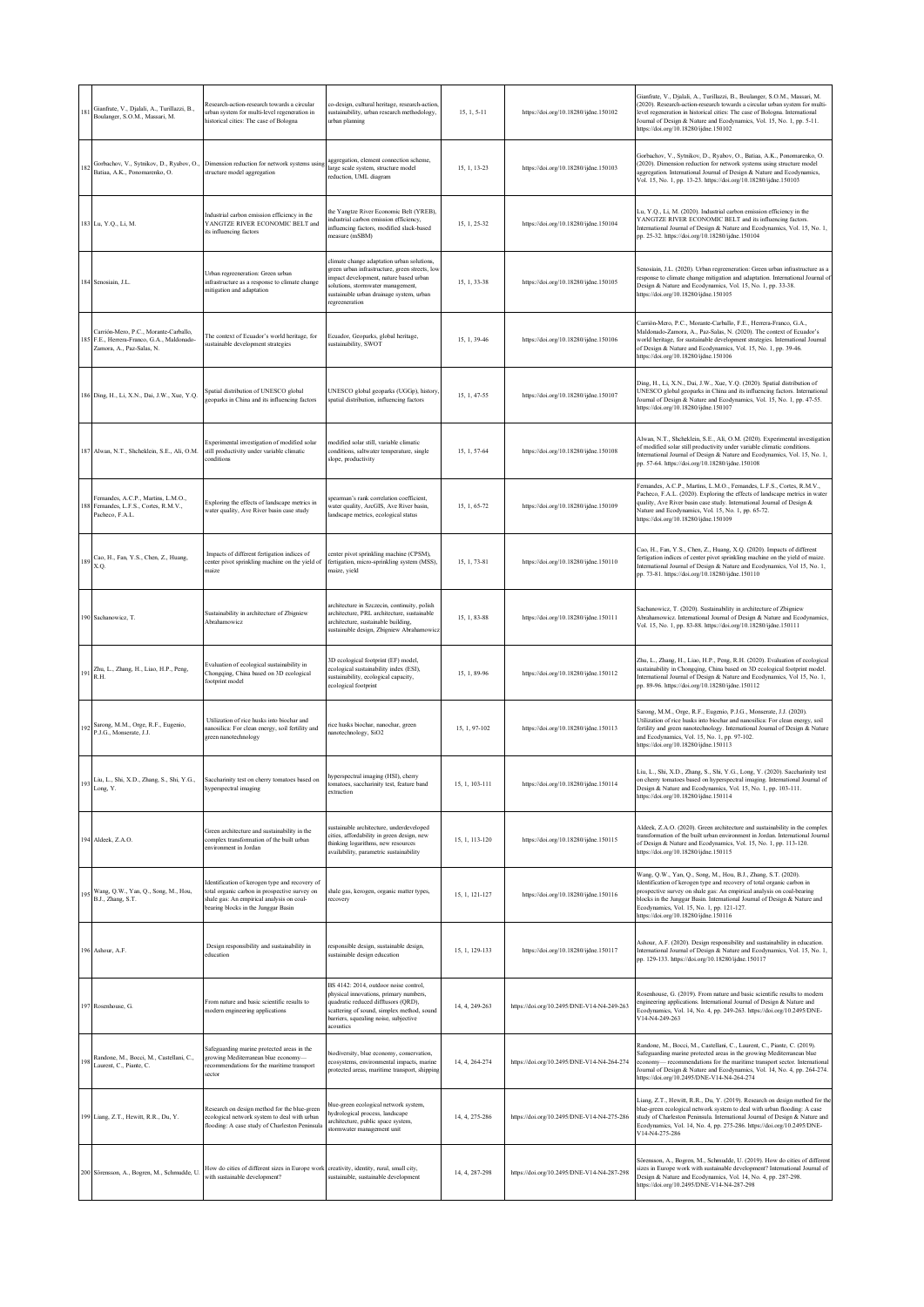|                 | 201 Triboan, D., Meggi, A.                                                                                 | Reformulating a smart home system for the<br>Indian context: Diu Island                                                                     | ambient assisted living, Diu island, smart<br>city mission of India, socio-cultural aware,<br>smart homes, Urbanisation                   | 14, 4, 299-310 | https://doi.org/10.2495/DNE-V14-N4-299-310 | Triboan, D., Meggi, A. (2019). Reformulating a smart home system for the<br>Indian context: Diu Island. International Journal of Design & Nature and<br>Ecodynamics, Vol. 14, No. 4, pp. 299-310. https://doi.org/10.2495/DNE-<br>V14-N4-299-310                                                                                                                                |
|-----------------|------------------------------------------------------------------------------------------------------------|---------------------------------------------------------------------------------------------------------------------------------------------|-------------------------------------------------------------------------------------------------------------------------------------------|----------------|--------------------------------------------|---------------------------------------------------------------------------------------------------------------------------------------------------------------------------------------------------------------------------------------------------------------------------------------------------------------------------------------------------------------------------------|
| 202             | Boeri, A., Longo, D., Mariotti, C.,<br>Roversi, R.                                                         | Planning long-term management for historic<br>cities. The ROCK integrated and sustainable<br>management plan                                | cultural heritage, governance, historic cities,<br>integrated management, long-term planning,<br>urban sustainable regeneration           | 14, 4, 311-322 | https://doi.org/10.2495/DNE-V14-N4-311-322 | Boeri, A., Longo, D., Mariotti, C., Roversi, R. (2019). Planning long-term<br>management for historic cities. The ROCK integrated and sustainable<br>management plan. International Journal of Design & Nature and<br>Ecodynamics, Vol. 14, No. 4, pp. 311-322. https://doi.org/10.2495/DNE-<br>V14-N4-311-322                                                                  |
|                 | 203 de Silva, W.                                                                                           | Urban agriculture and Buddhist concepts for<br>wellbeing: Anuradhapura Sacred City, Sri<br>Lanka                                            | everyday life, embodied agriculture,<br>prientation of the place, urban agriculture,<br>wellbeing in Buddhist city                        | 14, 3, 163-177 | https://doi.org/10.2495/DNE-V14-N3-163-177 | de Silva, W. (2019). Urban agriculture and Buddhist concepts for wellbeing:<br>Anuradhapura Sacred City, Sri Lanka. International Journal of Design &<br>Nature and Ecodynamics, Vol. 14, No. 3, pp. 163-177.<br>https://doi.org/10.2495/DNE-V14-N3-163-177                                                                                                                     |
|                 | 204 Small, G.E., Mcdougall, R., Metson, G.S.                                                               | Would a sustainable city be self-sufficient in<br>food production?                                                                          | cost-benefit analysis, sustainability,<br>resilience, trade-offs, urban agriculture                                                       | 14, 3, 178-194 | https://doi.org/10.2495/DNE-V14-N3-178-194 | Small, G.E., Mcdougall, R., Metson, G.S. (2019). Would a sustainable city<br>be self-sufficient in food production? International Journal of Design &<br>Nature and Ecodynamics, Vol. 14, No. 3, pp. 178-194.<br>https://doi.org/10.2495/DNE-V14-N3-178-194                                                                                                                     |
|                 | 205 Olğun, T.N., Karatosun, M.B.                                                                           | Rural architectural heritage conservation and<br>sustainability in Turkey: The case of Karaca<br>village of Malatya region                  | conservation, Malatya, rural architecture<br>heritage, sustainability, earthen                                                            | 14, 3, 195-205 | https://doi.org/10.2495/DNE-V14-N3-195-205 | Olğun, T.N., Karatosun, M.B. (2019). Rural architectural heritage<br>conservation and sustainability in Turkey: The case of Karaca village of<br>Malatya region. International Journal of Design & Nature and Ecodynamics,<br>Vol. 14, No. 3, pp. 195-205. https://doi.org/10.2495/DNE-V14-N3-195-205                                                                           |
| 20 <sub>0</sub> | Mallea, M.E., Igiñiz, L.E., Diego,<br>M.D.L.G.D.                                                           | The balanced intervention theory: A<br>conservative but adaptive solution for the<br>raditional Basque architectural model                  | balanced intervention, conservation,<br>protection, hygrothermal improvement,<br>intervention degrees, traditional Basque<br>architecture | 14, 3, 206-216 | https://doi.org/10.2495/DNE-V14-N3-206-216 | Mallea, M.E., Igiñiz, L.E., Diego, M.D.L.G.D. (2019). The balanced<br>intervention theory: A conservative but adaptive solution for the traditional<br>Basque architectural model. International Journal of Design & Nature and<br>Ecodynamics, Vol. 14, No. 3, pp. 206-216. https://doi.org/10.2495/DNE-<br>V14-N3-206-216                                                     |
|                 | 207 Chu, W.Q.                                                                                              | Rebuilding of the imperial gardens: An<br>examination of feudalism production within the<br>objectives of the Chinese modernization project | architectural, debate, historical, heritage,<br>monument, reconstruction, restoration,<br>value.                                          | 14.3.217-228   | https://doi.org/10.2495/DNE-V14-N3-217-228 | Chu, W.Q. (2019). Rebuilding of the imperial gardens: An examination of<br>feudalism production within the objectives of the Chinese modernization<br>project. International Journal of Design & Nature and Ecodynamics, Vol. 14,<br>No. 3, pp. 217-228. https://doi.org/10.2495/DNE-V14-N3-217-228                                                                             |
|                 | 208 Ladiana, D., Sivo, M.D.                                                                                | Programmed conservation of historical and<br>architectural heritage. Tools for optimising a<br>process based on knowledge and information   | historical-architectural heritage, preventive<br>maintenance, maintenance technologies,<br><b>HBIM</b>                                    | 14, 3, 229-240 | https://doi.org/10.2495/DNE-V14-N3-229-240 | Ladiana, D., Sivo, M.D. (2019). Programmed conservation of historical and<br>architectural heritage. Tools for optimising a process based on knowledge<br>and information. International Journal of Design & Nature and Ecodynamics<br>Vol. 14, No. 3, pp. 229-240. https://doi.org/10.2495/DNE-V14-N3-229-240                                                                  |
| 209             | Borsos, Á., Balogh, J., Kokas, B.,<br>Bachmann, B.                                                         | An eco-approach to modularity in urban living                                                                                               | eco-friendly building, modularity,<br>prefabrication, urban living                                                                        | 14, 2, 83-90   | https://doi.org/10.2495/DNE-V14-N2-83-90   | Borsos, Á., Balogh, J., Kokas, B., Bachmann, B. (2019). An eco-approach to<br>modularity in urban living. International Journal of Design & Nature and<br>Ecodynamics, Vol. 14, No. 2, pp. 83-90. https://doi.org/10.2495/DNE-V14-<br>N2-83-90                                                                                                                                  |
|                 | 210 Poulsen, M., Lauring, M.                                                                               | The historical influence of landscape, ecology<br>and climate on Danish low-rise residential<br>architecture                                | architectural history, bioclimatic design,<br>climate adaptation, climate change,<br>vernacular design                                    | 14, 2, 91-102  | https://doi.org/10.2495/DNE-V14-N2-91-102  | Poulsen, M., Lauring, M. (2019). The historical influence of landscape,<br>ecology and climate on Danish low-rise residential architecture. International<br>Journal of Design & Nature and Ecodynamics, Vol. 14, No. 2, pp. 91-102.<br>https://doi.org/10.2495/DNE-V14-N2-91-102                                                                                               |
|                 | Tomkins, M., Yousef, S., Adam-bradford,<br>A., Perkins, C., Grosrenaud, E., Mctough,<br>M., Viljoen, A.    | Cultivating refuge: The role of urban<br>agriculture amongst refugees and forced<br>nigrants in the Kurdistan region of Iraq                | ethnobotany, greening innovation, home<br>gardens, Iraq, Syria, Kurdistan,<br>agroforestry, refugee camps, SuDs, urban<br>agriculture.    | 14, 2, 103-118 | https://doi.org/10.2495/DNE-V14-N2-103-118 | Tomkins, M., Yousef, S., Adam-bradford, A., Perkins, C., Grosrenaud, E.,<br>Mctough, M., Viljoen, A. (2019). Cultivating refuge: The role of urban<br>agriculture amongst refugees and forced migrants in the Kurdistan region of<br>Iraq. International Journal of Design & Nature and Ecodynamics, Vol. 14,<br>No. 2, pp. 103-118. https://doi.org/10.2495/DNE-V14-N2-103-118 |
| 212             | Delpino-Chamy, M., Alarcon, M., Ferná<br>ndez, S., Soto, J.                                                | Methodology to identify and assess<br>agroecological practices in metropolitan areas.<br>Case study, Concepción, Chile                      | agroecology, metropolitan areas.<br>metropolitan sustainability, Rururban<br>interstices, socio- political organization                   | 14, 2, 119-130 | https://doi.org/10.2495/DNE-V14-N2-119-130 | Delpino-Chamy, M., Alarcon, M., Fernández, S., Soto, J. (2019).<br>Methodology to identify and assess agroecological practices in metropolitan<br>areas. Case study, Concepción, Chile. International Journal of Design &<br>Nature and Ecodynamics, Vol. 14, No. 2, pp. 119-130.<br>https://doi.org/10.2495/DNE-V14-N2-119-130                                                 |
|                 | Patiño, E., Torreblanca-Díaz, D.A.,<br>Valencia-Escobar, A., Zuleta, A.                                    | Classification, characterization and abstraction abstraction, analogy, biomimicry, bio-<br>of vegetable surfaces for design                 | inspiration, design, plant surfaces, textures.                                                                                            | 14 2 131-146   | https://doi.org/10.2495/DNE-V14-N2-131-146 | Patiño, E., Torreblanca-Díaz, D.A., Valencia-Escobar, A., Zuleta, A. (2019).<br>Classification, characterization and abstraction of vegetable surfaces for<br>design. International Journal of Design & Nature and Ecodynamics, Vol. 14,<br>No. 2, pp. 131-146. https://doi.org/10.2495/DNE-V14-N2-131-146                                                                      |
| 214             | nio, J.                                                                                                    | Marques, B., Tadeu, A., Almeida, J., Antó Experimental characterisation of cement-based<br>composites with rice husk                        | rice husk, vegetable fibres, cement<br>composites, sustainable materials                                                                  | 14, 2, 147-153 | https://doi.org/10.2495/DNE-V14-N2-147-153 | Marques, B., Tadeu, A., Almeida, J., António, J. (2019). Experimental<br>characterisation of cement-based composites with rice husk. International<br>Journal of Design & Nature and Ecodynamics, Vol. 14, No. 2, pp. 147-153.<br>https://doi.org/10.2495/DNE-V14-N2-147-153                                                                                                    |
|                 | 215 Al-Ghumaiz, N.S.                                                                                       | Sustainable agriculture in organic wheat<br>(Triticum Aestivum L.) growing in arid region                                                   | arid region, conventional system, organic<br>system, sustainable agriculture, wheat<br>genotype.                                          | $14, 1, 1-6$   | https://doi.org/10.2495/DNE-V14-N1-1-6     | Al-Ghumaiz, N.S. (2019). Sustainable agriculture in organic wheat (Triticum<br>Aestivum L.) growing in arid region. International Journal of Design &<br>Nature and Ecodynamics, Vol. 14, No. 1, pp. 1-6.<br>https://doi.org/10.2495/DNE-V14-N1-1-6                                                                                                                             |
|                 | 216 Convertino, F., Vox, G., Schettini, E.                                                                 | Heat transfer mechanisms in vertical green<br>systems and energy balance equations                                                          | convection, evapotranspiration, green<br>facades, green walls, modelling, solar<br>radiation, urban agriculture                           | 14, 1, 7-18    | https://doi.org/10.2495/DNE-V14-N1-7-18    | Convertino, F., Vox, G., Schettini, E. (2019). Heat transfer mechanisms in<br>vertical green systems and energy balance equations. International Journal of<br>Design & Nature and Ecodynamics, Vol. 14, No. 1, pp. 7-18.<br>https://doi.org/10.2495/DNE-V14-N1-7-18                                                                                                            |
| 217             | M., Galiana, F.                                                                                            | Tudorie, C.M., Gielen, E., Vallés-Planells, Urban green indicators: a tool to estimate the<br>sustainability of our cities                  | ecosystem services, green space indicators,<br>sustainability, urban challenges, urban green<br>infrastructure.                           | 14, 1, 19-29   | https://doi.org/10.2495/DNE-V14-N1-19-29   | Tudorie, C.M., Gielen, E., Vallés-Planells, M., Galiana, F. (2019). Urban<br>green indicators: a tool to estimate the sustainability of our cities.<br>International Journal of Design & Nature and Ecodynamics, Vol. 14, No. 1,<br>pp. 19-29. https://doi.org/10.2495/DNE-V14-N1-19-29                                                                                         |
|                 | 218 Lee, T.I., Chou, Y.H., Huang, T.N.                                                                     | Users' perceptions and attitudes towards edible<br>campus                                                                                   | edible landscape, edible school,<br>maintenance, productive space                                                                         | 14, 1, 30-40   | https://doi.org/10.2495/DNE-V14-N1-30-40   | Lee, T.I., Chou, Y.H., Huang, T.N. (2019). Users' perceptions and attitudes<br>towards edible campus. International Journal of Design & Nature and<br>Ecodynamics, Vol. 14, No. 1, pp. 30-40. https://doi.org/10.2495/DNE-V14-<br>N1-30-40                                                                                                                                      |
| 219             | Guerrero, P.D.H., Mata, L.M.M.,<br>Madrigal, P.B., Criollo, J.J.M.                                         | Production and economic analysis of a Pop-Up<br>Farm in Mexico City                                                                         | cultivation table, low cost, mel bartholomew<br>'s system, rainwater, urban agriculture                                                   | 14, 1, 41-51   | https://doi.org/10.2495/DNE-V14-N1-41-51   | Guerrero, P.D.H., Mata, L.M.M., Madrigal, P.B., Criollo, J.J.M. (2019).<br>Production and economic analysis of a Pop-Up Farm in Mexico City.<br>International Journal of Design & Nature and Ecodynamics, Vol. 14, No. 1,<br>pp. 41-51. https://doi.org/10.2495/DNE-V14-N1-41-51                                                                                                |
| $^{22}$         | Baja, F.D.F., Bajracharya, S., Freeman,<br>M.A., Gray, A.J., Haglund, B.T., Kuipers<br>H.R., Opatola, O.R. | LEED Gold but not equal: Two case study<br>buildings                                                                                        | BREEAM, daylight analyses, energy<br>modelling, LEED, post-occupancy<br>evaluation, user surveys                                          | 14, 1, 52-62   | https://doi.org/10.2495/DNE-V14-N1-52-62   | Baja, F.D.F., Bajracharya, S., Freeman, M.A., Gray, A.J., Haglund, B.T.,<br>Kuipers, H.R., Opatola, O.R. (2019). LEED Gold but not equal: Two case<br>study buildings. International Journal of Design & Nature and Ecodynamics,<br>Vol. 14, No. 1, pp. 52-62. https://doi.org/10.2495/DNE-V14-N1-52-62                                                                         |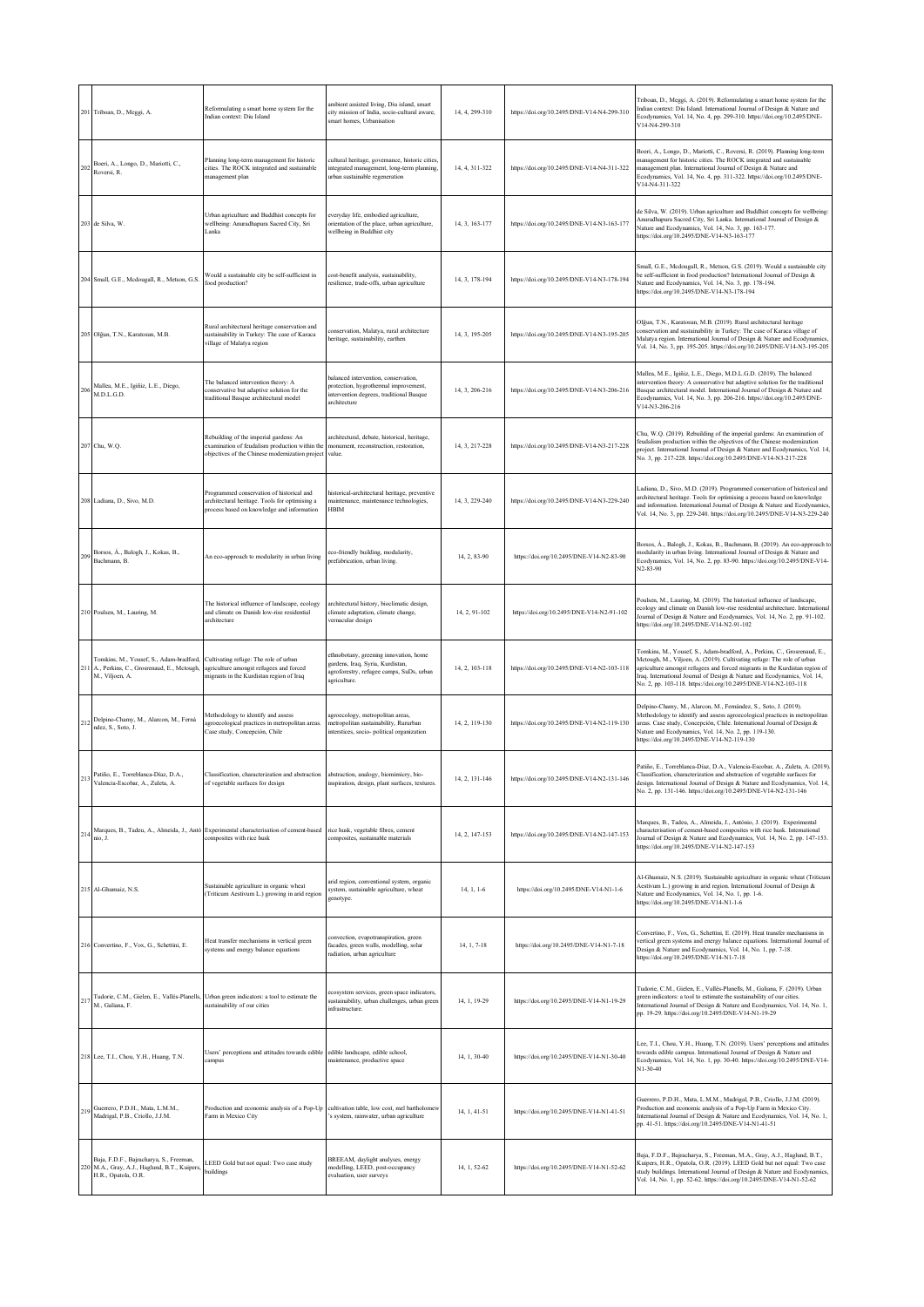| 221 | Williams, A.E., Williams, P.O.                                                                                    | Values-based architecture as a regenerative<br>approach to the human-environment<br>relationship                                                                          | disconnection, modernity, regenerative<br>architecture, sustainability, sustainable<br>design, values, values-based architecture                                                                                      | 14, 1, 63-74   | https://doi.org/10.2495/DNE-V14-N1-63-74   | Williams, A.E., Williams, P.O. (2019). Values-based architecture as a<br>regenerative approach to the human-environment relationship. International<br>Journal of Design & Nature and Ecodynamics, Vol. 14, No. 1, pp. 63-74.<br>https://doi.org/10.2495/DNE-V14-N1-63-74                                                                                          |
|-----|-------------------------------------------------------------------------------------------------------------------|---------------------------------------------------------------------------------------------------------------------------------------------------------------------------|-----------------------------------------------------------------------------------------------------------------------------------------------------------------------------------------------------------------------|----------------|--------------------------------------------|--------------------------------------------------------------------------------------------------------------------------------------------------------------------------------------------------------------------------------------------------------------------------------------------------------------------------------------------------------------------|
| 22  | Benis, K., Gashgari, R., Alsaati, A.,<br>Reinhart, C.                                                             | Urban Foodprints (UF)-Establishing baseline<br>scenarios for the sustainability assessment of<br>high-yield urban agriculture                                             | baseline scenario, controlled-environment<br>agriculture (CEA), sustainability<br>assessment, urban foodprint, urban food<br>system                                                                                   | 13, 4, 349-360 | https://doi.org/10.2495/DNE-V13-N4-349-360 | Benis, K., Gashgari, R., Alsaati, A., Reinhart, C. (2018). Urban Foodprints<br>(UF)-Establishing baseline scenarios for the sustainability assessment of high-<br>yield urban agriculture. International Journal of Design & Nature and<br>Ecodynamics, Vol. 13, No. 4, pp. 349-360. https://doi.org/10.2495/DNE-<br>V13-N4-349-360                                |
|     | 223 Miralles i Garcia, J.L.                                                                                       | New policies for the management of peri-<br>urban agricultural spaces. The case of L'Horta<br>de València (Spain)                                                         | agricultural heritage, agricultural land<br>management, peri-urban zones management,<br>regional planning, Valencia's huerta                                                                                          | 13, 4, 361-372 | https://doi.org/10.2495/DNE-V13-N4-361-372 | Miralles i Garcia, J.L. (2018). New policies for the management of peri-<br>urban agricultural spaces. The case of L'Horta de València (Spain).<br>International Journal of Design & Nature and Ecodynamics, Vol. 13, No. 4,<br>pp. 361-372. https://doi.org/10.2495/DNE-V13-N4-361-372                                                                            |
|     | 224 Gaxiola, I.E., Chalfoun, N.V., Moeller, C.                                                                    | Architectural implementation of vegetated<br>cover from agriculture for restoring human<br>thermal comfort and mitigating the urban heat<br>island effect in arid regions | fish-eye lens photograph, hemispherical<br>photography, human thermal comfort,<br>human view- factor, mean radiant<br>temperature, urban agriculture, urban heat<br>island                                            | 13, 4, 373-383 | https://doi.org/10.2495/DNE-V13-N4-373-383 | Gaxiola, I.E., Chalfoun, N.V., Moeller, C. (2018). Architectural<br>implementation of vegetated cover from agriculture for restoring human<br>thermal comfort and mitigating the urban heat island effect in arid regions.<br>International Journal of Design & Nature and Ecodynamics, Vol. 13, No. 4,<br>pp. 373-383. https://doi.org/10.2495/DNE-V13-N4-373-383 |
| 225 | Blanco, I., Schettini, E., Vox, G.                                                                                | Effects of vertical green technology on building<br>surface temperature                                                                                                   | air-conditioning, energy savings, green<br>walls, regression model, urban agriculture,<br>urban heat island                                                                                                           | 13, 4, 384-394 | https://doi.org/10.2495/DNE-V13-N4-384-394 | Blanco, I., Schettini, E., Vox, G. (2018). Effects of vertical green technology<br>on building surface temperature. International Journal of Design & Nature<br>and Ecodynamics, Vol. 13, No. 4, pp. 384-394.<br>https://doi.org/10.2495/DNE-V13-N4-384-394                                                                                                        |
|     | 226 De Linares, P.G.                                                                                              | Comparing urban food systems between<br>temperate regions and tropical regions-<br>introducing urban agroforestry in temperate<br>climates through the case of Budapest   | Agro-ecology, food security, landscape<br>architecture, sustainable food system                                                                                                                                       | 13, 4, 395-406 | https://doi.org/10.2495/DNE-V13-N4-395-406 | De Linares, P.G. (2018). Comparing urban food systems between temperate<br>regions and tropical regions- introducing urban agroforestry in temperate<br>climates through the case of Budapest. International Journal of Design &<br>Nature and Ecodynamics, Vol. 13, No. 4, pp. 395-406.<br>https://doi.org/10.2495/DNE-V13-N4-395-406                             |
|     | Pinilla, K., Hoinle, B., Mahecha-Groot,<br>A., Cepeda, J.                                                         | Mapping the agrodiversity in Bogotá-the<br>platform mapeo AgroEcoBogotá                                                                                                   | agroecology, counter-mapping, critical<br>cartography, social movements, urban<br>agriculture                                                                                                                         | 13, 4, 407-414 | https://doi.org/10.2495/DNE-V13-N4-407-414 | Pinilla, K., Hoinle, B., Mahecha-Groot, A., Cepeda, J. (2018). Mapping the<br>agrodiversity in Bogotá-the platform mapeo AgroEcoBogotá. International<br>Journal of Design & Nature and Ecodynamics, Vol. 13, No. 4, pp. 407-414.<br>https://doi.org/10.2495/DNE-V13-N4-407-414                                                                                    |
|     | 228 Small, G., Shrestha, P., Kay, A.                                                                              | The fate of compost-derived phosphorus in<br>urban gardens                                                                                                                | compost, nitrogen, nutrient leaching,<br>nutrient recycling efficiency, phosphorus,<br>urban agriculture, water quality                                                                                               | 13.4.415-422   | https://doi.org/10.2495/DNE-V13-N4-415-422 | Small, G., Shrestha, P., Kay, A. (2018). The fate of compost-derived<br>phosphorus in urban gardens. International Journal of Design & Nature and<br>Ecodynamics, Vol. 13, No. 4, pp. 415-422. https://doi.org/10.2495/DNE-<br>V13-N4-415-422                                                                                                                      |
|     | 229 Rzevski, G.                                                                                                   | Coevolution of technology, business and<br>society                                                                                                                        | coevolution, complexity, emergence,<br>selforganisation                                                                                                                                                               | 13. 3. 231-237 | https://doi.org/10.2495/DNE-V13-N3-231-237 | Rzevski, G. (2018). Coevolution of technology, business and society.<br>International Journal of Design & Nature and Ecodynamics, Vol. 13, No. 3,<br>pp. 231-237. https://doi.org/10.2495/DNE-V13-N3-231-237                                                                                                                                                       |
|     | 230 Engelseth, P., White, B.E.                                                                                    | On people and complexity in healthcare service<br>supply                                                                                                                  | case studies, collaboration, complex systems<br>engineering, complex systems, ecosystems,<br>healthcare services, information systems,<br>interdependencies, logistics, process<br>emergence, supply chain management | 13, 3, 238-249 | https://doi.org/10.2495/DNE-V13-N3-238-249 | Engelseth, P., White, B.E. (2018). On people and complexity in healthcare<br>service supply. International Journal of Design & Nature and Ecodynamics,<br>Vol. 13, No. 3, pp. 238-249. https://doi.org/10.2495/DNE-V13-N3-238-249                                                                                                                                  |
| 231 | Barelkowski, R.                                                                                                   | The beauty of architectural complexity                                                                                                                                    | architectural idea (concept), architecture,<br>beauty, complexity                                                                                                                                                     | 13, 3, 250-259 | https://doi.org/10.2495/DNE-V13-N3-250-259 | Barelkowski, R. (2018). The beauty of architectural complexity.<br>International Journal of Design & Nature and Ecodynamics, Vol. 13, No. 3,<br>pp. 250-259. https://doi.org/10.2495/DNE-V13-N3-250-259                                                                                                                                                            |
|     | 232 Kuehn, W.                                                                                                     | Digital twins for decision making in complex<br>production and logistic enterprises                                                                                       | digital enterprise, digital twin, factory<br>simulation, virtual model                                                                                                                                                | 13, 3, 260-271 | https://doi.org/10.2495/DNE-V13-N3-260-271 | Kuehn, W. (2018). Digital twins for decision making in complex production<br>and logistic enterprises. International Journal of Design & Nature and<br>Ecodynamics, Vol. 13, No. 3, pp. 260-271. https://doi.org/10.2495/DNE-<br>V13-N3-260-271                                                                                                                    |
|     | Rabasa, A., Mollá-Campello, N., Pérez-<br>torregrosa, A.                                                          | Formal descriptive study for the extraction and feature selection, pattern discovery,<br>comparison of tourist spending patterns                                          | predictive tourism analysis                                                                                                                                                                                           |                | /10.2495/DNF-V13-N3-272-280                | Rabasa, A., Mollá-Campello, N., Pérez-torregrosa, A. (2018). Formal<br>descriptive study for the extraction and comparison of tourist spending<br>patterns. International Journal of Design & Nature and Ecodynamics, Vol.<br>13, No. 3, pp. 272-280. https://doi.org/10.2495/DNE-V13-N3-272-280                                                                   |
|     | 234 Mitic, P.                                                                                                     | A complexity framework for consensus and<br>conflict                                                                                                                      | beta distribution, conflict, consensus,<br>convergence, influence, resistance,<br>sentiment, simulation                                                                                                               | 13, 3, 281-293 | https://doi.org/10.2495/DNE-V13-N3-281-293 | Mitic, P. (2018). A complexity framework for consensus and conflict.<br>International Journal of Design & Nature and Ecodynamics, Vol. 13, No. 3,<br>pp. 281-293. https://doi.org/10.2495/DNE-V13-N3-281-293                                                                                                                                                       |
|     | 235 Ponziani, F.A., Tinaburri, A., Ricci, V.                                                                      | Adaptive design: water curtains for wayout<br>finding in hub spaces                                                                                                       | adaptation, CFD, complex systems, edge<br>nozzle, fire, FSE, water curtain                                                                                                                                            | 13.3.294-306   | https://doi.org/10.2495/DNE-V13-N3-294-306 | Ponziani, F.A., Tinaburri, A., Ricci, V. (2018). Adaptive design: water<br>curtains for wayout finding in hub spaces. International Journal of Design &<br>Nature and Ecodynamics, Vol. 13, No. 3, pp. 294-306.<br>https://doi.org/10.2495/DNE-V13-N3-294-306                                                                                                      |
|     | Budaev, D., Lada, A., Simonova, E.,<br>236 Skobelev, P., Travin, V., Yalovenko, O.,<br>Voshchuk, G., Zhilyaev, A. | Conceptual design of smart farming solution<br>for precise agriculture                                                                                                    | multi-agent technology, ontology, precise<br>agriculture, real time, smart farming                                                                                                                                    | 13. 3. 307-314 | https://doi.org/10.2495/DNE-V13-N3-307-314 | Budaev, D., Lada, A., Simonova, E., Skobelev, P., Travin, V., Yalovenko,<br>O., Voshchuk, G., Zhilyaev, A. (2018). Conceptual design of smart farming<br>solution for precise agriculture. International Journal of Design & Nature and<br>Ecodynamics, Vol. 13, No. 3, pp. 307-314. https://doi.org/10.2495/DNE-<br>V13-N3-307-314                                |
|     | 237 Dias, B.D.                                                                                                    | Regenerative development-building evolutive<br>capacity for healthy living systems                                                                                        | evolutionary systems thinking, regeneration,<br>regenerative development, sustainability                                                                                                                              | 13, 3, 315-323 | https://doi.org/10.2495/DNE-V13-N3-315-323 | Dias, B.D. (2018). Regenerative development-building evolutive capacity for<br>healthy living systems. International Journal of Design & Nature and<br>Ecodynamics, Vol. 13, No. 3, pp. 315-323. https://doi.org/10.2495/DNE-<br>V13-N3-315-323                                                                                                                    |
| 238 | Sitnikov, D., Ryabov, O., Mishcheriakov,<br>I., Kovalenko, A.                                                     | A rough set based algebraic approach to<br>modelling complex systems                                                                                                      | big data, complex system, knowledge<br>discovery, rough set, system decomposition,<br>uncertainty in data                                                                                                             | 13, 3, 324-329 | https://doi.org/10.2495/DNE-V13-N3-324-329 | Sitnikov, D., Ryabov, O., Mishcheriakov, I., Kovalenko, A. (2018). A rough<br>set based algebraic approach to modelling complex systems. International<br>Journal of Design & Nature and Ecodynamics, Vol. 13, No. 3, pp. 324-329.<br>https://doi.org/10.2495/DNE-V13-N3-324-329                                                                                   |
|     | 239 Furman, A.                                                                                                    | Anticipating a fluid, dynamic interiority                                                                                                                                 | affordances, anonymity, autonomous<br>vehicles, display windows, glazing,<br>interiority, mobility, privacy, public realm,<br>public space design, streets, technology, the<br>interior                               | 13, 3, 330-340 | https://doi.org/10.2495/DNE-V13-N3-330-340 | Furman, A. (2018). Anticipating a fluid, dynamic interiority. International<br>Journal of Design & Nature and Ecodynamics, Vol. 13, No. 3, pp. 330-340.<br>https://doi.org/10.2495/DNE-V13-N3-330-340                                                                                                                                                              |
|     | 240 Cialdea, D., Quercio, N.                                                                                      | A methodology for illegal settlements re-<br>conversion                                                                                                                   | agricultural land, illegal settlements,<br>landscape quality                                                                                                                                                          | 13, 2, 147-155 | https://doi.org/10.2495/DNE-V13-N2-147-155 | Cialdea, D., Quercio, N. (2018). A methodology for illegal settlements re-<br>conversion. International Journal of Design & Nature and Ecodynamics, Vol.<br>13, No. 2, pp. 147-155. https://doi.org/10.2495/DNE-V13-N2-147-155                                                                                                                                     |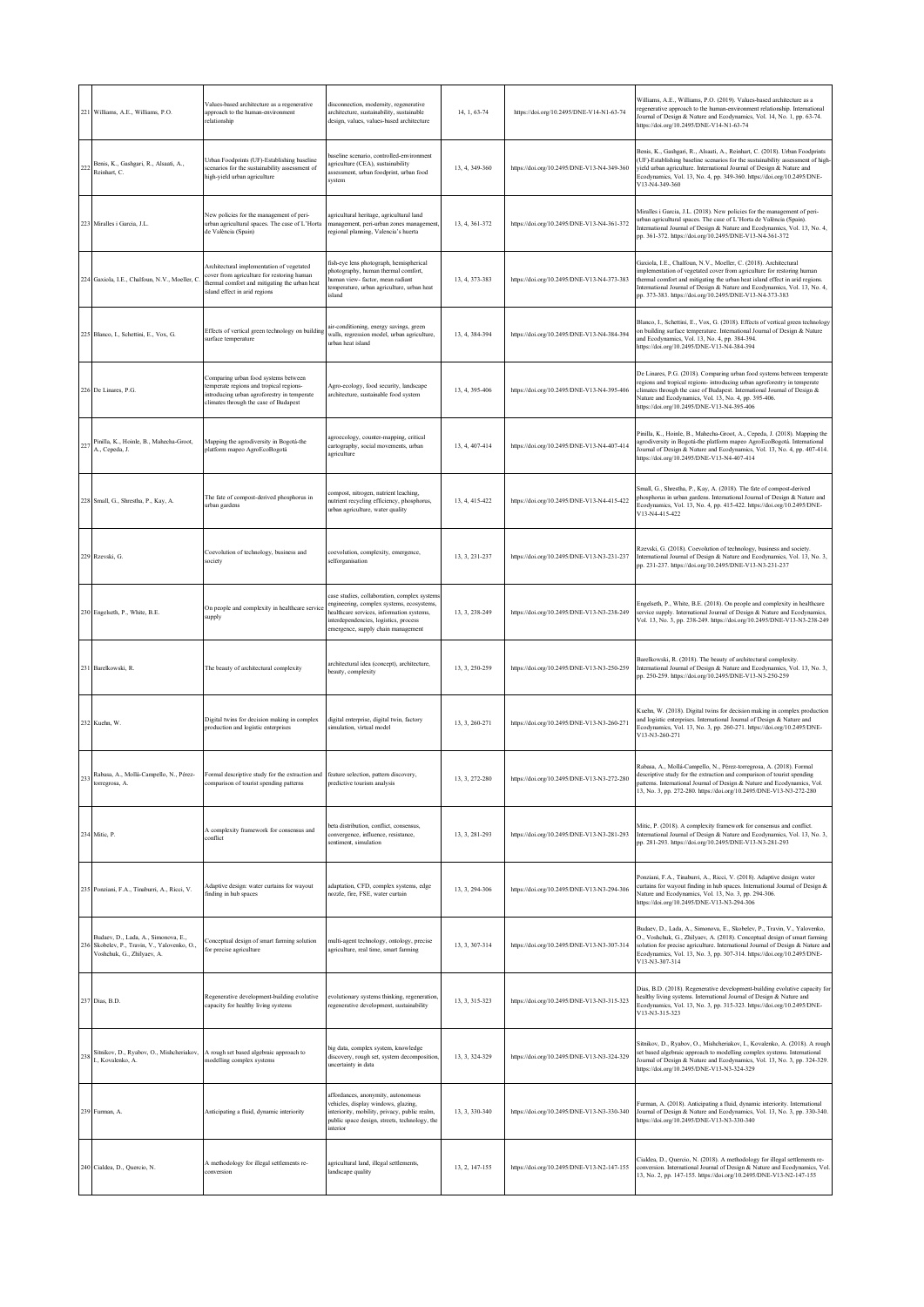|     | 241 Cruz Santos, G.                                                                                               | Characteristics of rodent outbreaks in the Low<br>San Francisco Sergipano (Sergipe, Brazil) and<br>nfluence of anomalies on sea surface<br>emperature on temperatures in this region | 'El Niño', brazil, floodplain, lower san<br>francisco sergipano, rodent outbreaks, SOI                                                                                                                                                                     | 13, 2, 156-165 | https://doi.org/10.2495/DNE-V13-N2-156-165 | Cruz Santos, G. (2018). Characteristics of rodent outbreaks in the Low San<br>Francisco Sergipano (Sergipe, Brazil) and influence of anomalies on sea<br>surface temperature on temperatures in this region. International Journal of<br>Design & Nature and Ecodynamics, Vol. 13, No. 2, pp. 56-165.<br>https://doi.org/10.2495/DNE-V13-N2-156-165                                                                       |
|-----|-------------------------------------------------------------------------------------------------------------------|--------------------------------------------------------------------------------------------------------------------------------------------------------------------------------------|------------------------------------------------------------------------------------------------------------------------------------------------------------------------------------------------------------------------------------------------------------|----------------|--------------------------------------------|---------------------------------------------------------------------------------------------------------------------------------------------------------------------------------------------------------------------------------------------------------------------------------------------------------------------------------------------------------------------------------------------------------------------------|
| 242 | Gitelman, L.D., Ryzhuk, O.B.,<br>Kozhevnikov, M.V.                                                                | Visual analysis for conceptual design of<br>omplex systems                                                                                                                           | complex systems, concept, conceptual<br>design, decomposition, model, multi-<br>project, visual analysis, visual language,<br>disualization                                                                                                                | 13, 2, 166-175 | https://doi.org/10.2495/DNE-V13-N2-166-175 | Gitelman, L.D., Ryzhuk, O.B., Kozhevnikov, M.V. (2018). Visual analysis<br>for conceptual design of complex systems. International Journal of Design &<br>Nature and Ecodynamics, Vol. 13, No. 2, pp. 166-175.<br>https://doi.org/10.2495/DNE-V13-N2-166-175                                                                                                                                                              |
| 243 | Farkas, T.D., Király, T., Pardy, T., Rang,<br>T., Rang, G.                                                        | Application of power line communication<br>echnology in street lighting control                                                                                                      | intelligent lighting control, modulation<br>techniques, power line communication,<br>smart city, smart grid                                                                                                                                                | 13, 2, 176-186 | https://doi.org/10.2495/DNE-V13-N2-176-186 | Farkas, T.D., Király, T., Pardy, T., Rang, T., Rang, G. (2018). Application<br>of power line communication technology in street lighting control.<br>International Journal of Design & Nature and Ecodynamics, Vol. 13, No. 2,<br>pp. 176-186. https://doi.org/10.2495/DNE-V13-N2-176-186                                                                                                                                 |
|     | 244 Skobelev, P.O., Lakhin, O.I.                                                                                  | Towards the digital platform and smart services<br>for managing space traffic                                                                                                        | digital platforms, ground stations,<br>management of conflicts, networks of<br>services, planning and control, real time,<br>satellites, space traffic, spacecrafts                                                                                        | 13, 2, 187-198 | https://doi.org/10.2495/DNE-V13-N2-187-198 | Skobelev, P.O., Lakhin, O.I. (2018). Towards the digital platform and smart<br>services for managing space traffic. International Journal of Design & Nature<br>and Ecodynamics, Vol. 13, No. 2, pp. 187-198.<br>https://doi.org/10.2495/DNE-V13-N2-187-198                                                                                                                                                               |
|     | 245 Engelseth, P., Gundersen, D.                                                                                  | Lean and complex systems: a case study of<br>materials handling at an on-land warehouse<br>facility supporting subsea gas operations                                                 | case study, complex systems, lean, material<br>handling, Norwegian petroleum industry,<br>services industry, warehouse management                                                                                                                          | 13, 2, 199-207 | https://doi.org/10.2495/DNE-V13-N2-199-207 | Engelseth, P., Gundersen, D. (2018). Lean and complex systems: a case<br>study of materials handling at an on-land warehouse facility supporting<br>subsea gas operations. International Journal of Design & Nature and<br>Ecodynamics, Vol. 13, No. 2, pp. 199-207. https://doi.org/10.2495/DNE-<br>V13-N2-199-207                                                                                                       |
| 246 | Gitelman L.D. Gavrilova, T.B.<br>Kozhevnikov, M.V., Starikov, E.M.                                                | Ensuring resilience and agility of complex<br>organizational-technical systems                                                                                                       | agility, critical infrastructure, CURVE<br>factors, organizational and technical system,<br>Resil- ience, systems engineering                                                                                                                              | 13. 2. 208-220 | https://doi.org/10.2495/DNE-V13-N2-208-220 | Gitelman, L.D., Gavrilova, T.B., Kozhevnikov, M.V., Starikov, E.M.<br>(2018). Ensuring resilience and agility of complex organizational-technical<br>systems. International Journal of Design & Nature and Ecodynamics, Vol.<br>13, No. 2, pp. 208-220. https://doi.org/10.2495/DNE-V13-N2-208-220                                                                                                                        |
|     | 247 White, B.E.                                                                                                   | Fathoming the future of artificially intelligent<br>robots                                                                                                                           | artificial intelligence, behaviors, complex<br>systems, complex systems engineering,<br>families of robots, global issues, humans,<br>jobs, robots, social systems                                                                                         | 13, 1, 1-15    | https://doi.org/10.2495/DNE-V13-N1-1-15    | White, B.E. (2018). Fathoming the future of artificially intelligent robots.<br>International Journal of Design & Nature and Ecodynamics, Vol. 13, No. 1,<br>pp. 1-15. https://doi.org/10.2495/DNE-V13-N1-1-15                                                                                                                                                                                                            |
|     | Bertotti, M.L., Chattopadhyay, A.K.,<br>Modanese, G.                                                              | Uncertainty dynamics in a model of economic<br>nequality                                                                                                                             | additive and multiplicative noise, economic<br>inequality, income distribution, social<br>mobility                                                                                                                                                         | 13.1.16-22     | https://doi.org/10.2495/DNE-V13-N1-16-22   | Bertotti, M.L., Chattopadhyay, A.K., Modanese, G. (2018). Uncertainty<br>dynamics in a model of economic inequality. International Journal of Design<br>& Nature and Ecodynamics, Vol. 13, No. 1, pp. 16-22.<br>https://doi.org/10.2495/DNE-V13-N1-16-22                                                                                                                                                                  |
|     | 249 Warren Axelrod, C.                                                                                            | Integrating in-vehicle, vehicle-to-vehicle, and<br>ntelligent roadway systems                                                                                                        | adaptive, autonomous, complex,<br>complicated, driverless, In-vehicle, self-<br>driving, self-organizing, systems-of-<br>systems, vehicle and traffic control systems<br>vehicle-to-infrastructure, vehicle-to-vehicle.                                    | 13, 1, 23-38   | https://doi.org/10.2495/DNE-V13-N1-23-38   | Warren Axelrod, C. (2018). Integrating in-vehicle, vehicle-to-vehicle, and<br>intelligent roadway systems. International Journal of Design & Nature and<br>Ecodynamics, Vol. 13, No. 1, pp. 23-38. https://doi.org/10.2495/DNE-V13-<br>N1-23-38                                                                                                                                                                           |
| 250 | Skobelev, P., Budaev, D., Brankovsky, A.<br>Voschuk, G.                                                           | Multi-agent tasks scheduling for coordinated<br>actions of unmanned aerial vehicles acting in<br>group                                                                               | adaptability, coordinated control, drones,<br>dynamic rescheduling, intelligence, multi-<br>agent systems, real time, uav, unmanned<br>aerial vehicle                                                                                                      | 13, 1, 39-45   | https://doi.org/10.2495/DNE-V13-N1-39-45   | Skobelev, P., Budaev, D., Brankovsky, A., Voschuk, G. (2018). Multi-agent<br>tasks scheduling for coordinated actions of unmanned aerial vehicles acting<br>in group. International Journal of Design & Nature and Ecodynamics, Vol.<br>13, No. 1, pp. 39-45. https://doi.org/10.2495/DNE-V13-N1-39-45                                                                                                                    |
|     | 251 Barelkowski, R.                                                                                               | Design process as complex system                                                                                                                                                     | architectural design process, complex<br>system, complexity, meta-design                                                                                                                                                                                   | 13, 1, 46-59   | https://doi.org/10.2495/DNE-V13-N1-46-59   | Barelkowski, R. (2018). Design process as complex system. International<br>Journal of Design & Nature and Ecodynamics, Vol. 13, No. 1, pp. 46-59.<br>https://doi.org/10.2495/DNE-V13-N1-46-59                                                                                                                                                                                                                             |
|     | 252 Esteve, M., Miró, F., Rabasa, A.                                                                              | Classification of tweets with a mixed method<br>pased on pragmatic content and meta-<br>nformation                                                                                   | analysis, big data, classification, social<br>networks                                                                                                                                                                                                     | 13, 1, 60-70   | https://doi.org/10.2495/DNE-V13-N1-60-70   | Esteve, M., Miró, F., Rabasa, A. (2018). Classification of tweets with a<br>mixed method based on pragmatic content and meta-information.<br>International Journal of Design & Nature and Ecodynamics, Vol. 13, No. 1,<br>pp. 60-70. https://doi.org/10.2495/DNE-V13-N1-60-70                                                                                                                                             |
|     | 253 Hoyland, C.A.                                                                                                 | The reinforced enterprise business architecture<br>(rebar) ontology                                                                                                                  | usiness plans, enterprise, knowledge<br>management, ontology, semantic web,<br>strategic goals, systems engineering                                                                                                                                        | 13, 1, 71-81   | https://doi.org/10.2495/DNE-V13-N1-71-81   | Toyland, C.A. (2018). The reinforced enterprise business are intecture (reba<br>ontology. International Journal of Design & Nature and Ecodynamics, Vol.<br>13, No. 1, pp. 71-81. https://doi.org/10.2495/DNE-V13-N1-71-81                                                                                                                                                                                                |
|     | 254 Porter, T.B., Reischer, R.                                                                                    | A complexity perspective on csr and<br>sustainability: theory and a longitudinal case<br>tudy                                                                                        | company responsibility, complexity theory,<br>corporate social responsibility, high<br>performance work systems, modern<br>working practices, resilience, strategic<br>human resources management,<br>sustainability, sustainability adoption<br>processes | 13, 1, 82-92   | https://doi.org/10.2495/DNE-V13-N1-82-92   | Porter, T.B., Reischer, R. (2018). A complexity perspective on csr and<br>sustainability: theory and a longitudinal case study. International Journal of<br>Design & Nature and Ecodynamics, Vol. 13, No. 1, pp. 82-92.<br>https://doi.org/10.2495/DNE-V13-N1-82-92                                                                                                                                                       |
|     | Taduran, R.J.O., Ranjitkar, S., Hughes,<br>T., Townsend, G., Brook, A.H.                                          | I'wo complex adaptive systems in human<br>development: further studies of dental and<br>fingerprint parameters                                                                       | buccolingual, complex adaptive system,<br>dentition, dermatoglyphics, fingerprints,<br>human development, ridge breadth, sexual<br>dimorphism, tooth size                                                                                                  | 13, 1, 93-100  | https://doi.org/10.2495/DNE-V13-N1-93-100  | Taduran, R.J.O., Ranjitkar, S., Hughes, T., Townsend, G., Brook, A.H.<br>(2018). Two complex adaptive systems in human development: further<br>studies of dental and fingerprint parameters. International Journal of Design<br>& Nature and Ecodynamics, Vol. 13, No. 1, pp. 93-100.<br>https://doi.org/10.2495/DNE-V13-N1-93-100                                                                                        |
|     | Chen, L., Liversidge, H., Chen, K.,<br>256 Farella, M., Sassani, S., Patel, D., Al-Ani,<br>A., Brook, A.          | Delay in dental development and variations in<br>root morphology are outcomes of the complex<br>adaptive system associated with the numerical<br>variation of hypodontia             | complex system, developments measures,<br>hypodontia, radiographs                                                                                                                                                                                          | 13, 1, 101-106 | https://doi.org/10.2495/DNE-V13-N1-101-106 | Chen, L., Liversidge, H., Chen, K., Farella, M., Sassani, S., Patel, D., Al-<br>Ani, A., Brook, A. (2018). Delay in dental development and variations in<br>root morphology are outcomes of the complex adaptive system associated<br>with the numerical variation of hypodontia. International Journal of Design<br>& Nature and Ecodynamics, Vol. 13, No. 1, pp. 101-106.<br>https://doi.org/10.2495/DNE-V13-N1-101-106 |
|     | Patel, D., Sassani, S., Farella, M.,<br>Ranjitkar, S., Yong, R., Swindells, S.,<br>Brook, A.                      | Variations in dental arch morphology are<br>outcomes of the complex adaptive system<br>associated with the developmental variation of<br>hypodontia                                  | 3D imaging, dental arch, hypodontia,<br>measurements, morphology, reliability,<br>epeatability                                                                                                                                                             | 13, 1, 107-113 | https://doi.org/10.2495/DNE-V13-N1-107-113 | Patel, D., Sassani, S., Farella, M., Ranjitkar, S., Yong, R., Swindells, S.,<br>Brook, A. (2018). Variations in dental arch morphology are outcomes of the<br>complex adaptive system associated with the developmental variation of<br>hypodontia. International Journal of Design & Nature and Ecodynamics,<br>Vol. 13, No. 1, pp. 107-113. https://doi.org/10.2495/DNE-V13-N1-107-113                                  |
|     | Sassani, S., Patel, D., Farella, M.,<br>258 Henneberg, M., Ranjitkar, S., Yong, R.,<br>Swindells, S., Brook, A.H. | Variation in tooth crown size and shape are<br>outcomes of the complex adaptive system<br>issociated with the tooth number variation of<br>hypodontia                                | 3D-imaging, complex adaptive system,<br>error, hypodontia, inter, intra, linear,<br>measurement, reliability, reproducibility                                                                                                                              | 13, 1, 114-120 | https://doi.org/10.2495/DNE-V13-N1-114-120 | Sassani, S., Patel, D., Farella, M., Henneberg, M., Ranjitkar, S., Yong, R.,<br>Swindells, S., Brook, A.H. (2018). Variation in tooth crown size and shape<br>are outcomes of the complex adaptive system associated with the tooth<br>number variation of hypodontia. International Journal of Design & Nature<br>and Ecodynamics, Vol. 13, No. 1, pp. 114-120.<br>https://doi.org/10.2495/DNE-V13-N1-114-120            |
|     | 259 Santos Reyes, D.E.                                                                                            | On the formation of mexico state                                                                                                                                                     | change, complexity, novelty, systems                                                                                                                                                                                                                       | 13, 1, 121-127 | https://doi.org/10.2495/DNE-V13-N1-121-127 | Santos Reyes, D.E. (2018). On the formation of mexico state. International<br>Journal of Design & Nature and Ecodynamics, Vol. 13, No. 1, pp. 121-127.<br>https://doi.org/10.2495/DNE-V13-N1-121-127                                                                                                                                                                                                                      |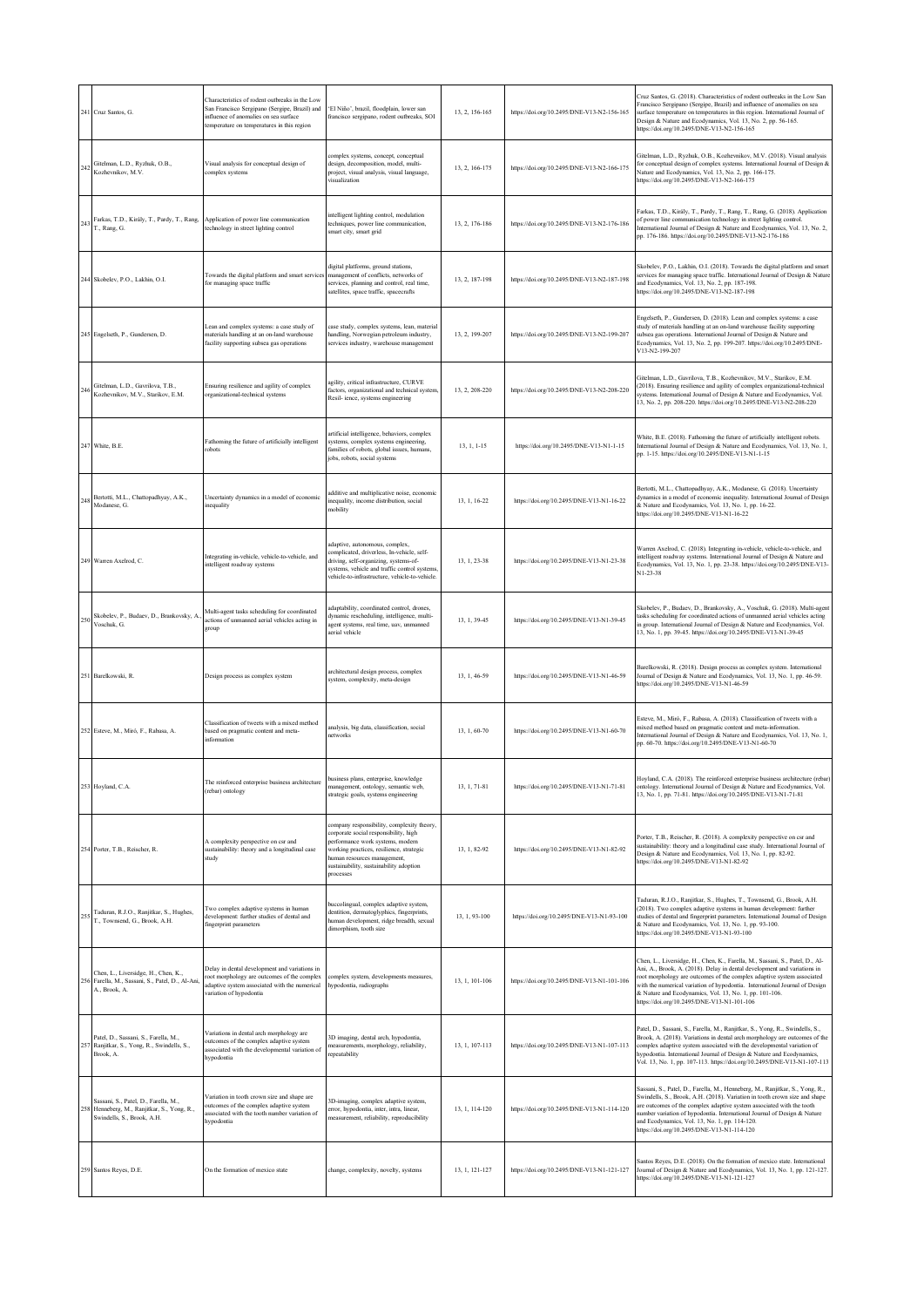|        | 260 Sadia, R.                                                            | Group modeling building: how environment,<br>culture and work conditions impact on the<br>process                                                                                                     | culture, feedback loops, group modeling<br>process, knowledge elicitation                                                                         | 13, 1, 128-135 | https://doi.org/10.2495/DNE-V13-N1-128-135 | Sadia, R. (2018). Group modeling building: how environment, culture and<br>work conditions impact on the process. International Journal of Design &<br>Nature and Ecodynamics, Vol. 13, No. 1, pp. 128-135.<br>https://doi.org/10.2495/DNE-V13-N1-128-135                                                                                                         |
|--------|--------------------------------------------------------------------------|-------------------------------------------------------------------------------------------------------------------------------------------------------------------------------------------------------|---------------------------------------------------------------------------------------------------------------------------------------------------|----------------|--------------------------------------------|-------------------------------------------------------------------------------------------------------------------------------------------------------------------------------------------------------------------------------------------------------------------------------------------------------------------------------------------------------------------|
|        | Marchi, M., Niccolucci, V., Pulselli,<br>R.M., Marchettini, N.           | Urban sustainability: Co2 uptake by green areas<br>in the historic centre of siena                                                                                                                    | CO2 uptake, green areas, Siena, urban<br>ecosystem                                                                                                | 12.4.407-417   | https://doi.org/10.2495/DNE-V12-N4-407-417 | Marchi, M., Niccolucci, V., Pulselli, R.M., Marchettini, N. (2017). Urban<br>sustainability: Co2 uptake by green areas in the historic centre of siena.<br>International Journal of Design & Nature and Ecodynamics, Vol. 12, No. 4,<br>pp. 407-417. https://doi.org/10.2495/DNE-V12-N4-407-417                                                                   |
|        | 262 Raut, R., Gudmestad, O.T.                                            | Use of bioengineering techniques to prevent<br>landslides in nepal for hydropower<br>development                                                                                                      | bioengineering techniques, development,<br>hydropower, landslides, Nepal                                                                          | 12, 4, 418-427 | https://doi.org/10.2495/DNE-V12-N4-418-427 | Raut, R., Gudmestad, O.T. (2017). Use of bioengineering techniques to<br>prevent landslides in nepal for hydropower development. International<br>lournal of Design & Nature and Ecodynamics, Vol. 12, No. 4, pp. 418-427.<br>https://doi.org/10.2495/DNE-V12-N4-418-427                                                                                          |
|        | 263 Barlozzini, P.                                                       | The representation of landscape: some<br>considerations on its origins                                                                                                                                | landscape, representation, survay,<br>sustainability                                                                                              | 12, 4, 428-437 | https://doi.org/10.2495/DNE-V12-N4-428-437 | Barlozzini, P. (2017). The representation of landscape: some considerations<br>on its origins. International Journal of Design & Nature and Ecodynamics,<br>Vol. 12, No. 4, pp. 428-437. https://doi.org/10.2495/DNE-V12-N4-428-437                                                                                                                               |
| $26 -$ | Simic, K., Gendvilas, V., O'reilly, C.,<br>Nieuwenhuis, M., Harte, A.M.  | The influence of planting density on modulus<br>of elasticity of structural timber from Irish-<br>grown Sitka spruce                                                                                  | Irish grown Sitka spruce, planting density,<br>structural timber performance                                                                      | 12, 4, 438-447 | https://doi.org/10.2495/DNE-V12-N4-438-447 | Simic, K., Gendvilas, V., O'reilly, C., Nieuwenhuis, M., Harte, A.M.<br>(2017). The influence of planting density on modulus of elasticity of<br>structural timber from Irish-grown Sitka spruce. International Journal of<br>Design & Nature and Ecodynamics, Vol. 12, No. 4, pp. 438-447.<br>https://doi.org/10.2495/DNE-V12-N4-438-447                         |
|        | 265 Hsieh, Y., Hsu, J., Lee, T.                                          | Estimating the potential of achieving self-<br>reliance by rooftop gardening in Chiayi city,<br>Taiwan                                                                                                | food security, roof garden, rooftop farms,<br>scenario analysis, self-reliance, urban<br>agriculture, urban farming, urban food<br>system         | 12, 4, 448-457 | https://doi.org/10.2495/DNE-V12-N4-448-457 | Hsieh, Y., Hsu, J., Lee, T. (2017). Estimating the potential of achieving self-<br>reliance by rooftop gardening in Chiayi city, Taiwan. International Journal of<br>Design & Nature and Ecodynamics, Vol. 12, No. 4, pp. 448-457.<br>https://doi.org/10.2495/DNE-V12-N4-448-457                                                                                  |
|        | Adams, A.M., Walker, S.I.                                                | Real-world open-ended evolution: a league of<br>legends adventure                                                                                                                                     | complexity, open-ended evolution, social<br>systems, theoretical biology, video games                                                             | 12, 4, 458-469 | https://doi.org/10.2495/DNE-V12-N4-458-469 | Adams, A.M., Walker, S.I. (2017). Real-world open-ended evolution: a<br>league of legends adventure. International Journal of Design & Nature and<br>Ecodynamics, Vol. 12, No. 4, pp. 458-469. https://doi.org/10.2495/DNE-<br>V12-N4-458-469                                                                                                                     |
|        | 267 Mcgoldrick, T.A.                                                     | The religious case for water as a human right<br>from the andes                                                                                                                                       | bolivia, development ethics, indigenous,<br>post-neoliberalism, privatization, rights of<br>nature, water rights                                  | 12, 4, 470-481 | https://doi.org/10.2495/DNE-V12-N4-470-481 | Mcgoldrick, T.A. (2017). The religious case for water as a human right from<br>the andes. International Journal of Design & Nature and Ecodynamics, Vol.<br>12, No. 4, pp. 470-481. https://doi.org/10.2495/DNE-V12-N4-470-481                                                                                                                                    |
|        | 268 Rabasa, A., Pérez-martín, A., Giner, D.                              | Optimal clustering techniques for the<br>segmentation of tourist spending. Analysis of<br>tourist surveys in the valencian community<br>spain): a case study                                          | big data, clustering, optimization, surveys<br>analysis, tourism                                                                                  | 12, 4, 482-491 | https://doi.org/10.2495/DNE-V12-N4-482-491 | Rabasa, A., Pérez-martín, A., Giner, D. (2017). Optimal clustering<br>techniques for the segmentation of tourist spending. Analysis of tourist<br>surveys in the valencian community (spain): a case study. International<br>Journal of Design & Nature and Ecodynamics, Vol. 12, No. 4, pp. 482-491.<br>https://doi.org/10.2495/DNE-V12-N4-482-491               |
| 269    | Skobelev, P., Kozhevnikov, S., Mayorov,<br>I., Poludov, D., Simonova, E. | Smart projects: multi-agent solution for<br>aerospace applications                                                                                                                                    | multi-agent technology, project<br>management, real time, resource planning<br>and scheduling, self-organization                                  | 12, 4, 492-504 | https://doi.org/10.2495/DNE-V12-N4-492-504 | Skobelev, P., Kozhevnikov, S., Mayorov, I., Poludov, D., Simonova, E.<br>(2017). Smart projects: multi-agent solution for aerospace applications.<br>International Journal of Design & Nature and Ecodynamics, Vol. 12, No. 4,<br>pp. 492-504. https://doi.org/10.2495/DNE-V12-N4-492-504                                                                         |
|        | 270 Vleugel, J.M., Bal, F.                                               | More space and improved living conditions in<br>cities with autonomous vehicles                                                                                                                       | car technology, externalities, mobility,<br>space, sustainable planning                                                                           | 12, 4, 505-515 | https://doi.org/10.2495/DNE-V12-N4-505-515 | Vleugel, J.M., Bal, F. (2017). More space and improved living conditions in<br>cities with autonomous vehicles. International Journal of Design & Nature<br>and Ecodynamics, Vol. 12, No. 4, pp. 505-515.<br>https://doi.org/10.2495/DNE-V12-N4-505-515                                                                                                           |
|        | 271 Engelseth, P., Kvadsheim, N.P.                                       | Conceptual modelling of upstream offshore<br>seaweed supply                                                                                                                                           | aquaculture, cold chains, ecosystems,<br>petroleum logistics, seaweed, supply chain<br>management, traceability                                   | 12, 4, 516-524 | https://doi.org/10.2495/DNE-V12-N4-516-524 | Engelseth, P., Kvadsheim, N.P. (2017). Conceptual modelling of upstream<br>offshore seaweed supply. International Journal of Design & Nature and<br>Ecodynamics, Vol. 12, No. 4, pp. 516-524. https://doi.org/10.2495/DNE-<br>V12-N4-516-524                                                                                                                      |
|        | T.B., Kozhevnikov, M.V                                                   | Gitelman, L.D., Sandler, D.G., Gavrilova, Complex systems management competency for<br>echnology modernization                                                                                        | complex systems, electric power industry,<br>engineering and economic competencies.<br>industry, systems engineering, technology<br>modernization | 12, 4, 525-537 | https://doi.org/10.2495/DNE-V12-N4-525-537 | Gitelman, L.D., Sandler, D.G., Gavrilova, T.B., Kozhevnikov, M.V. (2017).<br>Complex systems management competency for technology modernization.<br>International Journal of Design & Nature and Ecodynamics, Vol. 12, No. 4<br>pp. 525-537. https://doi.org/10.2495/DNE-V12-N4-525-537                                                                           |
|        | 273 Cialdea, D.                                                          | Sustainable actions for urban and territorial<br>regeneration                                                                                                                                         | sustainability, urban regeneration,<br>waterfronts, harbors                                                                                       | 12, 3, 271-280 | https://doi.org/10.2495/DNE-V12-N3-271-280 | Cialdea, D. (2017). Sustainable actions for urban and territorial regeneration.<br>International Journal of Design & Nature and Ecodynamics, Vol. 12, No. 3,<br>pp. 271-280. https://doi.org/10.2495/DNE-V12-N3-271-280                                                                                                                                           |
|        | 274 Estruch-guitart, V., Vallés-planells, M.                             | The economic value of landscape aesthetics in<br>Albufera natural park through the analytic<br>multicriteria valuation method                                                                         | analytical hierarchy process, economic<br>value, landscape valuation, multicriteria<br>decision making, wetland                                   | 12, 3, 281-302 | https://doi.org/10.2495/DNE-V12-N3-281-302 | Estruch-guitart, V., Vallés-planells, M. (2017). The economic value of<br>landscape aesthetics in Albufera natural park through the analytic<br>multicriteria valuation method. International Journal of Design & Nature and<br>Ecodynamics, Vol. 12, No. 3, pp.281-302. https://doi.org/10.2495/DNE-<br>V12-N3-281-302                                           |
|        | 275 Fauzi, N.S.M., Misni, A.                                             | Conserving geo-diversity: the importance of<br>valuing the heritage elements at Langkawi<br>Geopark                                                                                                   | geo-diversity, geopark, heritage,<br>preservation                                                                                                 | 12, 3, 303-313 | https://doi.org/10.2495/DNE-V12-N3-303-313 | Fauzi, N.S.M., Misni, A. (2017). Conserving geo-diversity: the importance<br>of valuing the heritage elements at Langkawi Geopark. International Journal<br>of Design & Nature and Ecodynamics, Vol. 12, No. 3, pp. 303-313.<br>https://doi.org/10.2495/DNE-V12-N3-303-313                                                                                        |
|        | 276 Cialdea, D., Cacucci, S.                                             | The river's contract: an opportunity for new<br>landscape planning activities                                                                                                                         | land use, landscape planning, river contracts                                                                                                     | 12. 3. 314-323 | https://doi.org/10.2495/DNE-V12-N3-314-323 | Cialdea, D., Cacucci, S. (2017). The river's contract: an opportunity for new<br>landscape planning activities. International Journal of Design & Nature and<br>Ecodynamics, Vol. 12, No. 3, pp.314-323. https://doi.org/10.2495/DNE-<br>V12-N3-314-323                                                                                                           |
|        | 277 Calleros-islas, A.                                                   | The practice of sustainability in response to the<br>challenges of agriculture in Mexico                                                                                                              | agroecosystems, local development, organic<br>agriculture, policy-making, sustainability                                                          | 12, 3, 324-337 | https://doi.org/10.2495/DNE-V12-N3-324-337 | Calleros-islas, A. (2017). The practice of sustainability in response to the<br>challenges of agriculture in Mexico. International Journal of Design &<br>Nature and Ecodynamics, Vol. 12, No. 3, pp.324-337.<br>https://doi.org/10.2495/DNE-V12-N3-324-337                                                                                                       |
|        | 278 Ketschau, T.J.                                                       | Social sustainable development or sustainable<br>social development-two sides of the same coin'<br>the structure of social justice as a normative<br>basis for the social dimension of sustainability | normative, reflexive-dialectical approach,<br>social sustainability, social justice, social<br>development                                        | 12, 3, 338-347 | https://doi.org/10.2495/DNE-V12-N3-338-347 | Ketschau, T.J. (2017). Social sustainable development or sustainable social<br>development-two sides of the same coin? the structure of social justice as a<br>normative basis for the social dimension of sustainability. International<br>Journal of Design & Nature and Ecodynamics, Vol. 12, No. 3, pp.338-347.<br>https://doi.org/10.2495/DNE-V12-N3-338-347 |
|        | 279 Engelseth, P.                                                        | Reverse logistics as a complex system: a case<br>study of waste management in the Norwegian<br>offshore petroleum industry                                                                            | case study, contingency theory,<br>interdependencies, Norwegian petroleum<br>industry, reverse logistics, supply chain<br>nanagement              | 12, 3, 348-356 | https://doi.org/10.2495/DNE-V12-N3-348-356 | Engelseth, P. (2017). Reverse logistics as a complex system: a case study of<br>waste management in the Norwegian offshore petroleum industry.<br>International Journal of Design & Nature and Ecodynamics, Vol. 12, No. 3,<br>pp. 348-356. https://doi.org/10.2495/DNE-V12-N3-348-356                                                                            |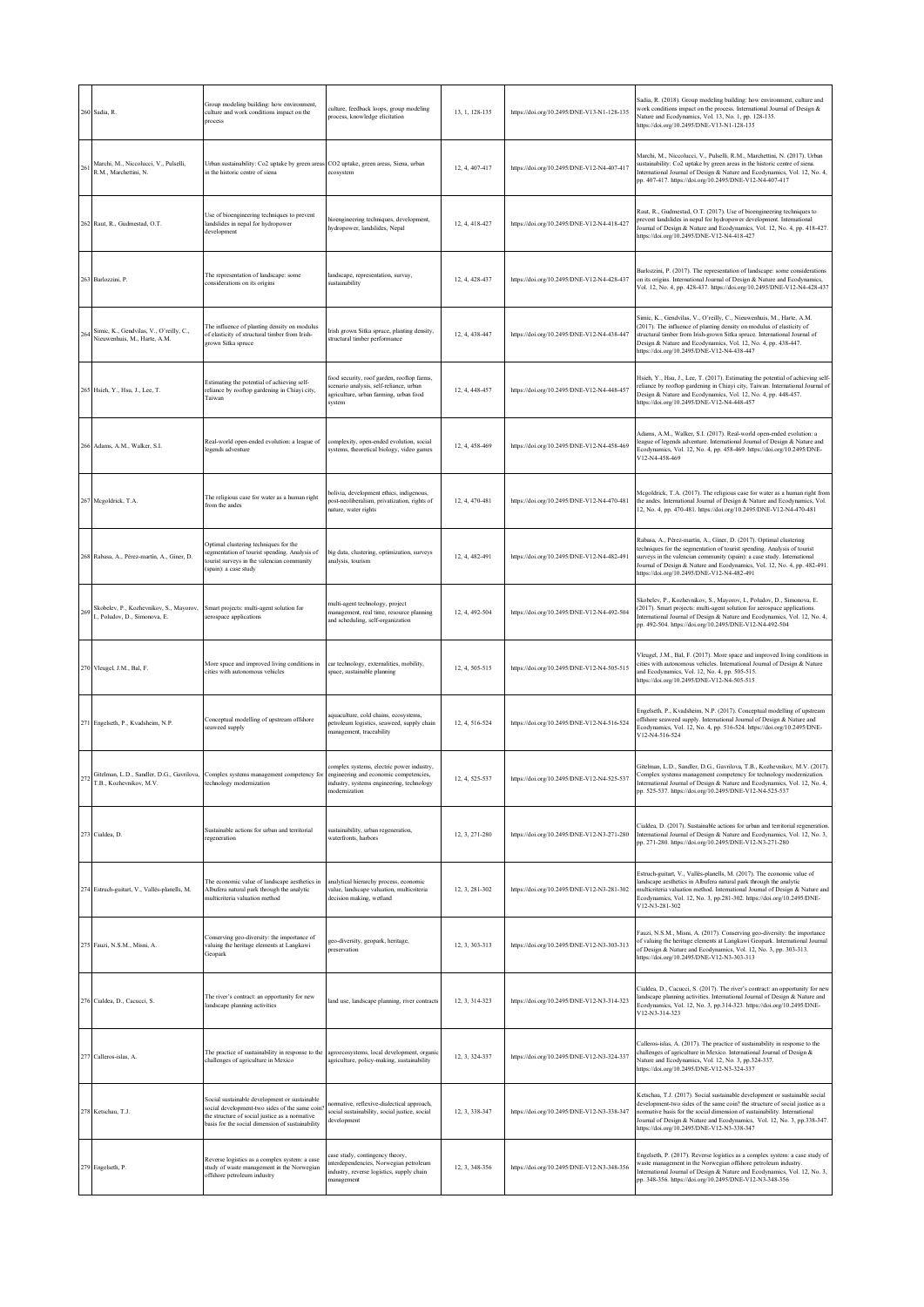| 280 | Brancart, S., Paduart, A., Vergauwen, A.,<br>Vandervaeren, C., De laet, L.,<br>Temmerman, N.D. | Transformable structures: materialising design<br>for change                                                                                                                 | BIM, deployable structures, design for<br>change, Kit-of-Parts structures, material<br>flows, prototyping, transformable structures                          | 12, 3, 357-366  | https://doi.org/10.2495/DNE-V12-N3-357-366 | Brancart, S., Paduart, A., Vergauwen, A., Vandervaeren, C., De laet, L.,<br>Femmerman, N.D. (2017). Transformable structures: materialising design<br>for change. International Journal of Design & Nature and Ecodynamics, Vol.<br>12, No. 3, pp. 357-366. https://doi.org/10.2495/DNE-V12-N3-357-366                                 |
|-----|------------------------------------------------------------------------------------------------|------------------------------------------------------------------------------------------------------------------------------------------------------------------------------|--------------------------------------------------------------------------------------------------------------------------------------------------------------|-----------------|--------------------------------------------|----------------------------------------------------------------------------------------------------------------------------------------------------------------------------------------------------------------------------------------------------------------------------------------------------------------------------------------|
|     | 281 Devine, S.                                                                                 | The information requirements of complex<br>biological and economic systems with<br>algorithmic information theory                                                            | algorithmic information theory, economic<br>omplexity and economic order, emergence<br>energy and economic sustainability, non-<br>equilibrium economics     | 12, 3, 367-376  | https://doi.org/10.2495/DNE-V12-N3-367-376 | Devine, S. (2017). The information requirements of complex biological and<br>conomic systems with algorithmic information theory. International Journal<br>of Design & Nature and Ecodynamics, Vol. 12, No. 3, pp. 367-376.<br>https://doi.org/10.2495/DNE-V12-N3-367-376                                                              |
|     | 282 Clymer, J.R.                                                                               | Mathematics of complex adaptive systems                                                                                                                                      | complex adaptive systems, intelligent<br>agents, interacting concurrent processes                                                                            | 12, 3, 377-384  | https://doi.org/10.2495/DNE-V12-N3-377-384 | Clymer, J.R. (2017). Mathematics of complex adaptive systems.<br>nternational Journal of Design & Nature and Ecodynamics, Vol. 12, No. 3,<br>pp. 377-384. https://doi.org/10.2495/DNE-V12-N3-377-384                                                                                                                                   |
|     | 283 Rosenhouse, J.                                                                             | Fractals as a metaphor in dialectology                                                                                                                                       | Arabic dialects, dialects, fractals, language                                                                                                                | 12, 3, 385-395  | https://doi.org/10.2495/DNE-V12-N3-385-395 | Rosenhouse, J. (2017). Fractals as a metaphor in dialectology. International<br>Journal of Design & Nature and Ecodynamics, Vol. 12, No. 3, pp. 385-395.<br>https://doi.org/10.2495/DNE-V12-N3-385-395                                                                                                                                 |
| 284 | Boothroyd, R.G.                                                                                | The Heraclitean nature of time in the platform<br>for life and its relationship with Parmenidean<br>reality                                                                  | darwinian evolution, heraclitean time,<br>parmenidean time, quantum decoherence,<br>quantum entanglement, qubit design                                       | 12, 2, 143-155  | https://doi.org/10.2495/DNE-V12-N2-143-155 | Boothroyd, R.G. (2017). The Heraclitean nature of time in the platform for<br>life and its relationship with Parmenidean reality. International Journal of<br>Design & Nature and Ecodynamics, Vol. 12, No. 2, pp. 143-155.<br>https://doi.org/10.2495/DNE-V12-N2-143-155                                                              |
|     | 285 Vaughan, J., Ostwald, M.J.                                                                 | The comparative numerical analysis of nature<br>and architecture: a new framework                                                                                            | fractal dimension, landscape analysis, visual<br>complexity                                                                                                  | 12, 2, 156-166  | https://doi.org/10.2495/DNE-V12-N2-156-166 | Vaughan, J., Ostwald, M.J. (2017). The comparative numerical analysis of<br>ature and architecture: a new framework. International Journal of Design &<br>Nature and Ecodynamics, Vol. 12, No. 2, pp.156-166.<br>https://doi.org/10.2495/DNE-V12-N2-156-166                                                                            |
| 286 | Bonetti, V., Robazza, P.                                                                       | The irreversible evolution of buildings                                                                                                                                      | buildings, exergy, irreversibility, low-cost,<br>spontaneous processes                                                                                       | 12.2.167-175    | https://doi.org/10.2495/DNE-V12-N2-167-175 | Bonetti, V., Robazza, P. (2017). The irreversible evolution of buildings.<br>International Journal of Design & Nature and Ecodynamics, Vol. 12, No. 2,<br>pp. 167-175. https://doi.org/10.2495/DNE-V12-N2-167-175                                                                                                                      |
| 28  | Phocas, M.C., Kontovourkis, O.,<br>Georgiou, N.I.                                              | High-rise airflow structural concept                                                                                                                                         | bending-active members, high-rise<br>buildings, hybrid systems, kinetic structures                                                                           | 12.2.176-184    | https://doi.org/10.2495/DNE-V12-N2-176-184 | Phocas, M.C., Kontovourkis, O., Georgiou, N.I. (2017). High-rise airflow<br>structural concept. International Journal of Design & Nature and<br>Ecodynamics, Vol. 12, No. 2, pp. 176-184. https://doi.org/10.2495/DNE-<br>V12-N2-176-184                                                                                               |
|     | 288 Kennedy, B.S.                                                                              | The de Mestral Project: using macro photo-<br>journaling to stimulate interest in bio-inspired<br>design and science, technology, engineering<br>and mathematics disciplines | bio-inspiration, bio-inspired design,<br>biomimicry, biomimetics, interdisciplinary<br>collaboration, innovation, sustainable<br>design, STEM                | 12, 2, 185-193  | https://doi.org/10.2495/DNE-V12-N2-185-193 | Kennedy, B.S. (2017). The de Mestral Project: using macro photo-journaling<br>o stimulate interest in bio-inspired design and science, technology,<br>engineering and mathematics disciplines. International Journal of Design &<br>Vature and Ecodynamics, Vol. 12, No. 2, pp. 185-193.<br>https://doi.org/10.2495/DNE-V12-N2-185-193 |
|     | 289 Ozer, D.G., Kavakoglu, A.A.                                                                | Movement as a design parameter: studio works<br>2014-2016                                                                                                                    | architectural design, computational thinking.<br>design education, design thinking,<br>novement                                                              | 12, 2, 194-203  | https://doi.org/10.2495/DNE-V12-N2-194-203 | Ozer, D.G., Kavakoglu, A.A. (2017). Movement as a design parameter:<br>studio works 2014-2016. International Journal of Design & Nature and<br>Ecodynamics, Vol. 12, No. 2, pp. 194-203. https://doi.org/10.2495/DNE-<br>V12-N2-194-203                                                                                                |
|     | 290 Lotfi, N.G.                                                                                | Evolutionary design: the application of<br>biological strategies in the product design<br>process                                                                            | evolution, product design, processes,<br>sustainability, strategies                                                                                          | 12, 2, 204-213  | https://doi.org/10.2495/DNE-V12-N2-204-213 | Lotfi, N.G. (2017). Evolutionary design: the application of biological<br>strategies in the product design process. International Journal of Design &<br>Nature and Ecodynamics, Vol. 12, No. 2, pp.204-213.<br>https://doi.org/10.2495/DNE-V12-N2-204-213                                                                             |
|     | 291 El-mahdy, D., Gabr, H.S.                                                                   | Behavior of natural organisms as a mimicking<br>ool in architecture                                                                                                          | biomimicry, computational process,<br>material, organism behavior, performance,<br>rules in nature, responsive, robotic<br>fabrication                       | 12, 2, 214-224  | https://doi.org/10.2495/DNE-V12-N2-214-224 | El-mahdy, D., Gabr, H.S. (2017). Behavior of natural organisms as a<br>nimicking tool in architecture. International Journal of Design & Nature and<br>Ecodynamics, Vol. 12, No. 2, pp. 214-224. https://doi.org/10.2495/DNE-<br>V12-N2-214-224                                                                                        |
|     |                                                                                                | Sri I anka                                                                                                                                                                   | buddhist performance, buddhist architecture,<br>ural landscane. Sri I anka, sense.<br>place, topos                                                           | 12, 2, 225, 224 |                                            | De silva, W. (2017). Nature and buddhist architecture: Sri Lanka.<br>tional Journal of Design & Nature and Ecodynamics, Vol. 12, No<br>pp. 225-234. https://doi.org/10.2495/DNE-V12-N2-225-234                                                                                                                                         |
|     | 293 Wang, Q., Teuffel, P.                                                                      | Adaptive structures and design concept of<br>transformable joints                                                                                                            | adaptive geometry, adaptive stiffness,<br>control of DOF, deformation, energy<br>dissipation, flexible components, stiff<br>components, transformable joints | 12, 2, 235-245  | https://doi.org/10.2495/DNE-V12-N2-235-245 | Wang, Q., Teuffel, P. (2017). Adaptive structures and design concept of<br>ransformable joints. International Journal of Design & Nature and<br>Ecodynamics, Vol. 12, No. 2, pp. 235-245. https://doi.org/10.2495/DNE-<br>V12-N2-235-245                                                                                               |
|     | 294 Kusbiantoro, A., Embong, R., Shafiq, N.                                                    | Adaptation of eco-friendly approach in the<br>production of soluble pozzolanic material                                                                                      | eco-friendly, pozzolanic materials,<br>sugarcane bagasse, silica                                                                                             | 12. 2. 246-253  | https://doi.org/10.2495/DNE-V12-N2-246-253 | Kusbiantoro, A., Embong, R., Shafiq, N. (2017). Adaptation of eco-friendly<br>approach in the production of soluble pozzolanic material. International<br>lournal of Design & Nature and Ecodynamics, Vol. 12, No. 2, pp.246-253.<br>https://doi.org/10.2495/DNE-V12-N2-246-253                                                        |
|     | 295 Fath, B.D.                                                                                 | Systems ecology, energy networks, and a path<br>to sustainability                                                                                                            | utocatalysis, ecological goal functions,<br>network analysis, succession, sustainability,<br>systems ecology, thermodynamics                                 | $12.1.1 - 15$   | https://doi.org/10.2495/DNE-V12-N1-1-15    | Fath, B.D. (2017). Systems ecology, energy networks, and a path to<br>sustainability. International Journal of Design & Nature and Ecodynamics,<br>Vol. 12, No. 1, pp. 1-15. https://doi.org/10.2495/DNE-V12-N1-1-15                                                                                                                   |
|     | 296 Nguyen, A.T., Reiter, S.                                                                   | Bioclimatism in architecture: an evolutionary<br>perspective                                                                                                                 | bioclimatic architecture, climate change,<br>eco-adaptive architecture, evolution.<br>evolutionary optimization, vernacular<br>architecture                  | 12, 1, 16-29    | https://doi.org/10.2495/DNE-V12-N1-16-29   | Nguyen, A.T., Reiter, S. (2017). Bioclimatism in architecture: an<br>volutionary perspective. International Journal of Design & Nature and<br>Ecodynamics, Vol. 12, No. 1, pp. 16-29. https://doi.org/10.2495/DNE-V12-<br>$N1 - 16 - 29$                                                                                               |
| 297 | Bosioc, A.I., Sargan, I.                                                                       | Bernad, E.S., Bernad, S.I., Totorean, A.F., Flow patterns in helical-type graft: biomedical<br>applications                                                                  | bypass graft, helical graft, particle mixing,<br>secondary flow                                                                                              | 12, 1, 30-43    | https://doi.org/10.2495/DNE-V12-N1-30-43   | Bernad, E.S., Bernad, S.I., Totorean, A.F., Bosioc, A.I., Sargan, I. (2017).<br>Flow patterns in helical-type graft: biomedical applications. International<br>Journal of Design & Nature and Ecodynamics, Vol. 12, No. 1, pp. 30-43.<br>https://doi.org/10.2495/DNE-V12-N1-30-43                                                      |
| 298 | Boregowda, S., Handy, R., Sleeth, D.,<br>Merryweather, A.                                      | Constructal model of fitts's law to predict<br>speed-accuracy trade-off                                                                                                      | adaptive, constructal law, fitts's law, human<br>-machine interface, minimum travel time                                                                     | 12, 1, 44-54    | https://doi.org/10.2495/DNE-V12-N1-44-54   | Boregowda, S., Handy, R., Sleeth, D., Merryweather, A. (2017). Constructal<br>nodel of fitts's law to predict speed-accuracy trade-off. International Journal<br>of Design & Nature and Ecodynamics, Vol. 12, No. 1, pp. 44-54.<br>https://doi.org/10.2495/DNE-V12-N1-44-54                                                            |
| 299 | Poljak, D., Cvetković, M., Dodig, H.,<br>Peratta, A.                                           | Electromagnetic-thermal analysis for human<br>exposure to high frequency (HF) radiation                                                                                      | high frequency radiation, human brain,<br>human exposure, human eye, specific<br>absorption rate, temperature increase                                       | 12, 1, 55-67    | https://doi.org/10.2495/DNE-V12-N1-55-67   | Poljak, D., Cvetković, M., Dodig, H., Peratta, A. (2017). Electromagnetic-<br>thermal analysis for human exposure to high frequency (HF) radiation.<br>International Journal of Design & Nature and Ecodynamics, Vol. 12, No. 1,<br>pp. 55-67. https://doi.org/10.2495/DNE-V12-N1-55-67                                                |